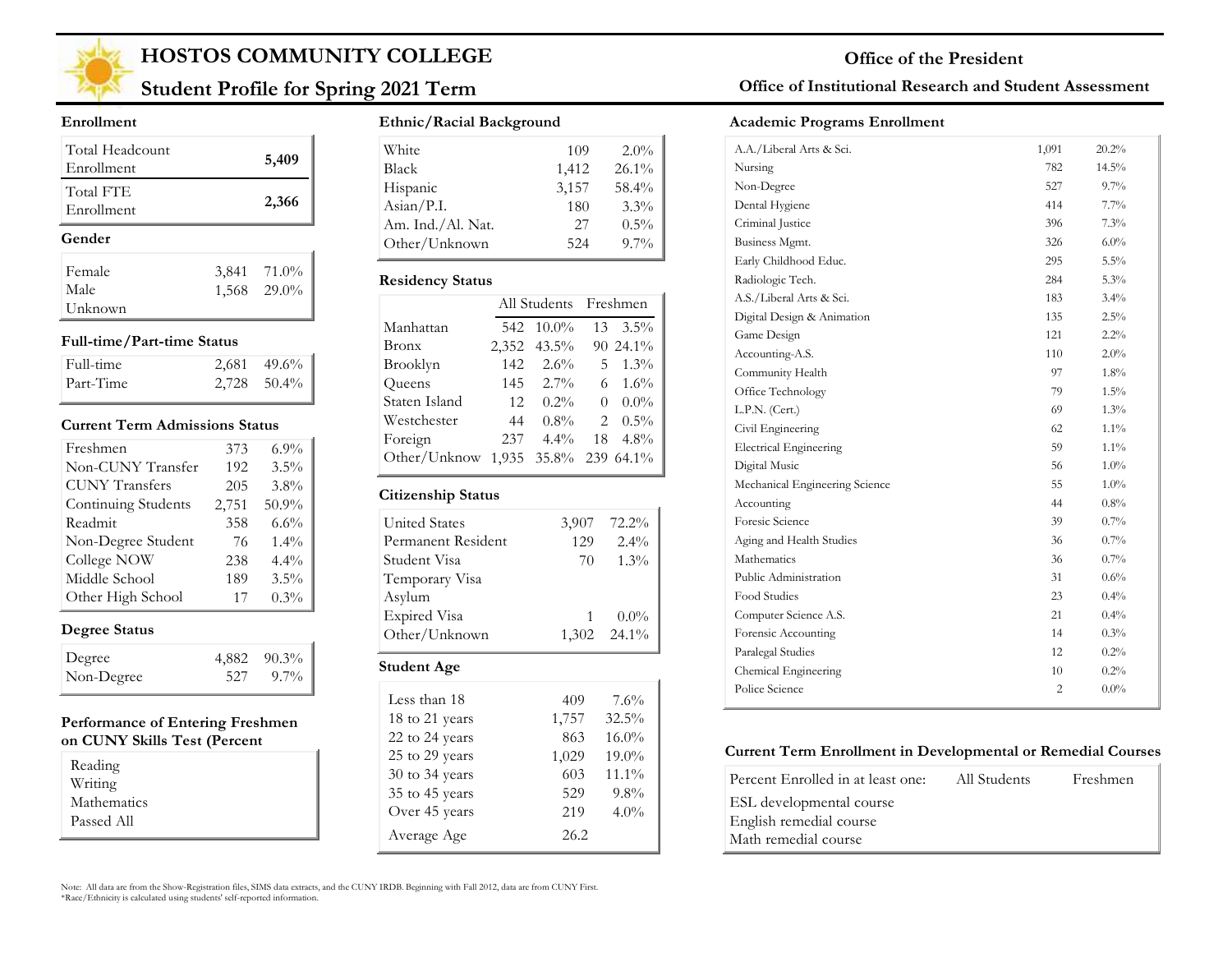

## **Student Profile for Fall 2020 Term**

#### **Enrollment**

| Total Headcount<br>Enrollment |       | 6,225                |
|-------------------------------|-------|----------------------|
| Total FTE<br>Enrollment       |       | 2,723                |
|                               |       |                      |
| Gender                        |       |                      |
| Female                        | 4,354 |                      |
| Male                          |       | 69.9%<br>1,871 30.1% |

#### **Full-time/Part-time Status**

| Full-time | $3,334$ $53.6\%$ |
|-----------|------------------|
| Part-Time | $2,891$ 46.4%    |

#### **Current Term Admissions Status**

| Freshmen              | 936   | 15.0%    |
|-----------------------|-------|----------|
| Non-CUNY Transfer     | 229   | $3.7\%$  |
| <b>CUNY Transfers</b> | 324   | $5.2\%$  |
| Continuing Students   | 3,757 | $60.4\%$ |
| Readmit               | 438   | $7.0\%$  |
| Non-Degree Student    | 88    | $1.4\%$  |
| College NOW           | 204   | $3.3\%$  |
| Middle School         | 222   | $3.6\%$  |
| Other High School     | 27    | $0.4\%$  |

### **Degree Status**

| Degree     |     | 5,681 91.3% |
|------------|-----|-------------|
| Non-Degree | 544 | 8.7%        |

#### **Performance of Entering Freshmen on CUNY Skills Test (Percent**

| Reading     |  |
|-------------|--|
| Writing     |  |
| Mathematics |  |
| Passed All  |  |

#### **Ethnic/Racial Background**

| White                        | 106   | $1.7\%$  |
|------------------------------|-------|----------|
| Black                        | 1,550 | 24.9%    |
| Hispanic                     | 3,672 | 59.0%    |
| $\text{Asian} / \text{P.I.}$ | 189   | 3.0%     |
| Am. Ind./Al. Nat.            | 43    | $0.7\%$  |
| Other/Unknown                | 674   | $10.8\%$ |

#### **Residency Status**

|                                    | All Students Freshmen |                  |  |                    |
|------------------------------------|-----------------------|------------------|--|--------------------|
| Manhattan                          | 631                   | $10.1\%$ 33 3.5% |  |                    |
| Bronx                              | 2,091                 | 33.6% 215 23.0%  |  |                    |
| Brooklyn                           | 154                   | $2.5\%$ 11       |  | $1.2\%$            |
| Queens                             | 143                   |                  |  | $2.3\%$ 10 $1.1\%$ |
| Staten Island                      | 14                    | $0.2\%$          |  | $3 \quad 0.3\%$    |
| Westchester                        | 48                    | $0.8\%$          |  | $40.4\%$           |
| Foreign                            | 231                   | $3.7\%$          |  | $38 \quad 4.1\%$   |
| Other/Unknow 2,913 46.8% 622 66.5% |                       |                  |  |                    |

#### **Citizenship Status**

| <b>United States</b> | 4,392            | 70.6%    |
|----------------------|------------------|----------|
| Permanent Resident   | 1,168            | 18.8%    |
| Student Visa         | 67.              | $1.1\%$  |
| Temporary Visa       | $\left( \right)$ | $0.0\%$  |
| Asylum               |                  |          |
| <b>Expired Visa</b>  | 1                | $0.0\%$  |
| Other/Unknown        | 497              | $8.0\%$  |
| Student Age          |                  |          |
| Less than 18         | 878              | 14.1%    |
| 18 to 21 years       | 2,118            | $34.0\%$ |

14.0% 17.2% 9.3% 8.0% 3.4%

22 to 24 years 870 25 to 29 years 1,071 30 to 34 years 580 35 to 45 years 498 Over 45 years 210

Average Age 24.9

### **Office of Institutional Research and Student Assessment**

#### **Academic Programs Enrollment**

| A.A./Liberal Arts & Sci.       | 1,387 | 22.3%   |  |
|--------------------------------|-------|---------|--|
| Nursing                        | 829   | 13.3%   |  |
| Non-Degree                     | 544   | $8.7\%$ |  |
| Criminal Justice               | 494   | 7.9%    |  |
| Dental Hygiene                 | 416   | 6.7%    |  |
| Business Mgmt.                 | 392   | 6.3%    |  |
| Early Childhood Educ.          | 371   | $6.0\%$ |  |
| Radiologic Tech.               | 326   | 5.2%    |  |
| A.S./Liberal Arts & Sci.       | 225   | 3.6%    |  |
| Game Design                    | 151   | 2.4%    |  |
| Digital Design & Animation     | 142   | 2.3%    |  |
| Community Health               | 113   | 1.8%    |  |
| Accounting-A.S.                | 109   | 1.8%    |  |
| Office Technology              | 84    | 1.3%    |  |
| <b>Electrical Engineering</b>  | 77    | 1.2%    |  |
| Civil Engineering              | 72    | 1.2%    |  |
| L.P.N. (Cert.)                 | 70    | $1.1\%$ |  |
| Digital Music                  | 66    | $1.1\%$ |  |
| Accounting                     | 59    | 0.9%    |  |
| Mechanical Engineering Science | 58    | $0.9\%$ |  |
| Foresic Science                | 44    | 0.7%    |  |
| Mathematics                    | 43    | 0.7%    |  |
| Aging and Health Studies       | 43    | 0.7%    |  |
| Food Studies                   | 37    | 0.6%    |  |
| Public Administration          | 24    | 0.4%    |  |
| Chemical Engineering           | 20    | 0.3%    |  |
| Forensic Accounting            | 14    | 0.2%    |  |
| Paralegal Studies              | 11    | 0.2%    |  |
| Police Science                 | 4     | 0.1%    |  |
|                                |       |         |  |

#### **Current Term Enrollment in Developmental or Remedial Courses**

| Percent Enrolled in at least one: | All Students | Freshmen |
|-----------------------------------|--------------|----------|
| ESL developmental course          |              |          |
| English remedial course           |              |          |
| Math remedial course              |              |          |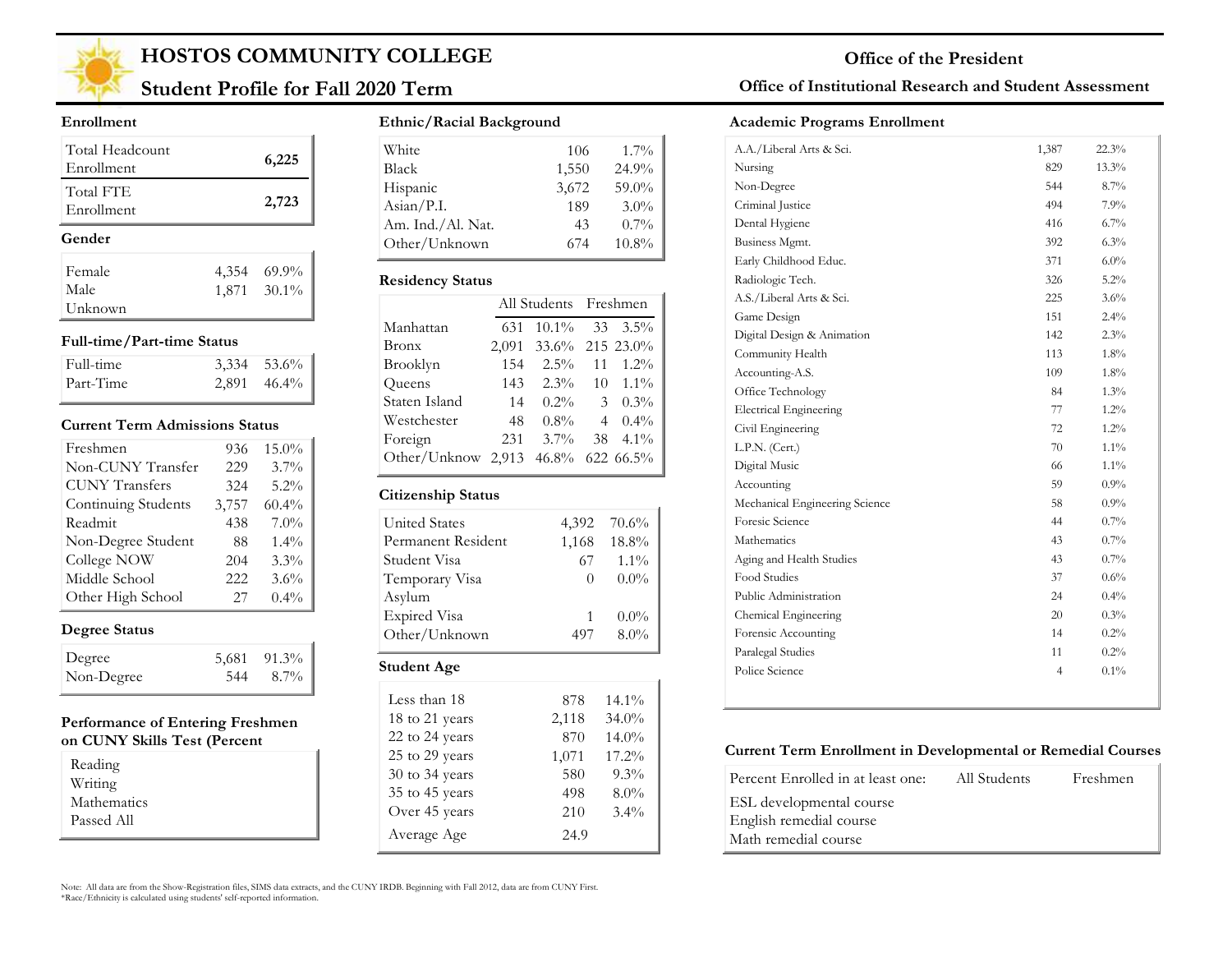

## **Student Profile for Spring 2020 Term**

#### **Enrollment**

| Total Headcount<br>Enrollment | 6,712       |
|-------------------------------|-------------|
| Total FTE<br>Enrollment       | 2,936       |
| Gender                        |             |
| Female                        | 4,548 67.8% |
| Male                          | 2,164 32.2% |
| Unknown                       |             |

#### **Full-time/Part-time Status**

| Full-time | $3,441$ $51.3\%$ |
|-----------|------------------|
| Part-Time | $3,271$ 48.7%    |

#### **Current Term Admissions Status**

| Freshmen              | 476   | $7.1\%$ |
|-----------------------|-------|---------|
| Non-CUNY Transfer     | 263   | 3.9%    |
| <b>CUNY Transfers</b> | 236   | 3.5%    |
| Continuing Students   | 4,508 | 67.2%   |
| Readmit               | 447   | 6.7%    |
| Non-Degree Student    | 102   | 1.5%    |
| College NOW           | 415   | 6.2%    |
| Middle School         | 235   | 3.5%    |
| Other High School     | 30    | $0.4\%$ |

### **Degree Status**

| Degree     | 5,929 88.3% |
|------------|-------------|
| Non-Degree | 783 11.7%   |

#### **Performance of Entering Freshmen on CUNY Skills Test (Percent**

| Reading     |  |
|-------------|--|
| Writing     |  |
| Mathematics |  |
| Passed All  |  |

#### **Ethnic/Racial Background**

| White                        | 109   | $1.6\%$  |
|------------------------------|-------|----------|
| <b>Black</b>                 | 1,649 | 24.6%    |
| Hispanic                     | 3,881 | 57.8%    |
| $\text{Asian} / \text{P.I.}$ | 214   | $3.2\%$  |
| Am. Ind./Al. Nat.            | 33    | $0.5\%$  |
| Other/Unknown                | 826   | $12.3\%$ |

#### **Residency Status**

|                                    |                | All Students Freshmen |              |                  |
|------------------------------------|----------------|-----------------------|--------------|------------------|
| Manhattan                          |                | 775 11.5% 261 54.8%   |              |                  |
| <b>Bronx</b>                       |                | 3,687 54.9% 165 34.7% |              |                  |
| Brooklyn                           | 164            | $2.4\%$               |              | $6 \quad 1.3\%$  |
| Queens                             |                | $177 \quad 2.6\%$     |              | $6 \quad 1.3\%$  |
| Staten Island                      | $\overline{4}$ | $0.1\%$               | $\Omega$     | $0.0\%$          |
| Westchester                        | 63             | $0.9\%$               | $\mathbf{1}$ | $0.2\%$          |
| Foreign                            | 25             | $0.4\%$               |              | $22 \quad 4.6\%$ |
| Other/Unknow 2,592 38.6% 276 58.0% |                |                       |              |                  |

#### **Citizenship Status**

| <b>United States</b> | 4,557                         | 67.9%    |
|----------------------|-------------------------------|----------|
| Permanent Resident   | 1,356                         | 20.2%    |
| Student Visa         | 71                            | $1.1\%$  |
| Temporary Visa       | 4                             | $0.1\%$  |
| Asylum               |                               |          |
| <b>Expired Visa</b>  | $\mathfrak{D}_{\mathfrak{p}}$ | $0.0\%$  |
| Other/Unknown        | 645                           | 9.6%     |
| Student Age          |                               |          |
| Less than 18         | 602                           | $9.0\%$  |
| 18 to 21 years       | 2,358                         | $35.1\%$ |
| 22 to 24 years       | 1,071                         | $16.0\%$ |

17.3% 10.2% 8.4% 4.1%

25 to 29 years 1,159 30 to 34 years 683 35 to 45 years 563 Over 45 years 275

Average Age 25.6

### **Office of Institutional Research and Student Assessment**

#### **Academic Programs Enrollment**

| A.A./Liberal Arts & Sci.       | 1,688 | $25.1\%$ |  |
|--------------------------------|-------|----------|--|
| Non-Degree                     | 783   | 11.7%    |  |
| Nursing                        | 639   | $9.5\%$  |  |
| Criminal Justice               | 555   | 8.3%     |  |
| Early Childhood Educ.          | 415   | $6.2\%$  |  |
| Dental Hygiene                 | 390   | 5.8%     |  |
| Business Mgmt.                 | 376   | 5.6%     |  |
| A.S./Liberal Arts & Sci.       | 284   | 4.2%     |  |
| Radiologic Tech.               | 270   | $4.0\%$  |  |
| Game Design                    | 179   | 2.7%     |  |
| Digital Design & Animation     | 155   | 2.3%     |  |
| Community Health               | 125   | $1.9\%$  |  |
| Accounting-A.S.                | 113   | $1.7\%$  |  |
| Office Technology              | 88    | 1.3%     |  |
| <b>Electrical Engineering</b>  | 85    | $1.3\%$  |  |
| Digital Music                  | 81    | $1.2\%$  |  |
| Civil Engineering              | 72    | $1.1\%$  |  |
| Accounting                     | 69    | $1.0\%$  |  |
| Mathematics                    | 61    | $0.9\%$  |  |
| Aging and Health Studies       | 54    | $0.8\%$  |  |
| L.P.N. (Cert.)                 | 48    | $0.7\%$  |  |
| Mechanical Engineering Science | 46    | $0.7\%$  |  |
| Foresic Science                | 38    | 0.6%     |  |
| Food Studies                   | 28    | $0.4\%$  |  |
| Public Administration          | 27    | $0.4\%$  |  |
| Chemical Engineering           | 21    | 0.3%     |  |
| Forensic Accounting            | 10    | $0.1\%$  |  |
| Paralegal Studies              | 9     | $0.1\%$  |  |
| Police Science                 | 2     | $0.0\%$  |  |
| Office Assistant (Cert.)       | 1     | $0.0\%$  |  |
|                                |       |          |  |

#### **Current Term Enrollment in Developmental or Remedial Courses**

| Percent Enrolled in at least one: | All Students | Freshmen |
|-----------------------------------|--------------|----------|
| ESL developmental course          |              |          |
| English remedial course           |              |          |
| Math remedial course              |              |          |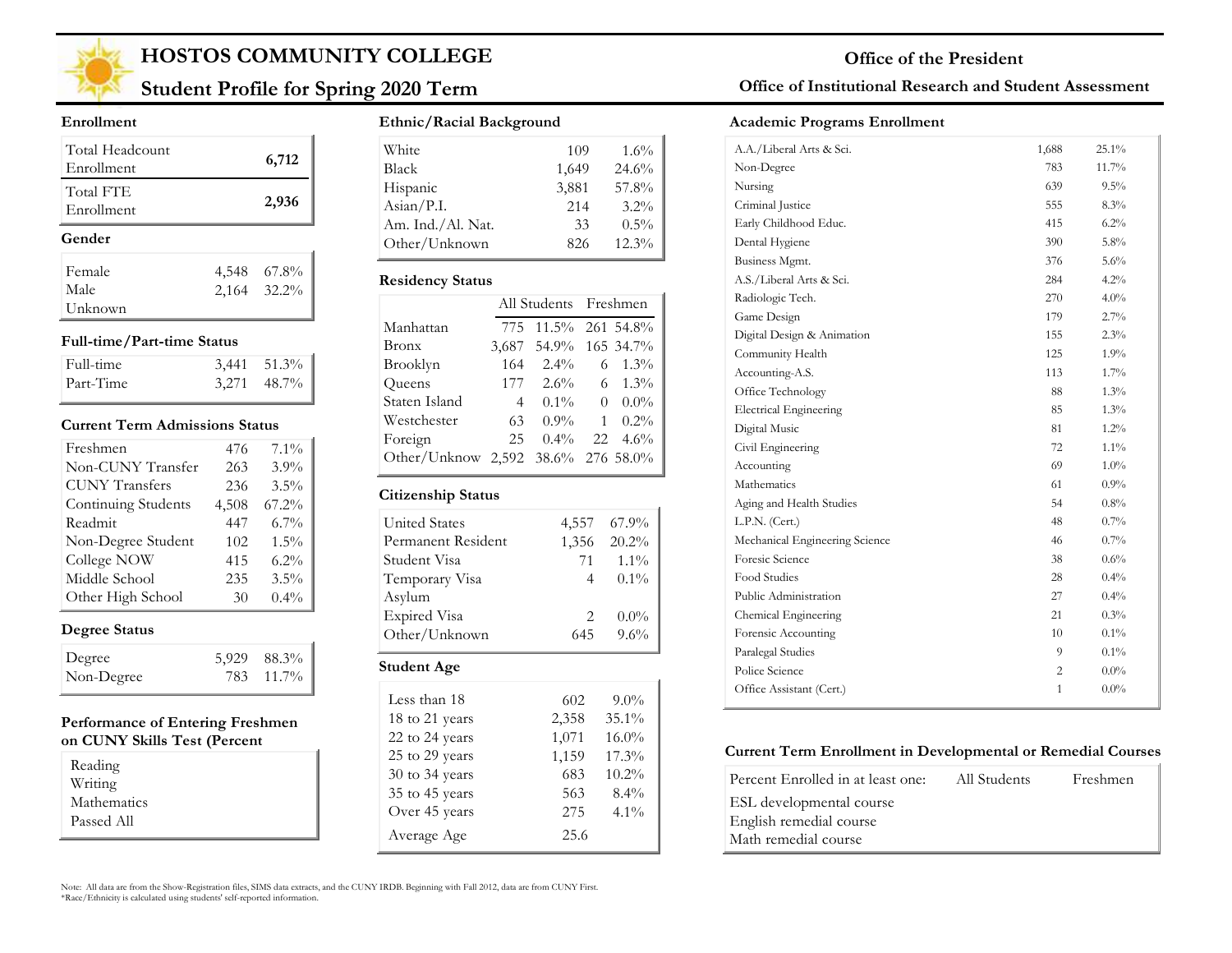

## **Student Profile for Fall 2019 Term**

#### **Enrollment**

| Total Headcount<br>Enrollment | 7,126                      |
|-------------------------------|----------------------------|
| Total FTE<br>Enrollment       | 7,120                      |
|                               |                            |
| Gender                        |                            |
| Female                        |                            |
| Male                          | 4,744 66.6%<br>2,382 33.4% |

#### **Full-time/Part-time Status**

| Full-time | $3,755$ $52.7\%$ |
|-----------|------------------|
| Part-Time | $3,371$ $47.3\%$ |

#### **Current Term Admissions Status**

| Freshmen              | 1,243 | 17.4%    |
|-----------------------|-------|----------|
| Non-CUNY Transfer     | 349   | $4.9\%$  |
| <b>CUNY Transfers</b> | 321   | $4.5\%$  |
| Continuing Students   | 3,805 | $53.4\%$ |
| Readmit               | 581   | 8.2%     |
| Non-Degree Student    | 93    | 1.3%     |
| College NOW           | 451   | $6.3\%$  |
| Middle School         | 249   | $3.5\%$  |
| Other High School     | 34    | $0.5\%$  |

### **Degree Status**

| Degree     | $6,298$ $88.4\%$ |
|------------|------------------|
| Non-Degree | 828 11.6%        |

#### **Performance of Entering Freshmen on CUNY Skills Test (Percent**

| Reading<br>Writing | $826 \quad 66.5\%$<br>768 61.8% |
|--------------------|---------------------------------|
| Mathematics        | 386 31.1%                       |
| Passed All         | $145$ $11.7\%$                  |

#### **Ethnic/Racial Background**

| White             | 108   | $1.5\%$ |
|-------------------|-------|---------|
| Black             | 1,701 | 23.9%   |
| Hispanic          | 4,058 | 56.9%   |
| Asian/P.I.        | 208   | $2.9\%$ |
| Am. Ind./Al. Nat. | 39    | $0.5\%$ |
| Other/Unknown     | 1,012 | 14.2%   |

#### **Residency Status**

|                                    |       | All Students Freshmen |                |                  |
|------------------------------------|-------|-----------------------|----------------|------------------|
| Manhattan                          | 879   | $12.3\%$ 65 5.2%      |                |                  |
| Bronx                              | 4,020 | 56.4% 388 31.2%       |                |                  |
| Brooklyn                           | 186   |                       |                | $2.6\%$ 17 1.4%  |
| Queens                             | 190   |                       |                | $2.7\%$ 17 1.4%  |
| Staten Island                      | -12   | $0.2\%$               |                | 3 $0.2\%$        |
| Westchester                        | 72    | $1.0\%$               | $\mathfrak{Z}$ | $0.2\%$          |
| Foreign                            | 257   | $3.6\%$               |                | $51 \quad 4.1\%$ |
| Other/Unknow 1,510 21.2% 699 56.2% |       |                       |                |                  |

#### **Citizenship Status**

| <b>United States</b> | 4,768                         | 66.9%    |
|----------------------|-------------------------------|----------|
| Permanent Resident   | 1,382                         | $19.4\%$ |
| Student Visa         | 86                            | $1.2\%$  |
| Temporary Visa       | 5                             | $0.1\%$  |
| Asylum               |                               |          |
| <b>Expired Visa</b>  | $\mathfrak{D}_{\mathfrak{p}}$ | $0.0\%$  |
| Other/Unknown        | 831                           | 11.7%    |
| <b>Student Age</b>   |                               |          |

| Less than 18   | 839   | 11.8%    |
|----------------|-------|----------|
| 18 to 21 years | 2,408 | 33.8%    |
| 22 to 24 years | 1,104 | $15.5\%$ |
| 25 to 29 years | 1,224 | 17.2%    |
| 30 to 34 years | 692   | $9.7\%$  |
| 35 to 45 years | 579   | $8.1\%$  |
| Over 45 years  | 280   | $3.9\%$  |
| Average Age    | 25.4  |          |

### **Office of Institutional Research and Student Assessment**

#### **Academic Programs Enrollment**

| A.A./Liberal Arts & Sci.       | 1,743          | 37.0%   |  |
|--------------------------------|----------------|---------|--|
| Non-Degree                     | 828            | 17.6%   |  |
| Nursing                        | 786            | 16.7%   |  |
| Criminal Justice               | 553            | 11.7%   |  |
| Dental Hygiene                 | 441            | $9.4\%$ |  |
| Early Childhood Educ.          | 425            | $9.0\%$ |  |
| Business Mgmt.                 | 410            | 8.7%    |  |
| Radiologic Tech.               | 360            | 7.6%    |  |
| A.S./Liberal Arts & Sci.       | 236            | $5.0\%$ |  |
| Game Design                    | 198            | 4.2%    |  |
| Digital Design & Animation     | 159            | 3.4%    |  |
| Accounting-A.S.                | 120            | $2.5\%$ |  |
| Community Health               | 110            | $2.3\%$ |  |
| <b>Electrical Engineering</b>  | 91             | 1.9%    |  |
| Digital Music                  | 85             | 1.8%    |  |
| Office Technology              | 73             | 1.6%    |  |
| Accounting                     | 72             | $1.5\%$ |  |
| Mathematics                    | 65             | 1.4%    |  |
| Civil Engineering              | 65             | 1.4%    |  |
| Mechanical Engineering Science | 52             | $1.1\%$ |  |
| Aging and Health Studies       | 47             | $1.0\%$ |  |
| L.P.N. (Cert.)                 | 43             | 0.9%    |  |
| Foresic Science                | 36             | $0.8\%$ |  |
| Public Administration          | 34             | $0.7\%$ |  |
| Food Studies                   | 30             | $0.6\%$ |  |
| Chemical Engineering           | 25             | $0.5\%$ |  |
| Paralegal Studies              | 18             | $0.4\%$ |  |
| Forensic Accounting            | 12             | 0.3%    |  |
| Police Science                 | 7              | $0.1\%$ |  |
| Office Assistant (Cert.)       | $\overline{c}$ | $0.0\%$ |  |
|                                |                |         |  |

#### **Current Term Enrollment in Developmental or Remedial Courses**

| Percent Enrolled in at least one: | All Students    | Freshmen           |
|-----------------------------------|-----------------|--------------------|
| ESL developmental course          | $5.2\%$<br>367  | $9.7\%$<br>120     |
| English remedial course           | 1.9%<br>134     | $145 \quad 11.7\%$ |
| Math remedial course              | $13.5\%$<br>964 | 386 31.1%          |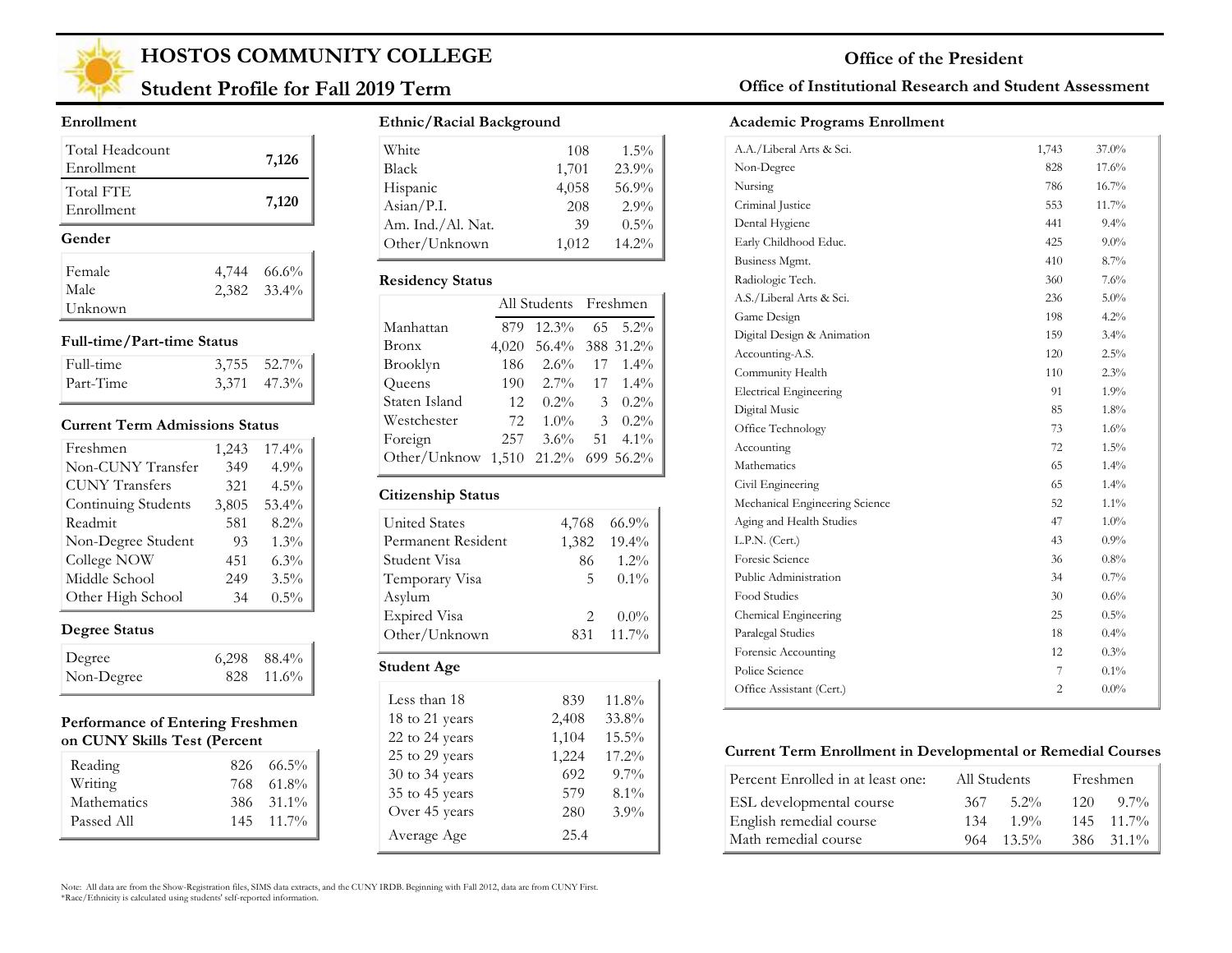

## **Student Profile for Spring 2019 Term**

#### **Enrollment**

| Total Headcount<br>Enrollment | 6,862       |
|-------------------------------|-------------|
| Total FTE<br>Enrollment       | 6,862       |
| Gender                        |             |
| Female                        | 4,615 67.3% |
|                               |             |
| Male                          | 2,247 32.7% |

#### **Full-time/Part-time Status**

| Full-time | $3,697$ $53.9\%$ |
|-----------|------------------|
| Part-Time | $3,165$ 46.1%    |

#### **Current Term Admissions Status**

| Freshmen              | 560   | 8.2%    |
|-----------------------|-------|---------|
| Non-CUNY Transfer     | 270   | 3.9%    |
| <b>CUNY Transfers</b> | 248   | 3.6%    |
| Continuing Students   | 4,594 | 66.9%   |
| Readmit               | 465   | 6.8%    |
| Non-Degree Student    | 89    | 1.3%    |
| College NOW           | 378   | 5.5%    |
| Middle School         | 227   | 3.3%    |
| Other High School     | 31    | $0.5\%$ |

### **Degree Status**

| Degree     | $6,134$ $89.4\%$ |
|------------|------------------|
| Non-Degree | 728 10.6%        |

#### **Performance of Entering Freshmen on CUNY Skills Test (Percent**

| Reading     | 438 78.2%      |
|-------------|----------------|
| Writing     | $384$ $68.6\%$ |
| Mathematics | 1,145 204.5%   |
| Passed All  | 78 13.9%       |

#### **Ethnic/Racial Background**

| White                        | 95    | $1.4\%$  |
|------------------------------|-------|----------|
| <b>Black</b>                 | 1,559 | 22.7%    |
| Hispanic                     | 3,992 | 58.2%    |
| $\text{Asian} / \text{P.I.}$ | 189   | $2.8\%$  |
| Am. Ind./Al. Nat.            | 33    | $0.5\%$  |
| Other/Unknown                | 994   | $14.5\%$ |

#### **Residency Status**

| 966 |         | 49          | $8.8\%$                                                                                  |
|-----|---------|-------------|------------------------------------------------------------------------------------------|
|     |         |             |                                                                                          |
| 195 | $2.8\%$ |             | $1.3\%$                                                                                  |
| 188 | $2.7\%$ | $7^{\circ}$ | $1.3\%$                                                                                  |
| 13  |         | 1           | $0.2\%$                                                                                  |
| 83  | $1.2\%$ |             | $40.7\%$                                                                                 |
| 292 | $4.3\%$ |             | $23 \quad 4.1\%$                                                                         |
| 910 |         |             |                                                                                          |
|     |         |             | All Students Freshmen<br>$14.1\%$<br>4,215 61.4% 236 42.1%<br>$0.2\%$<br>13.3% 230 41.1% |

#### **Citizenship Status**

| <b>United States</b> | 4,550 | $66.3\%$  |
|----------------------|-------|-----------|
| Permanent Resident   | 1,420 | $20.7\%$  |
| Student Visa         | 104   | $1.5\%$   |
| Temporary Visa       | 9     | $0.1\%$   |
| Asylum               |       |           |
| <b>Expired Visa</b>  | 3     | $0.0\%$   |
| Other/Unknown        |       | 735 10.7% |
| Student Age          |       |           |

| Less than 18   | 543   | 7.9%     |
|----------------|-------|----------|
| 18 to 21 years | 2,327 | 33.9%    |
| 22 to 24 years | 1,194 | $17.4\%$ |
| 25 to 29 years | 1,243 | 18.1%    |
| 30 to 34 years | 681   | $9.9\%$  |
| 35 to 45 years | 581   | $8.5\%$  |
| Over 45 years  | 293   | $4.3\%$  |
| Average Age    | 25.8  |          |

### **Office of Institutional Research and Student Assessment**

#### **Academic Programs Enrollment**

| A.A./Liberal Arts & Sci.       | 1,762        | 38.1%    |
|--------------------------------|--------------|----------|
| Non-Degree                     | 728          | 15.8%    |
| Nursing                        | 695          | $15.0\%$ |
| Criminal Justice               | 511          | 11.1%    |
| Dental Hygiene                 | 442          | $9.6\%$  |
| Early Childhood Educ.          | 404          | 8.7%     |
| Business Mgmt.                 | 394          | $8.5\%$  |
| Radiologic Tech.               | 346          | $7.5\%$  |
| A.S./Liberal Arts & Sci.       | 247          | 5.3%     |
| Game Design                    | 174          | 3.8%     |
| Digital Design & Animation     | 154          | $3.3\%$  |
| Community Health               | 123          | 2.7%     |
| Accounting-A.S.                | 102          | $2.2\%$  |
| <b>Electrical Engineering</b>  | 96           | $2.1\%$  |
| Office Technology              | 80           | 1.7%     |
| Accounting                     | 79           | 1.7%     |
| Digital Music                  | 76           | $1.6\%$  |
| Civil Engineering              | 73           | $1.6\%$  |
| L.P.N. (Cert.)                 | 61           | $1.3\%$  |
| Mathematics                    | 59           | 1.3%     |
| Mechanical Engineering Science | 55           | $1.2\%$  |
| Public Administration          | 45           | 1.0%     |
| Aging and Health Studies       | 45           | 1.0%     |
| Foresic Science                | 30           | $0.6\%$  |
| Food Studies                   | 27           | $0.6\%$  |
| Chemical Engineering           | 18           | $0.4\%$  |
| Paralegal Studies              | 15           | 0.3%     |
| Forensic Accounting            | 12           | 0.3%     |
| Police Science                 | 8            | 0.2%     |
| Office Assistant (Cert.)       | $\mathbf{1}$ | $0.0\%$  |
|                                |              |          |

#### **Current Term Enrollment in Developmental or Remedial Courses**

| Percent Enrolled in at least one: | All Students |             | Freshmen           |  |
|-----------------------------------|--------------|-------------|--------------------|--|
| ESL developmental course          | 420          | 6.1%        | $115 \quad 20.5\%$ |  |
| English remedial course           | 136.         | $2.0\%$     | $66 \quad 11.8\%$  |  |
| Math remedial course              |              | $876$ 12.8% | $267$ 47.7%        |  |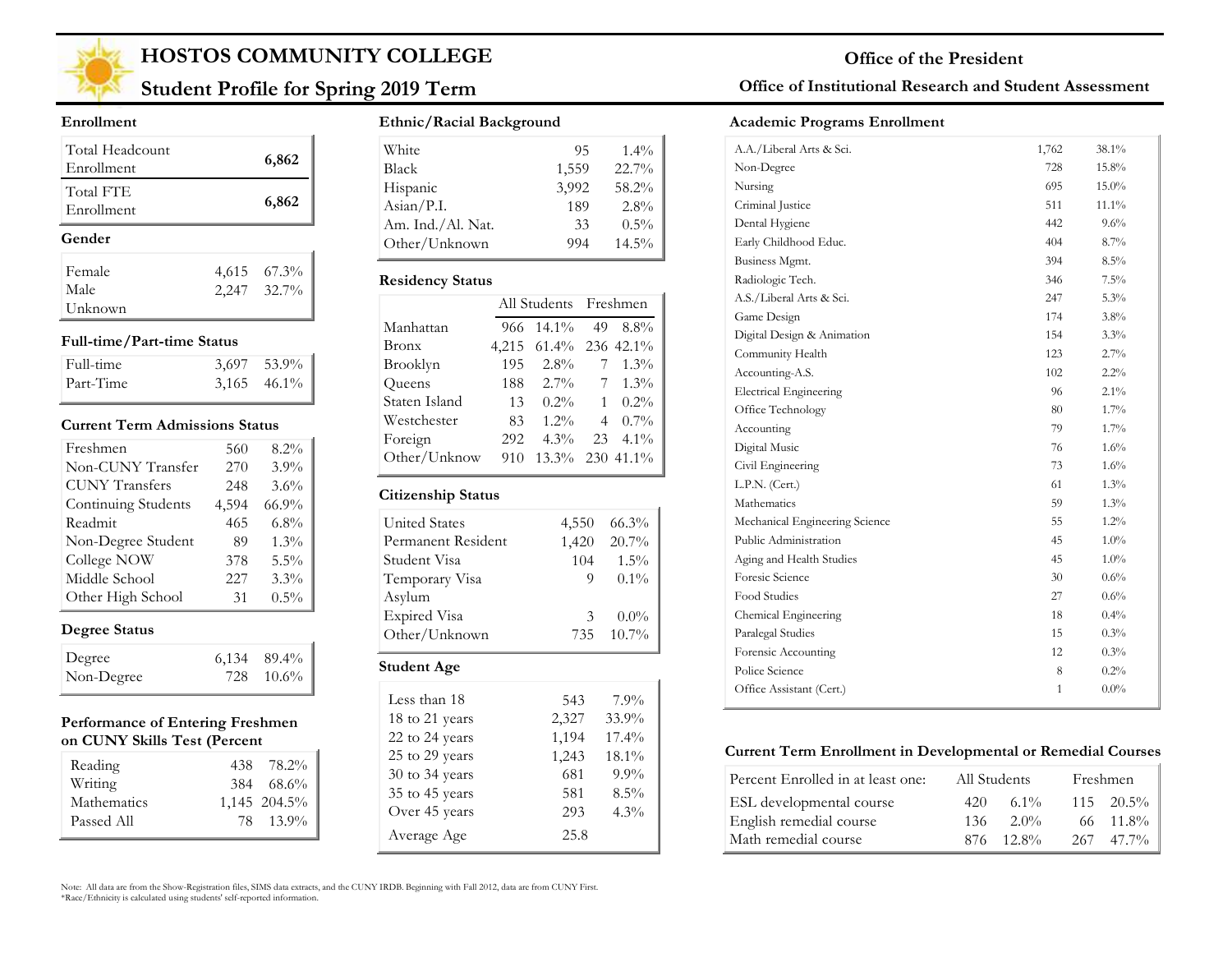

## **Student Profile for Fall 2018 Term**

#### **Enrollment**

| Total Headcount<br>Enrollment |       | 7,340       |
|-------------------------------|-------|-------------|
| Total FTE<br>Enrollment       |       | 5,183       |
| Gender                        |       |             |
| Female                        | 4,923 | $67.1\%$    |
| Male                          |       | 2,417 32.9% |
|                               |       |             |

#### **Full-time/Part-time Status**

| Full-time | $4,138$ $56.4\%$ |
|-----------|------------------|
| Part-Time | $3,202$ $43.6\%$ |

#### **Current Term Admissions Status**

| Freshmen              | 1,310 | 17.8%   |
|-----------------------|-------|---------|
| Non-CUNY Transfer     | 567   | $7.7\%$ |
| <b>CUNY Transfers</b> | 241   | 3.3%    |
| Continuing Students   | 3,874 | 52.8%   |
| Readmit               | 580   | 7.9%    |
| Non-Degree Student    | 73    | $1.0\%$ |
| College NOW           | 394   | $5.4\%$ |
| Middle School         | 239   | $3.3\%$ |
| Other High School     | 62.   | $0.8\%$ |

### **Degree Status**

| Degree     | $6,565$ 89.4% |
|------------|---------------|
| Non-Degree | 775 10.6%     |

#### **Performance of Entering Freshmen on CUNY Skills Test (Percent**

| Reading     | 967 73.8%          |
|-------------|--------------------|
| Writing     | $834 \quad 63.7\%$ |
| Mathematics | $404 - 30.8\%$     |
| Passed All  | $266 - 20.3\%$     |
|             |                    |

#### **Ethnic/Racial Background**

| White             | 95    | $1.3\%$ |
|-------------------|-------|---------|
| <b>Black</b>      | 1,557 | 21.2%   |
| Hispanic          | 4,199 | 57.2%   |
| Asian/P.I.        | 161   | $2.2\%$ |
| Am. Ind./Al. Nat. | 33    | $0.4\%$ |
| Other/Unknown     | 1.295 | 17.6%   |

#### **Residency Status**

|               | All Students Freshmen |                 |    |                  |
|---------------|-----------------------|-----------------|----|------------------|
| Manhattan     | 1,091                 | 14.9% 145 11.1% |    |                  |
| Bronx         | 4,716                 | 64.3% 800 61.1% |    |                  |
| Brooklyn      | 234                   | $3.2\%$         | 31 | $2.4\%$          |
| Queens        | 200                   | $2.7\%$         |    | $27\quad 2.1\%$  |
| Staten Island | 18                    | $0.2\%$         | 3  | $0.2\%$          |
| Westchester   | 100                   | $1.4\%$         |    | $15 \quad 1.1\%$ |
| Foreign       | 328                   | $4.5\%$         | 78 | $6.0\%$          |
| Other/Unknow  | 653                   |                 |    | 8.9% 211 16.1%   |
|               |                       |                 |    |                  |

#### **Citizenship Status**

| United States       | 4,802 | $65.4\%$ |
|---------------------|-------|----------|
| Permanent Resident  | 1,380 | 18.8%    |
| Student Visa        | 140   | 1.9%     |
| Temporary Visa      | 12    | 0.2%     |
| Asylum              |       |          |
| <b>Expired Visa</b> | 2.    | $0.0\%$  |
| Other/Unknown       | 980   | $13.4\%$ |
| <b>Student Age</b>  |       |          |

| Less than 18   | 781   | 10.6%   |
|----------------|-------|---------|
| 18 to 21 years | 2,414 | 32.9%   |
| 22 to 24 years | 1,271 | 17.3%   |
| 25 to 29 years | 1,322 | 18.0%   |
| 30 to 34 years | 669   | $9.1\%$ |
| 35 to 45 years | 600   | 8.2%    |
| Over 45 years  | 283   | $3.9\%$ |
| Average Age    | 25.4  |         |

### **Office of Institutional Research and Student Assessment**

#### **Academic Programs Enrollment**

| A.A./Liberal Arts & Sci.       | 1,976 | 26.9%    |
|--------------------------------|-------|----------|
| Nursing                        | 778   | $10.6\%$ |
| Non-Degree                     | 775   | $10.5\%$ |
| Criminal Justice               | 532   | $7.2\%$  |
| Dental Hygiene                 | 452   | $6.2\%$  |
| Early Childhood Educ.          | 445   | 6.1%     |
| Business Mgmt.                 | 392   | 5.3%     |
| Radiologic Tech.               | 364   | 5.0%     |
| A.S./Liberal Arts & Sci.       | 216   | 2.9%     |
| Game Design                    | 197   | 2.7%     |
| Digital Design & Animation     | 151   | $2.1\%$  |
| Community Health               | 111   | $1.5\%$  |
| Accounting-A.S.                | 108   | 1.5%     |
| Accounting                     | 98    | $1.3\%$  |
| <b>Electrical Engineering</b>  | 97    | $1.3\%$  |
| Civil Engineering              | 80    | $1.1\%$  |
| L.P.N. (Cert.)                 | 80    | $1.1\%$  |
| Office Technology              | 80    | $1.1\%$  |
| Digital Music                  | 73    | $1.0\%$  |
| Mechanical Engineering Science | 63    | 0.9%     |
| Mathematics                    | 60    | 0.8%     |
| Public Administration          | 53    | $0.7\%$  |
| Aging and Health Studies       | 44    | 0.6%     |
| Foresic Science                | 32    | 0.4%     |
| Food Studies                   | 24    | 0.3%     |
| Chemical Engineering           | 22    | 0.3%     |
| Paralegal Studies              | 19    | 0.3%     |
| Forensic Accounting            | 10    | $0.1\%$  |
| Police Science                 | 7     | $0.1\%$  |
| Office Assistant (Cert.)       | 1     | $0.0\%$  |
|                                |       |          |

#### **Current Term Enrollment in Developmental or Remedial Courses**

| Percent Enrolled in at least one: | All Students |                  | Freshmen |                |
|-----------------------------------|--------------|------------------|----------|----------------|
| ESL developmental course          | 475          | $6.5\%$          |          | $140 - 10.7\%$ |
| English remedial course           | 155          | $2.1\%$          | 111      | $8.5\%$        |
| Math remedial course              |              | $1.089$ $14.8\%$ |          | 486 37.1%      |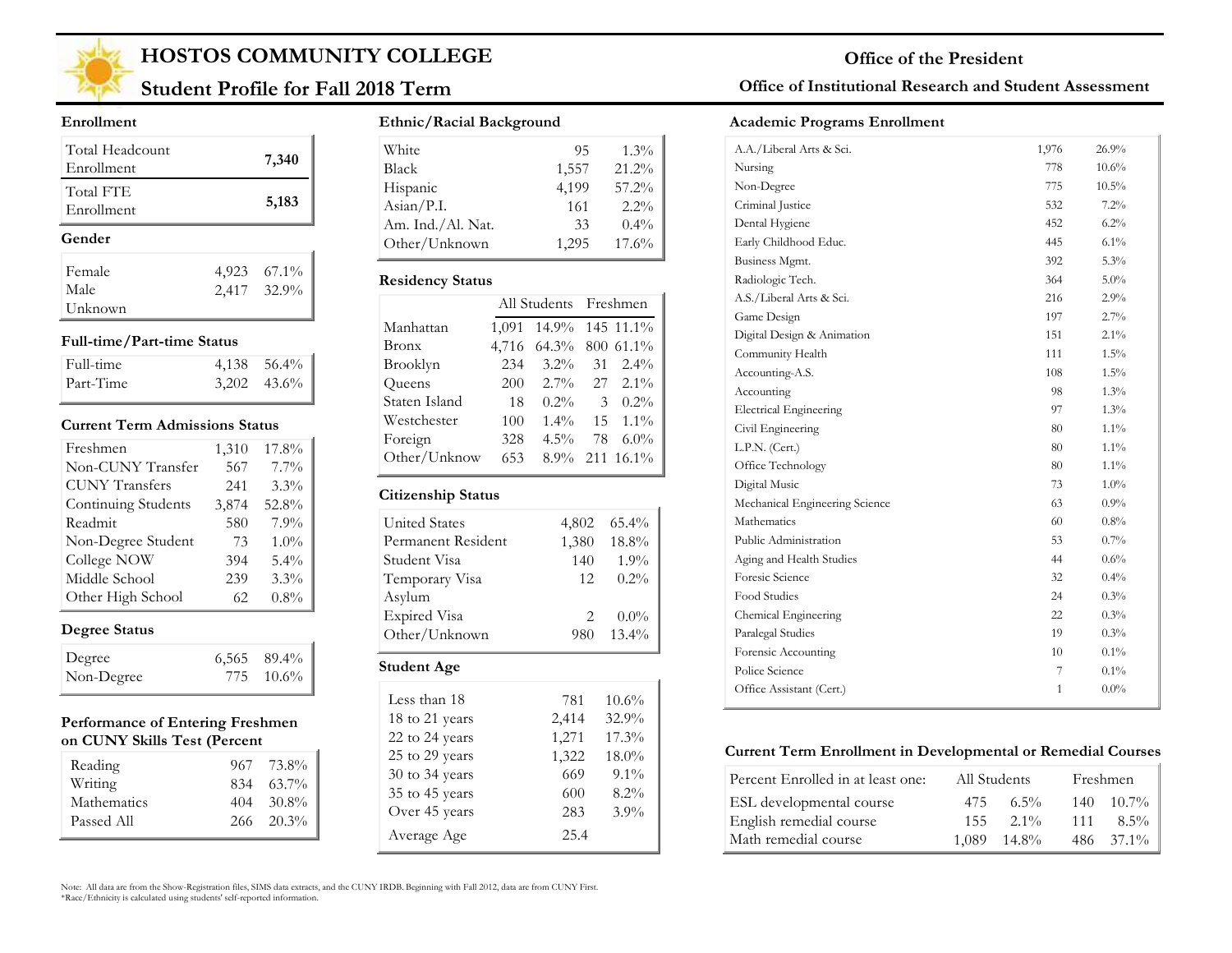

## **Student Profile for Spring 2018 Term**

#### **Enrollment**

| Total Headcount<br>Enrollment | 6,935                      |
|-------------------------------|----------------------------|
| Total FTE<br>Enrollment       | 4,990                      |
|                               |                            |
| Gender                        |                            |
| Female                        | $67.1\%$                   |
| Male                          | 4,654 67.1%<br>2,281 32.9% |

#### **Full-time/Part-time Status**

| Full-time | $3,905$ $56.3\%$ |
|-----------|------------------|
| Part-Time | $3,030$ $43.7\%$ |

#### **Current Term Admissions Status**

| Freshmen              | 720   | 10.4%   |
|-----------------------|-------|---------|
| Non-CUNY Transfer     | 538   | 7.8%    |
| <b>CUNY</b> Transfers | 132   | 1.9%    |
| Continuing Students   | 4,489 | 64.7%   |
| Readmit               | 411   | 5.9%    |
| Non-Degree Student    | 93    | 1.3%    |
| College NOW           | 261   | 3.8%    |
| Middle School         | 242   | 3.5%    |
| Other High School     | 49    | $0.7\%$ |

### **Degree Status**

| Degree     |      | $6,286$ $90.6\%$ |
|------------|------|------------------|
| Non-Degree | 649. | $9.4\%$          |

#### **Performance of Entering Freshmen on CUNY Skills Test (Percent**

| Reading     | $453\quad 62.9\%$ |
|-------------|-------------------|
| Writing     | 398 55.3%         |
| Mathematics | $154$ $21.4\%$    |
| Passed All  | 84 11.7%          |
|             |                   |

#### **Ethnic/Racial Background**

| White                        | 114   | $1.6\%$  |
|------------------------------|-------|----------|
| <b>Black</b>                 | 1,503 | 21.7%    |
| Hispanic                     | 3,887 | 56.0%    |
| $\text{Asian} / \text{P.I.}$ | 178   | $2.6\%$  |
| Am. Ind./Al. Nat.            | 30    | $0.4\%$  |
| Other/Unknown                | 1,215 | $17.5\%$ |

#### **Residency Status**

|               |       | All Students Freshmen |    |           |
|---------------|-------|-----------------------|----|-----------|
| Manhattan     | 1,123 | $16.2\%$              |    | 101 14.0% |
| Bronx         | 4,382 | 63.2% 424 58.9%       |    |           |
| Brooklyn      | 236   | $3.4\%$               | 19 | $2.6\%$   |
| Queens        | 215   | $3.1\%$               | 9  | $1.3\%$   |
| Staten Island | 14    | $0.2\%$               | 3  | $0.4\%$   |
| Westchester   | 86    | $1.2\%$               | 11 | $1.5\%$   |
| Foreign       | 308   | $4.4\%$               | 44 | $6.1\%$   |
| Other/Unknow  | 571   | $8.2\%$               |    | 109 15.1% |
|               |       |                       |    |           |

#### **Citizenship Status**

| <b>United States</b> | 4,718                         | $68.0\%$ |
|----------------------|-------------------------------|----------|
| Permanent Resident   | 1,327                         | 19.1%    |
| Student Visa         | 140                           | $2.0\%$  |
| Temporary Visa       | 16                            | $0.2\%$  |
| Asylum               |                               |          |
| <b>Expired Visa</b>  | $\mathfrak{D}_{\mathfrak{p}}$ | $0.0\%$  |
| Other/Unknown        | 701                           | $10.1\%$ |
| <b>Student Age</b>   |                               |          |

| Less than 18       | 509   | 7.3%    |
|--------------------|-------|---------|
| 18 to 21 years     | 2,315 | 33.4%   |
| 22 to 24 years     | 1,282 | 18.5%   |
| 25 to 29 years     | 1,300 | 18.7%   |
| $30$ to $34$ years | 652   | $9.4\%$ |
| 35 to 45 years     | 584   | $8.4\%$ |
| Over 45 years      | 292   | $4.2\%$ |
| Average Age        | 25.8  |         |

### **Office of Institutional Research and Student Assessment**

#### **Academic Programs Enrollment**

| A.A./Liberal Arts & Sci.       | 1,981 | 28.6%    |
|--------------------------------|-------|----------|
| Nursing                        | 728   | $10.5\%$ |
| Non-Degree                     | 649   | $9.4\%$  |
| Criminal Justice               | 493   | $7.1\%$  |
| Early Childhood Educ.          | 454   | $6.5\%$  |
| Dental Hygiene                 | 413   | $6.0\%$  |
| Business Mgmt.                 | 400   | $5.8\%$  |
| Radiologic Tech.               | 312   | $4.5\%$  |
| A.S./Liberal Arts & Sci.       | 224   | $3.2\%$  |
| Game Design                    | 207   | $3.0\%$  |
| Digital Design & Animation     | 130   | $1.9\%$  |
| Community Health               | 108   | $1.6\%$  |
| Accounting                     | 102   | $1.5\%$  |
| <b>Electrical Engineering</b>  | 86    | $1.2\%$  |
| Accounting-A.S.                | 82    | $1.2\%$  |
| Office Technology              | 80    | $1.2\%$  |
| L.P.N. (Cert.)                 | 75    | $1.1\%$  |
| Civil Engineering              | 68    | $1.0\%$  |
| Digital Music                  | 64    | 0.9%     |
| Mechanical Engineering Science | 56    | $0.8\%$  |
| Mathematics                    | 48    | $0.7\%$  |
| Public Administration          | 40    | $0.6\%$  |
| Aging and Health Studies       | 40    | $0.6\%$  |
| Foresic Science                | 27    | $0.4\%$  |
| Chemical Engineering           | 26    | $0.4\%$  |
| Food Studies                   | 17    | $0.2\%$  |
| Paralegal Studies              | 10    | $0.1\%$  |
| Forensic Accounting            | 7     | $0.1\%$  |
| Police Science                 | 6     | $0.1\%$  |
| Office Assistant (Cert.)       | 2     | $0.0\%$  |
|                                |       |          |

#### **Current Term Enrollment in Developmental or Remedial Courses**

| Percent Enrolled in at least one: | All Students     | Freshmen         |
|-----------------------------------|------------------|------------------|
| ESL developmental course          | $6.8\%$<br>473   | $129 - 17.9\%$   |
| English remedial course           | $2.3\%$<br>158.  | 79 11.0%         |
| Math remedial course              | $13.8\%$<br>960. | $42.9\%$<br>309. |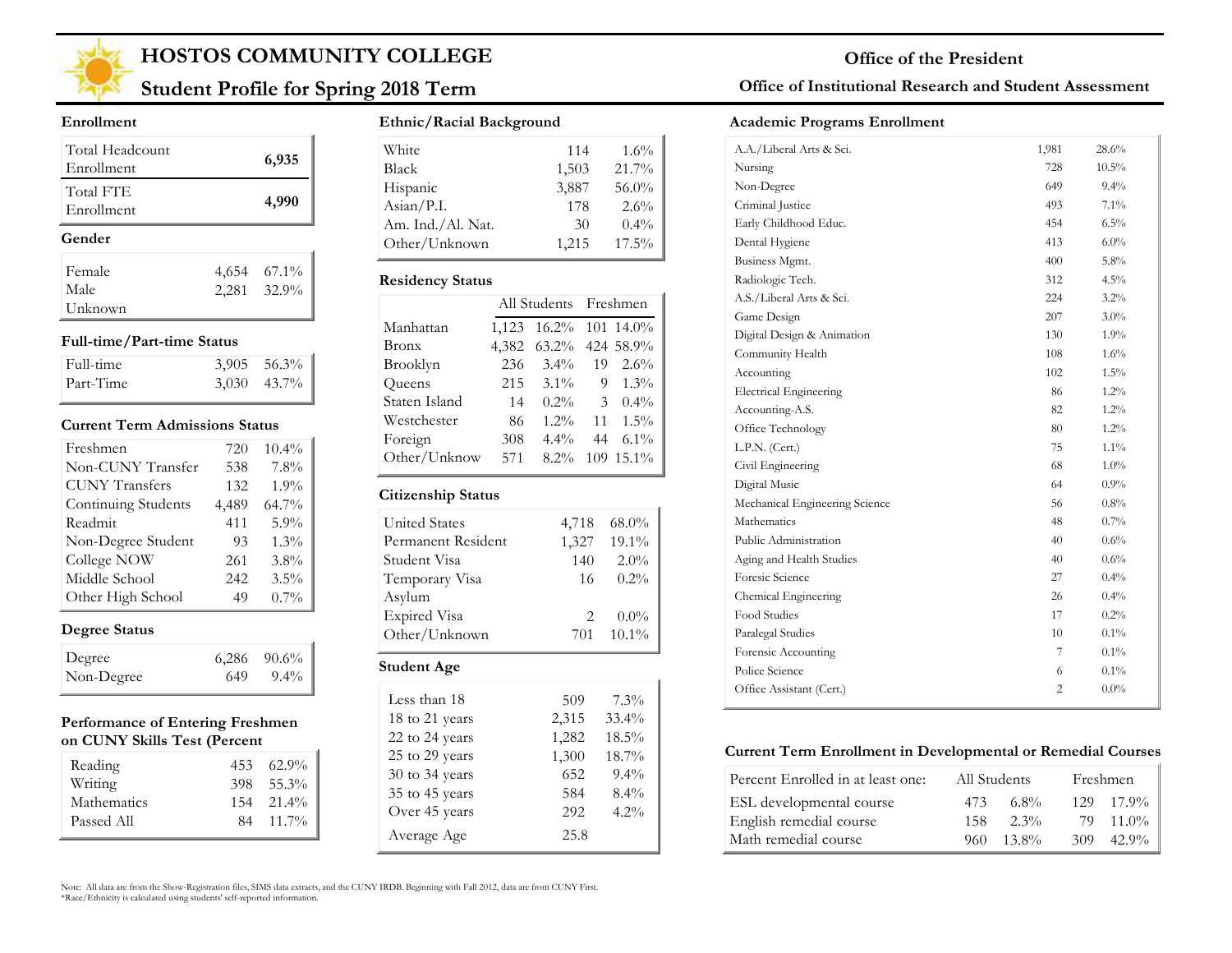

## **Student Profile for Fall 2017 Term**

#### **Enrollment**

| Total Headcount<br>Enrollment |       | 7,211       |
|-------------------------------|-------|-------------|
| Total FTE<br>Enrollment       |       | 5,070       |
| Gender                        |       |             |
| Female                        | 4,805 | 66.6%       |
| Male                          |       | 2,406 33.4% |
| Unknown                       |       |             |

#### **Full-time/Part-time Status**

| Full-time | $4,165$ 57.8%    |
|-----------|------------------|
| Part-Time | $3,046$ $42.2\%$ |

#### **Current Term Admissions Status**

| Freshmen              | 1,196 | 16.6%   |
|-----------------------|-------|---------|
| Non-CUNY Transfer     | 618   | 8.6%    |
| <b>CUNY Transfers</b> | 184   | 2.6%    |
| Continuing Students   | 3,940 | 54.6%   |
| Readmit               | 603   | 8.4%    |
| Non-Degree Student    | 75    | $1.0\%$ |
| College NOW           | 320   | 4.4%    |
| Middle School         | 192   | $2.7\%$ |
| Other High School     | 83    | $1.2\%$ |

### **Degree Status**

| Degree     |     | $6,540$ $90.7\%$ |
|------------|-----|------------------|
| Non-Degree | 671 | $9.3\%$          |

#### **Performance of Entering Freshmen on CUNY Skills Test (Percent**

| Reading     | 846 70.7%      |
|-------------|----------------|
| Writing     | 779 65.1%      |
| Mathematics | $250 - 20.9\%$ |
| Passed All  | $166 - 13.9\%$ |

#### **Ethnic/Racial Background**

| White             | 111   | $1.5\%$ |
|-------------------|-------|---------|
| <b>Black</b>      | 1,542 | 21.4%   |
| Hispanic          | 4,045 | 56.1%   |
| Asian/P.I.        | 194   | $2.7\%$ |
| Am. Ind./Al. Nat. | 31    | $0.4\%$ |
| Other/Unknown     | 1,288 | 17.9%   |

#### **Residency Status**

|               | All Students Freshmen |                 |                |                  |
|---------------|-----------------------|-----------------|----------------|------------------|
| Manhattan     | 1,130                 | 15.7% 147 12.3% |                |                  |
| Bronx         | 4,551                 | 63.1% 759 63.5% |                |                  |
| Brooklyn      | 288                   | $4.0\%$         | 37             | $3.1\%$          |
| Queens        | 219                   | $3.0\%$         |                | $15 \quad 1.3\%$ |
| Staten Island | 12                    | $0.2\%$         | $\mathfrak{D}$ | $0.2\%$          |
| Westchester   | 101                   | $1.4\%$         | 15             | $1.3\%$          |
| Foreign       | 229                   | $3.2\%$         | 53             | $4.4\%$          |
| Other/Unknow  | 681                   | $9.4\%$         |                | 168 14.0%        |
|               |                       |                 |                |                  |

#### **Citizenship Status**

| <b>United States</b> | 4,884                       | $67.7\%$ |
|----------------------|-----------------------------|----------|
| Permanent Resident   | 1,376                       | $19.1\%$ |
| Student Visa         | 145                         | $2.0\%$  |
| Temporary Visa       | 7                           | $0.1\%$  |
| Asylum               |                             |          |
| <b>Expired Visa</b>  | $\mathcal{D}_{\mathcal{L}}$ | $0.0\%$  |
| Other/Unknown        | 797                         | $11.1\%$ |
| Student Age          |                             |          |

| Less than 18       | 671   | $9.3\%$ |
|--------------------|-------|---------|
| 18 to 21 years     | 2,377 | 33.0%   |
| 22 to 24 years     | 1,314 | 18.2%   |
| 25 to 29 years     | 1,305 | 18.1%   |
| $30$ to $34$ years | 675   | $9.4\%$ |
| 35 to 45 years     | 583   | $8.1\%$ |
| Over 45 years      | 286   | $4.0\%$ |
| Average Age        | 25.6  |         |

#### Note: All data are from the Show-Registration files, SIMS data extracts, and the CUNY IRDB. Beginning with Fall 2012, data are from CUNY First. \*Race/Ethnicity is calculated using students' self-reported information.

### **Office of Institutional Research and Student Assessment**

#### **Academic Programs Enrollment**

| A.A./Liberal Arts & Sci.       | 2,043 | 28.3%    |  |
|--------------------------------|-------|----------|--|
| Nursing                        | 767   | $10.6\%$ |  |
| Non-Degree                     | 671   | $9.3\%$  |  |
| Criminal Justice               | 511   | $7.1\%$  |  |
| Early Childhood Educ.          | 443   | $6.1\%$  |  |
| Dental Hygiene                 | 437   | 6.1%     |  |
| Business Mgmt.                 | 419   | 5.8%     |  |
| Radiologic Tech.               | 343   | 4.8%     |  |
| A.S./Liberal Arts & Sci.       | 217   | 3.0%     |  |
| Game Design                    | 212   | 2.9%     |  |
| Digital Design & Animation     | 156   | $2.2\%$  |  |
| Community Health               | 109   | $1.5\%$  |  |
| Accounting                     | 108   | $1.5\%$  |  |
| Accounting-A.S.                | 93    | 1.3%     |  |
| <b>Electrical Engineering</b>  | 89    | 1.2%     |  |
| L.P.N. (Cert.)                 | 79    | $1.1\%$  |  |
| Office Technology              | 79    | $1.1\%$  |  |
| Civil Engineering              | 74    | 1.0%     |  |
| Digital Music                  | 71    | $1.0\%$  |  |
| Aging and Health Studies       | 53    | 0.7%     |  |
| Mechanical Engineering Science | 46    | $0.6\%$  |  |
| Mathematics                    | 46    | $0.6\%$  |  |
| Public Administration          | 39    | $0.5\%$  |  |
| Chemical Engineering           | 32    | $0.4\%$  |  |
| Foresic Science                | 32    | $0.4\%$  |  |
| Paralegal Studies              | 15    | 0.2%     |  |
| Food Studies                   | 11    | 0.2%     |  |
| Forensic Accounting            | 7     | $0.1\%$  |  |
| Police Science                 | 6     | $0.1\%$  |  |
| Office Assistant (Cert.)       | 3     | $0.0\%$  |  |
|                                |       |          |  |

#### **Current Term Enrollment in Developmental or Remedial Courses**

| Percent Enrolled in at least one: |      | All Students | Freshmen           |
|-----------------------------------|------|--------------|--------------------|
| ESL developmental course          | 472  | $6.5\%$      | $171 \quad 14.3\%$ |
| English remedial course           | -516 | $7.2\%$      | $271$ $22.7\%$     |
| Math remedial course              | 838. | $-11.6\%$    | 334 27.9%          |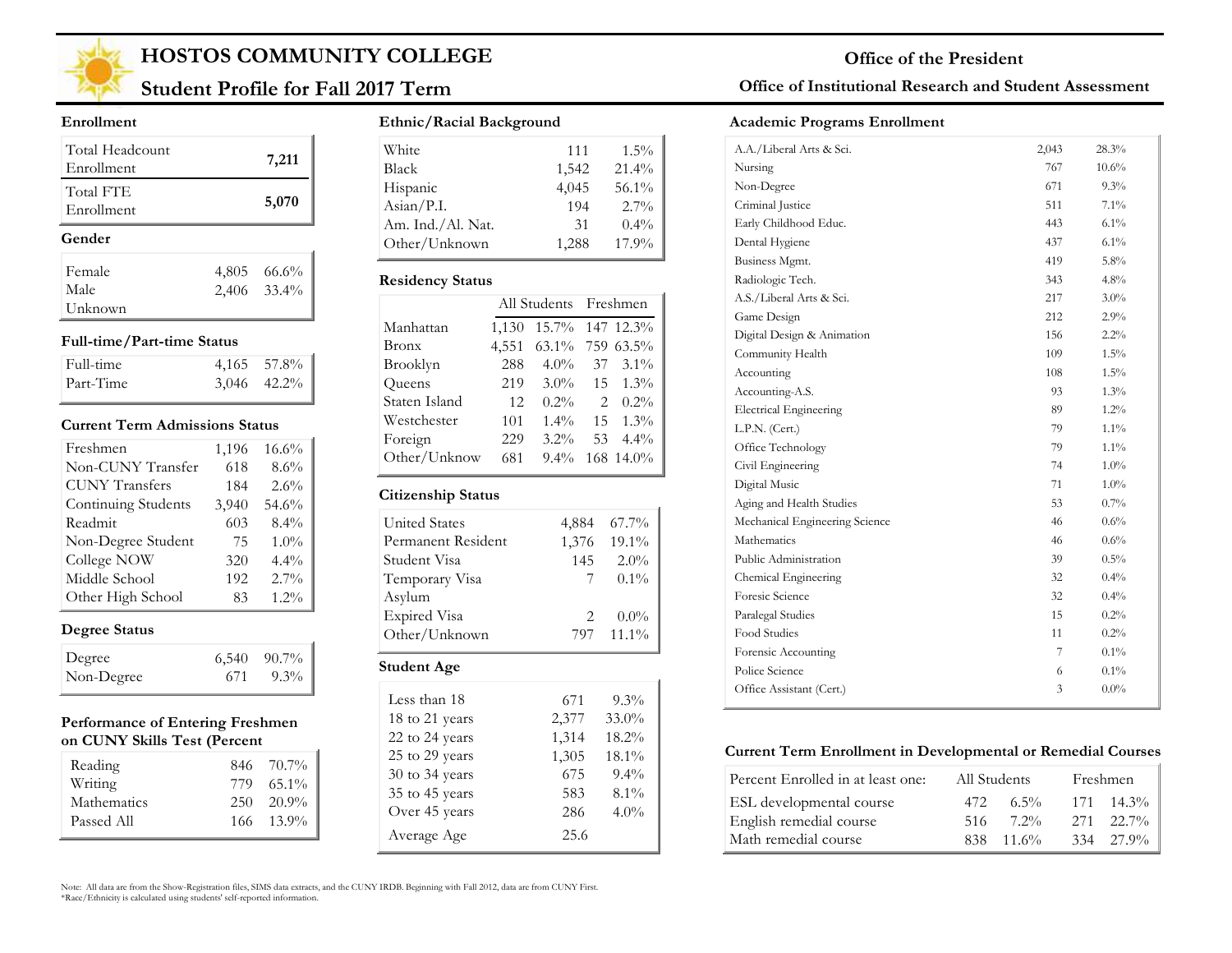

## **Student Profile for Spring 2017 Term**

#### **Enrollment**

| Total Headcount<br>Enrollment |  | 6,979       |  |  |
|-------------------------------|--|-------------|--|--|
| Total FTE<br>Enrollment       |  | 4,995       |  |  |
| Gender                        |  |             |  |  |
| Female                        |  | 4,706 67.4% |  |  |
|                               |  |             |  |  |
| Male                          |  | 2,273 32.6% |  |  |

#### **Full-time/Part-time Status**

| Full-time | $3,855$ $55.2\%$ |
|-----------|------------------|
| Part-Time | $3,124$ 44.8%    |

#### **Current Term Admissions Status**

| Freshmen              | 556   | $8.0\%$  |
|-----------------------|-------|----------|
| Non-CUNY Transfer     | 444   | 6.4%     |
| <b>CUNY Transfers</b> | 137   | 2.0%     |
| Continuing Students   | 4,676 | $67.0\%$ |
| Readmit               | 420   | 6.0%     |
| Non-Degree Student    | 126   | 1.8%     |
| College NOW           | 359   | 5.1%     |
| Middle School         | 198   | 2.8%     |
| Other High School     | 63    | 0.9%     |

### **Degree Status**

| Degree     | $6,233$ $89.3\%$ |
|------------|------------------|
| Non-Degree | 746 10.7%        |

#### **Performance of Entering Freshmen on CUNY Skills Test (Percent**

| Reading                | $335\quad 60.3\%$                |
|------------------------|----------------------------------|
| Writing<br>Mathematics | $326 - 58.6\%$<br>$186 - 33.5\%$ |
| Passed All             | $83 \quad 14.9\%$                |

#### **Ethnic/Racial Background**

| White                        | 12.2. | $1.7\%$  |
|------------------------------|-------|----------|
| <b>Black</b>                 | 1,504 | 21.6%    |
| Hispanic                     | 4,083 | 58.5%    |
| $\text{Asian} / \text{P.I.}$ | 231   | $3.3\%$  |
| Am. Ind./Al. Nat.            | 37    | $0.5\%$  |
| Other/Unknown                | 1,002 | $14.4\%$ |

#### **Residency Status**

| Manhattan<br>16.8%<br>85 15.3%<br>1,171         |  |
|-------------------------------------------------|--|
|                                                 |  |
| 379 68.2%<br>$66.0\%$<br>Bronx<br>4,605         |  |
| Brooklyn<br>$4.0\%$<br>$2.0\%$<br>280<br>11     |  |
| Queens<br>$15 \quad 2.7\%$<br>$3.6\%$<br>249    |  |
| Staten Island<br>$0.2\%$<br>$0.2\%$<br>12       |  |
| Westchester<br>$1.4\%$<br>$1.1\%$<br>96<br>6    |  |
| Foreign<br>4.9%<br>$6.8\%$<br>345<br>38         |  |
| Other/Unknow<br>$3.2\%$<br>$4.0\%$<br>223<br>22 |  |

#### **Citizenship Status**

| United States       |             | 4,820 69.1% |
|---------------------|-------------|-------------|
| Permanent Resident  |             | 1,398 20.0% |
| Student Visa        |             | 168 2.4%    |
| Temporary Visa      | 6           | $0.1\%$     |
| Asylum              |             |             |
| <b>Expired Visa</b> | $2^{\circ}$ | $0.0\%$     |
| Other/Unknown       |             |             |
|                     |             |             |

#### **Student Age**

| Less than 18   | 787   | $11.3\%$ |
|----------------|-------|----------|
| 18 to 21 years | 2,328 | 33.4%    |
| 22 to 24 years | 1,235 | 17.7%    |
| 25 to 29 years | 1,202 | 17.2%    |
| 30 to 34 years | 615   | 8.8%     |
| 35 to 45 years | 552   | 7.9%     |
| Over 45 years  | 260   | $3.7\%$  |
| Average Age    | 25.2  |          |

### **Office of Institutional Research and Student Assessment**

#### **Academic Programs Enrollment**

| A.A./Liberal Arts & Sci.       | 1,940          | 27.8%   |  |
|--------------------------------|----------------|---------|--|
| Non-Degree                     | 746            | 10.7%   |  |
| Nursing                        | 694            | $9.9\%$ |  |
| Criminal Justice               | 491            | $7.0\%$ |  |
| Dental Hygiene                 | 440            | 6.3%    |  |
| Early Childhood Educ.          | 431            | 6.2%    |  |
| Business Mgmt.                 | 411            | $5.9\%$ |  |
| Radiologic Tech.               | 311            | 4.5%    |  |
| A.S./Liberal Arts & Sci.       | 231            | $3.3\%$ |  |
| Game Design                    | 177            | 2.5%    |  |
| Digital Design & Animation     | 147            | $2.1\%$ |  |
| Community Health               | 103            | $1.5\%$ |  |
| Accounting                     | 99             | $1.4\%$ |  |
| L.P.N. (Cert.)                 | 89             | 1.3%    |  |
| <b>Electrical Engineering</b>  | 87             | $1.2\%$ |  |
| Accounting-A.S.                | 79             | $1.1\%$ |  |
| Digital Music                  | 71             | $1.0\%$ |  |
| Office Technology              | 68             | $1.0\%$ |  |
| Civil Engineering              | 63             | $0.9\%$ |  |
| Aging and Health Studies       | 55             | $0.8\%$ |  |
| Mechanical Engineering Science | 49             | $0.7\%$ |  |
| Public Administration          | 40             | $0.6\%$ |  |
| Mathematics                    | 38             | 0.5%    |  |
| Foresic Science                | 33             | $0.5\%$ |  |
| Chemical Engineering           | 31             | $0.4\%$ |  |
| Paralegal Studies              | 31             | $0.4\%$ |  |
| Police Science                 | 10             | $0.1\%$ |  |
| Forensic Accounting            | 8              | $0.1\%$ |  |
| Food Studies                   | $\overline{4}$ | $0.1\%$ |  |
| Office Assistant (Cert.)       | $\overline{2}$ | $0.0\%$ |  |
|                                |                |         |  |

#### **Current Term Enrollment in Developmental or Remedial Courses**

| Percent Enrolled in at least one: |       | All Students | Freshmen           |
|-----------------------------------|-------|--------------|--------------------|
| ESL developmental course          | 395.  | $-5.7\%$     | $93 \quad 16.7\%$  |
| English remedial course           | 434   | $6.2\%$      | $146 - 26.3\%$     |
| Math remedial course              | 1.040 | $14.9\%$     | $231 \quad 41.5\%$ |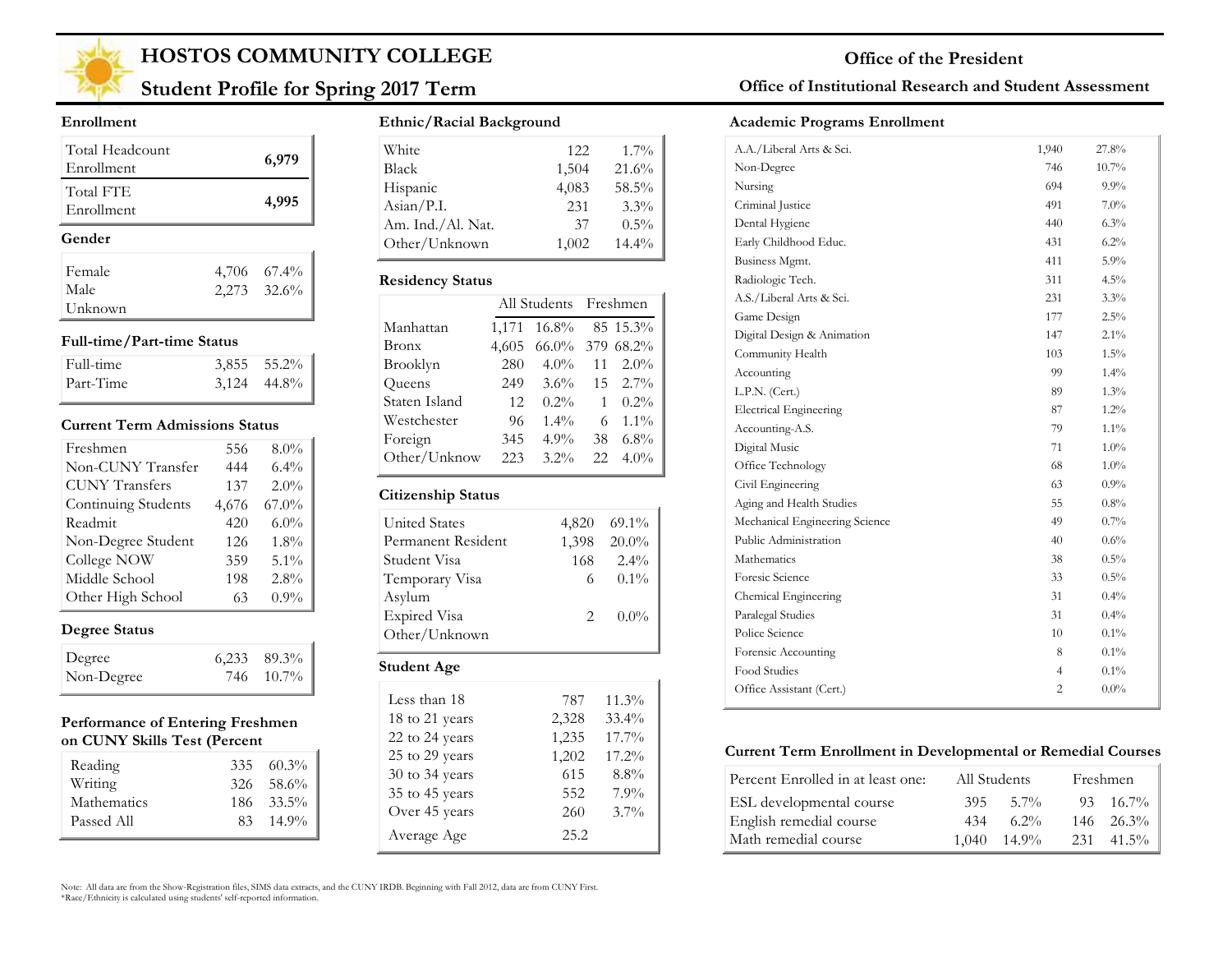

## **Student Profile for Fall 2016 Term**

#### **Enrollment**

| Total Headcount<br>Enrollment |       | 7,210       |
|-------------------------------|-------|-------------|
| Total FTE<br>Enrollment       |       | 4,995       |
| Gender                        |       |             |
|                               |       |             |
| Female                        | 4,830 | $67.0\%$    |
| Male                          |       | 2,380 33.0% |

#### **Full-time/Part-time Status**

| Full-time | $4,094$ 56.8%    |
|-----------|------------------|
| Part-Time | $3,123$ $43.3\%$ |

#### **Current Term Admissions Status**

| Freshmen              | 1,049 | $14.5\%$ |
|-----------------------|-------|----------|
| Non-CUNY Transfer     | 598   | 8.3%     |
| <b>CUNY</b> Transfers | 137   | 1.9%     |
| Continuing Students   | 4,175 | 57.9%    |
| Readmit               | 556   | $7.7\%$  |
| Non-Degree Student    | 79    | $1.1\%$  |
| College NOW           | 355   | 4.9%     |
| Middle School         | 213   | 3.0%     |
| Other High School     | 55    | $0.8\%$  |

### **Degree Status**

| Degree     |     | $6,515$ $90.4\%$ |
|------------|-----|------------------|
| Non-Degree | 702 | $9.7\%$          |

#### **Performance of Entering Freshmen on CUNY Skills Test (Percent**

| Reading                | 753 71.8%                   |
|------------------------|-----------------------------|
| Writing<br>Mathematics | 836 79.7%<br>$270 - 25.7\%$ |
| Passed All             | $208$ 19.8%                 |

#### **Ethnic/Racial Background**

| White             | 130   | $1.8\%$ |
|-------------------|-------|---------|
| <b>Black</b>      | 1,584 | 22.0%   |
| Hispanic          | 4,241 | 58.8%   |
| Asian/P.I.        | 222   | $3.1\%$ |
| Am. Ind./Al. Nat. | 38    | $0.5\%$ |
| Other/Unknown     | 1,002 | 13.9%   |

#### **Residency Status**

|               | All Students Freshmen |                 |    |         |
|---------------|-----------------------|-----------------|----|---------|
| Manhattan     | 1,233                 | 17.1% 193 18.4% |    |         |
| Bronx         | 4,743                 | 65.8% 691 65.9% |    |         |
| Brooklyn      | 344                   | $4.8\%$         | 38 | $3.6\%$ |
| Queens        | 256                   | $3.6\%$         | 23 | $2.2\%$ |
| Staten Island | 14                    | $0.2\%$         | 1  | $0.1\%$ |
| Westchester   | 99                    | $1.4\%$         | 11 | $1.0\%$ |
| Foreign       | 321                   | $4.5\%$         | 50 | 4.8%    |
| Other/Unknow  | 207                   | 2.9%            | 42 | $4.0\%$ |
|               |                       |                 |    |         |

#### **Citizenship Status**

| <b>United States</b> |   | 4,995 69.3% |
|----------------------|---|-------------|
| Permanent Resident   |   | 1,444 20.0% |
| Student Visa         |   | 156 2.2%    |
| Temporary Visa       | 6 | $0.1\%$     |
| Asylum               |   |             |
| <b>Expired Visa</b>  | 2 | $0.0\%$     |
| Other/Unknown        |   |             |
|                      |   |             |

#### **Student Age**

| Less than 18   | 711   | $9.9\%$ |
|----------------|-------|---------|
| 18 to 21 years | 2,405 | 33.4%   |
| 22 to 24 years | 1,343 | 18.6%   |
| 25 to 29 years | 1,297 | 18.0%   |
| 30 to 34 years | 624   | $8.7\%$ |
| 35 to 45 years | 584   | $8.1\%$ |
| Over 45 years  | 253   | $3.5\%$ |
| Average Age    | 25.3  |         |

### **Office of Institutional Research and Student Assessment**

#### **Academic Programs Enrollment**

| A.A./Liberal Arts & Sci.       | 2,009 | 27.9%    |
|--------------------------------|-------|----------|
| Nursing                        | 757   | $10.5\%$ |
| Non-Degree                     | 704   | $9.8\%$  |
| Criminal Justice               | 519   | 7.2%     |
| Dental Hygiene                 | 459   | $6.4\%$  |
| Early Childhood Educ.          | 457   | 6.3%     |
| Business Mgmt.                 | 409   | $5.7\%$  |
| Radiologic Tech.               | 322   | 4.5%     |
| A.S./Liberal Arts & Sci.       | 223   | 3.1%     |
| Game Design                    | 180   | 2.5%     |
| Digital Design & Animation     | 153   | 2.1%     |
| Accounting                     | 113   | 1.6%     |
| L.P.N. (Cert.)                 | 113   | $1.6\%$  |
| Accounting-A.S.                | 95    | 1.3%     |
| Community Health               | 93    | $1.3\%$  |
| <b>Electrical Engineering</b>  | 87    | 1.2%     |
| Office Technology              | 76    | $1.1\%$  |
| Digital Music                  | 71    | 1.0%     |
| Civil Engineering              | 69    | $1.0\%$  |
| Aging and Health Studies       | 58    | $0.8\%$  |
| Public Administration          | 53    | 0.7%     |
| Mechanical Engineering Science | 51    | $0.7\%$  |
| Foresic Science                | 36    | 0.5%     |
| Mathematics                    | 36    | $0.5\%$  |
| Chemical Engineering           | 29    | 0.4%     |
| Paralegal Studies              | 29    | $0.4\%$  |
| Police Science                 | 9     | 0.1%     |
| Forensic Accounting            | 8     | $0.1\%$  |
| Office Assistant (Cert.)       | 1     | $0.0\%$  |
|                                |       |          |

#### **Current Term Enrollment in Developmental or Remedial Courses**

| Percent Enrolled in at least one: | All Students |             |      | Freshmen       |
|-----------------------------------|--------------|-------------|------|----------------|
| ESL developmental course          | 426          | $5.9\%$     |      | $138$ $13.2\%$ |
| English remedial course           | -526         | $7.3\%$     |      | $245$ $23.4\%$ |
| Math remedial course              |              | 1.363 18.9% | 567. | 54.1%          |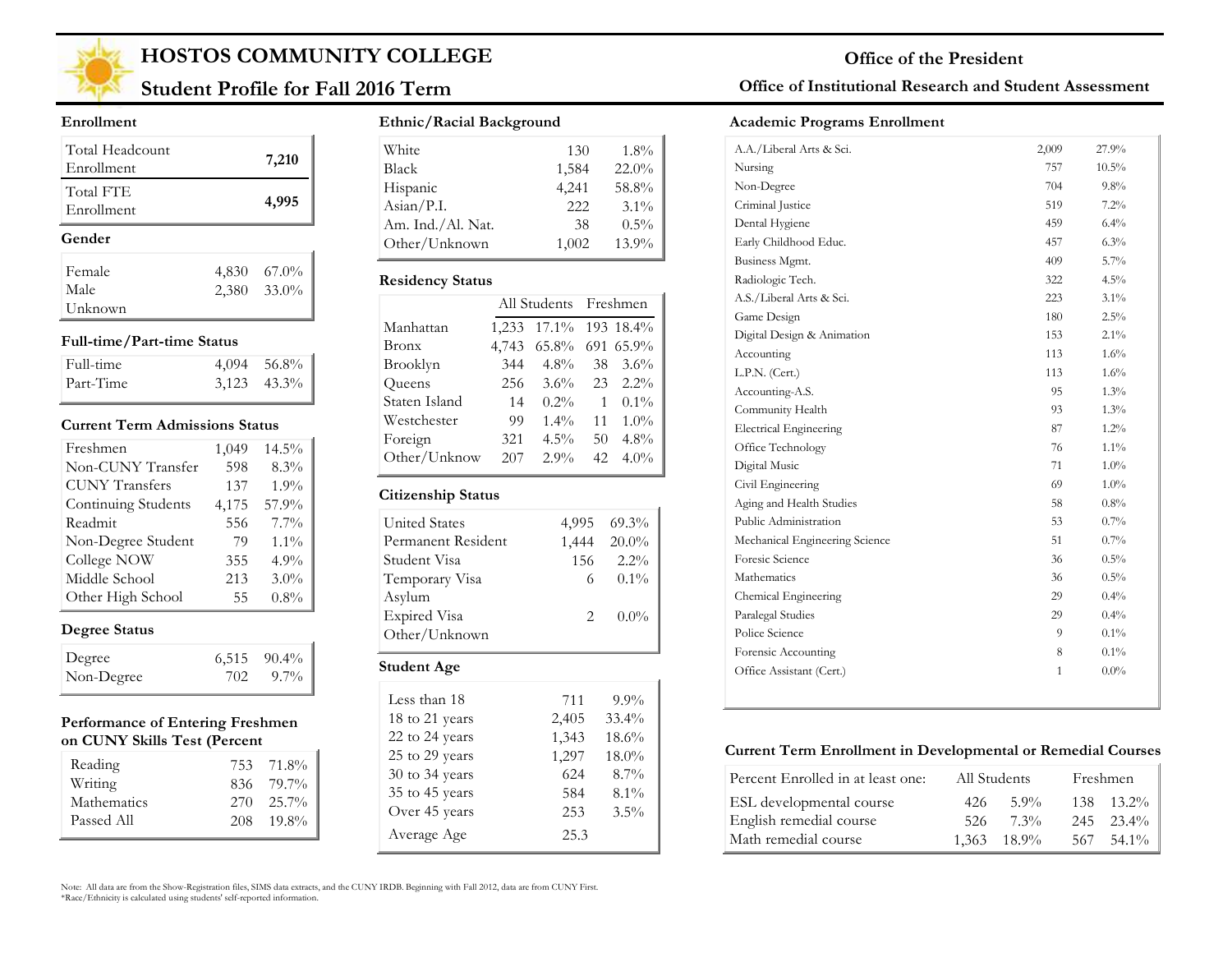

## **Student Profile for Spring 2016 Term**

#### **Enrollment**

| Total Headcount<br>Enrollment |       | 7,148       |
|-------------------------------|-------|-------------|
| Total FTE<br>Enrollment       |       | 5,003       |
| Gender                        |       |             |
| Female                        | 4,730 | 66.2%       |
|                               |       |             |
| Male                          |       | 2,418 33.8% |

#### **Full-time/Part-time Status**

| Full-time | $3.925$ $54.9\%$ |
|-----------|------------------|
| Part-Time | $3,223$ $45.1\%$ |

#### **Current Term Admissions Status**

| Freshmen              | 590   | 8.3%    |
|-----------------------|-------|---------|
| Non-CUNY Transfer     | 343   | 4.8%    |
| <b>CUNY Transfers</b> | 195   | 2.7%    |
| Continuing Students   | 4,837 | 67.7%   |
| Readmit               | 451   | 6.3%    |
| Non-Degree Student    | 94    | 1.3%    |
| College NOW           | 432   | $6.0\%$ |
| Middle School         | 164   | 2.3%    |
| Other High School     | 42    | 0.6%    |

### **Degree Status**

| Degree     | $6,416$ 89.8% |
|------------|---------------|
| Non-Degree | 732 10.2%     |

#### **Performance of Entering Freshmen on CUNY Skills Test (Percent**

| Reading<br>Writing        | $406 \quad 68.8\%$<br>343 58.1%         |
|---------------------------|-----------------------------------------|
| Mathematics<br>Passed All | $114 \quad 19.3\%$<br>$66 \quad 11.2\%$ |

#### **Ethnic/Racial Background**

| White             | 133   | $1.9\%$  |
|-------------------|-------|----------|
| <b>Black</b>      | 1,586 | $22.2\%$ |
| Hispanic          | 4,212 | 58.9%    |
| Asian/P.I.        | 224   | $3.1\%$  |
| Am. Ind./Al. Nat. | 40    | 0.6%     |
| Other/Unknown     | 953   | $13.3\%$ |

#### **Residency Status**

|               | All Students Freshmen |          |          |           |
|---------------|-----------------------|----------|----------|-----------|
| Manhattan     | 1,196                 | $16.7\%$ |          | 93 15.8%  |
| <b>Bronx</b>  | 4,756                 | $66.5\%$ |          | 400 67.8% |
| Brooklyn      | 348                   | $4.9\%$  | 20       | $3.4\%$   |
| Queens        | 251                   | $3.5\%$  | 9        | $1.5\%$   |
| Staten Island | 9                     | $0.1\%$  | $\theta$ | $0.0\%$   |
| Westchester   | 102                   | $1.4\%$  | 10       | $1.7\%$   |
| Foreign       | 333                   | $4.7\%$  | 42       | $7.1\%$   |
| Other/Unknow  | 153                   | $2.1\%$  | 16       | 2.7%      |
|               |                       |          |          |           |

#### **Citizenship Status**

| <b>United States</b> |             | 4,914 68.7% |
|----------------------|-------------|-------------|
| Permanent Resident   |             | 1,527 21.4% |
| Student Visa         |             | 152 2.1%    |
| Temporary Visa       | 5.          | $0.1\%$     |
| Asylum               |             |             |
| <b>Expired Visa</b>  | $2^{\circ}$ | $0.0\%$     |
| Other/Unknown        |             |             |

#### **Student Age**

| Less than 18       | 760   | $10.6\%$ |
|--------------------|-------|----------|
| 18 to 21 years     | 2,577 | 36.1%    |
| 22 to 24 years     | 1,269 | 17.8%    |
| 25 to 29 years     | 1,154 | $16.1\%$ |
| $30$ to $34$ years | 601   | $8.4\%$  |
| 35 to 45 years     | 559   | 7.8%     |
| Over 45 years      | 228   | $3.2\%$  |
| Average Age        | 24.9  |          |

### **Office of Institutional Research and Student Assessment**

#### **Academic Programs Enrollment**

| A.A./Liberal Arts & Sci.       | 1,946 | 27.2%   |
|--------------------------------|-------|---------|
| Nursing                        | 741   | 10.4%   |
| Non-Degree                     | 733   | 10.3%   |
| Criminal Justice               | 533   | 7.5%    |
| Early Childhood Educ.          | 495   | $6.9\%$ |
| Business Mgmt.                 | 434   | 6.1%    |
| Dental Hygiene                 | 434   | $6.1\%$ |
| Radiologic Tech.               | 325   | 4.5%    |
| Game Design                    | 170   | 2.4%    |
| A.S./Liberal Arts & Sci.       | 156   | 2.2%    |
| Digital Design & Animation     | 134   | $1.9\%$ |
| Accounting                     | 121   | $1.7\%$ |
| L.P.N. (Cert.)                 | 100   | 1.4%    |
| Community Health               | 98    | $1.4\%$ |
| Accounting-A.S.                | 95    | 1.3%    |
| Office Technology              | 80    | $1.1\%$ |
| <b>Electrical Engineering</b>  | 80    | $1.1\%$ |
| Civil Engineering              | 75    | $1.0\%$ |
| Digital Music                  | 74    | $1.0\%$ |
| Aging and Health Studies       | 69    | $1.0\%$ |
| Public Administration          | 60    | 0.8%    |
| Mechanical Engineering Science | 50    | $0.7\%$ |
| <b>Mathematics</b>             | 37    | 0.5%    |
| Chemical Engineering           | 32    | $0.4\%$ |
| Foresic Science                | 30    | 0.4%    |
| Paralegal Studies              | 29    | $0.4\%$ |
| Forensic Accounting            | 10    | $0.1\%$ |
| Police Science                 | 5     | $0.1\%$ |
| Office Assistant (Cert.)       | 2     | $0.0\%$ |
|                                |       |         |

#### **Current Term Enrollment in Developmental or Remedial Courses**

| Percent Enrolled in at least one: | All Students |                      |     | Freshmen           |
|-----------------------------------|--------------|----------------------|-----|--------------------|
| ESL developmental course          | 420          | $5.9\%$              |     | $95 \quad 16.1\%$  |
| English remedial course           | 481          | $67\%$               |     | $166 \quad 28.1\%$ |
| Math remedial course              |              | $1.203 \quad 16.8\%$ | 307 | $52.0\%$           |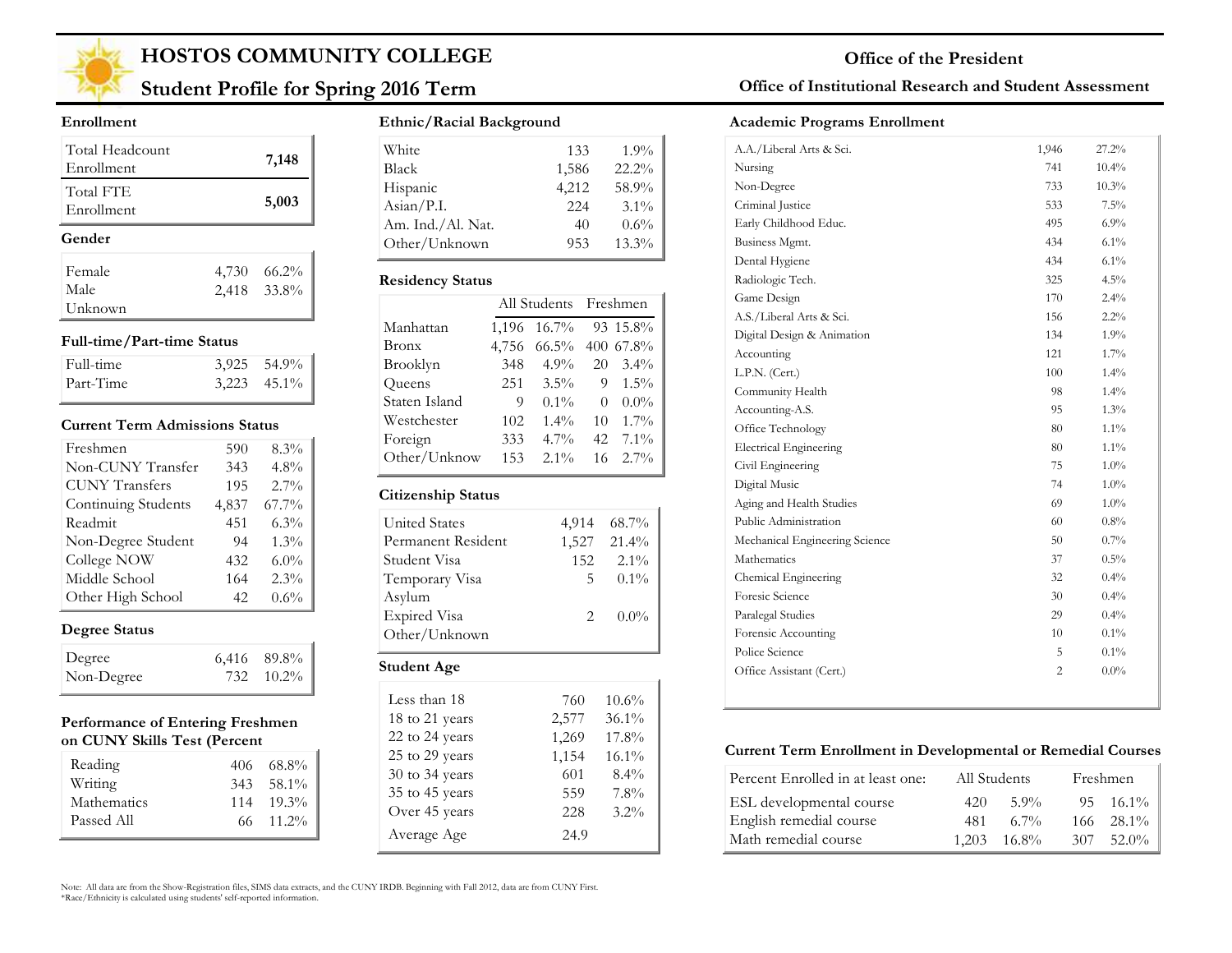

## **Student Profile for Fall 2015 Term**

#### **Enrollment**

| Total Headcount<br>Enrollment |       | 7,371       |
|-------------------------------|-------|-------------|
| Total FTE<br>Enrollment       |       | 5,095       |
| Gender                        |       |             |
|                               |       |             |
| Female                        | 4,882 | $66.2\%$    |
| Male                          |       | 2,489 33.8% |

#### **Full-time/Part-time Status**

| Full-time | 4,192 56.9%   |
|-----------|---------------|
| Part-Time | $3,168$ 43.0% |

#### **Current Term Admissions Status**

| Freshmen              | 1,137 | 15.4%   |
|-----------------------|-------|---------|
| Non-CUNY Transfer     | 507   | 6.9%    |
| <b>CUNY Transfers</b> | 281   | $3.8\%$ |
| Continuing Students   | 4,199 | 57.0%   |
| Readmit               | 598   | 8.1%    |
| Non-Degree Student    | 55    | $0.7\%$ |
| College NOW           | 335   | $4.5\%$ |
| Middle School         | 205   | 2.8%    |
| Other High School     | 43    | $0.6\%$ |

### **Degree Status**

| Degree     | $6,722$ $91.2\%$ |
|------------|------------------|
| Non-Degree | $638$ $8.7\%$    |

#### **Performance of Entering Freshmen on CUNY Skills Test (Percent**

| Reading<br>Writing        |     | $864$ 76.0%<br>774 68.1%    |
|---------------------------|-----|-----------------------------|
| Mathematics<br>Passed All | 350 | 30.8%<br>$251 \quad 22.1\%$ |

#### **Ethnic/Racial Background**

| White             | 139   | 1.9%     |
|-------------------|-------|----------|
| Black             | 1,693 | $23.0\%$ |
| Hispanic          | 4.344 | 58.9%    |
| Asian/P.I.        | 226   | $3.1\%$  |
| Am. Ind./Al. Nat. | 36    | $0.5\%$  |
| Other/Unknown     | 922   | $12.5\%$ |

#### **Residency Status**

|               |       | All Students Freshmen |    |         |
|---------------|-------|-----------------------|----|---------|
| Manhattan     |       | 1,222 16.6% 178 15.7% |    |         |
| Bronx         | 4,884 | 66.3% 771 67.8%       |    |         |
| Brooklyn      | 354   | $4.8\%$               | 44 | $3.9\%$ |
| Queens        | 273   | $3.7\%$               | 29 | $2.6\%$ |
| Staten Island | 13    | $0.2\%$               | 1  | $0.1\%$ |
| Westchester   | 108   | $1.5\%$               | 21 | $1.8\%$ |
| Foreign       | 341   | $4.6\%$               | 54 | $4.7\%$ |
| Other/Unknow  | 165   | $2.2\%$               | 39 | $3.4\%$ |
|               |       |                       |    |         |

#### **Citizenship Status**

| <b>United States</b> | 5,190 | $70.4\%$    |
|----------------------|-------|-------------|
| Permanent Resident   |       | 1,512 20.5% |
| Student Visa         | 150   | $2.0\%$     |
| Temporary Visa       | 6     | $0.1\%$     |
| Asylum               |       |             |
| Expired Visa         | 4     | $0.1\%$     |
| Other/Unknown        | 498   | $6.8\%$     |
| <b>Student Age</b>   |       |             |
| Less than 18         | 683   | $9.3\%$     |
| 18 to 21 years       | 2,574 | 34.9%       |

19.1% 17.1% 8.6% 7.7% 3.2%

22 to 24 years 1,407 25 to 29 years 1,259 30 to 34 years 633 35 to 45 years 566 Over 45 years 236

Average Age 25.1

#### **Office of Institutional Research and Student Assessment**

#### **Academic Programs Enrollment**

| A.A./Liberal Arts & Sci.       | 1,959 | 26.6%   |
|--------------------------------|-------|---------|
| Nursing                        | 827   | 11.2%   |
| Non-Degree                     | 640   | 8.7%    |
| Criminal Justice               | 555   | 7.5%    |
| Early Childhood Educ.          | 524   | 7.1%    |
| Business Mgmt.                 | 470   | $6.4\%$ |
| Dental Hygiene                 | 445   | $6.0\%$ |
| Radiologic Tech.               | 329   | 4.5%    |
| Game Design                    | 187   | 2.5%    |
| A.S./Liberal Arts & Sci.       | 178   | 2.4%    |
| Digital Design & Animation     | 150   | 2.0%    |
| Accounting                     | 128   | 1.7%    |
| L.P.N. (Cert.)                 | 110   | 1.5%    |
| Community Health               | 92    | 1.2%    |
| Accounting-A.S.                | 90    | $1.2\%$ |
| <b>Electrical Engineering</b>  | 84    | $1.1\%$ |
| Civil Engineering              | 83    | $1.1\%$ |
| Office Technology              | 82    | $1.1\%$ |
| Digital Music                  | 77    | $1.0\%$ |
| Aging and Health Studies       | 71    | 1.0%    |
| Mechanical Engineering Science | 67    | 0.9%    |
| Public Administration          | 62    | $0.8\%$ |
| Chemical Engineering           | 38    | 0.5%    |
| Paralegal Studies              | 32    | $0.4\%$ |
| Mathematics                    | 29    | 0.4%    |
| Foresic Science                | 25    | 0.3%    |
| Forensic Accounting            | 17    | 0.2%    |
| Police Science                 | 8     | 0.1%    |
| Office Assistant (Cert.)       | 1     | $0.0\%$ |
|                                |       |         |

#### **Current Term Enrollment in Developmental or Remedial Courses**

| Percent Enrolled in at least one: |      | All Students     | Freshmen       |
|-----------------------------------|------|------------------|----------------|
| ESL developmental course          | 455  | $6.2\%$          | $127 - 11.2\%$ |
| English remedial course           | 536. | $7.3\%$          | $247$ $21.7\%$ |
| Math remedial course              |      | $1,324$ $18.0\%$ | 558 49.1%      |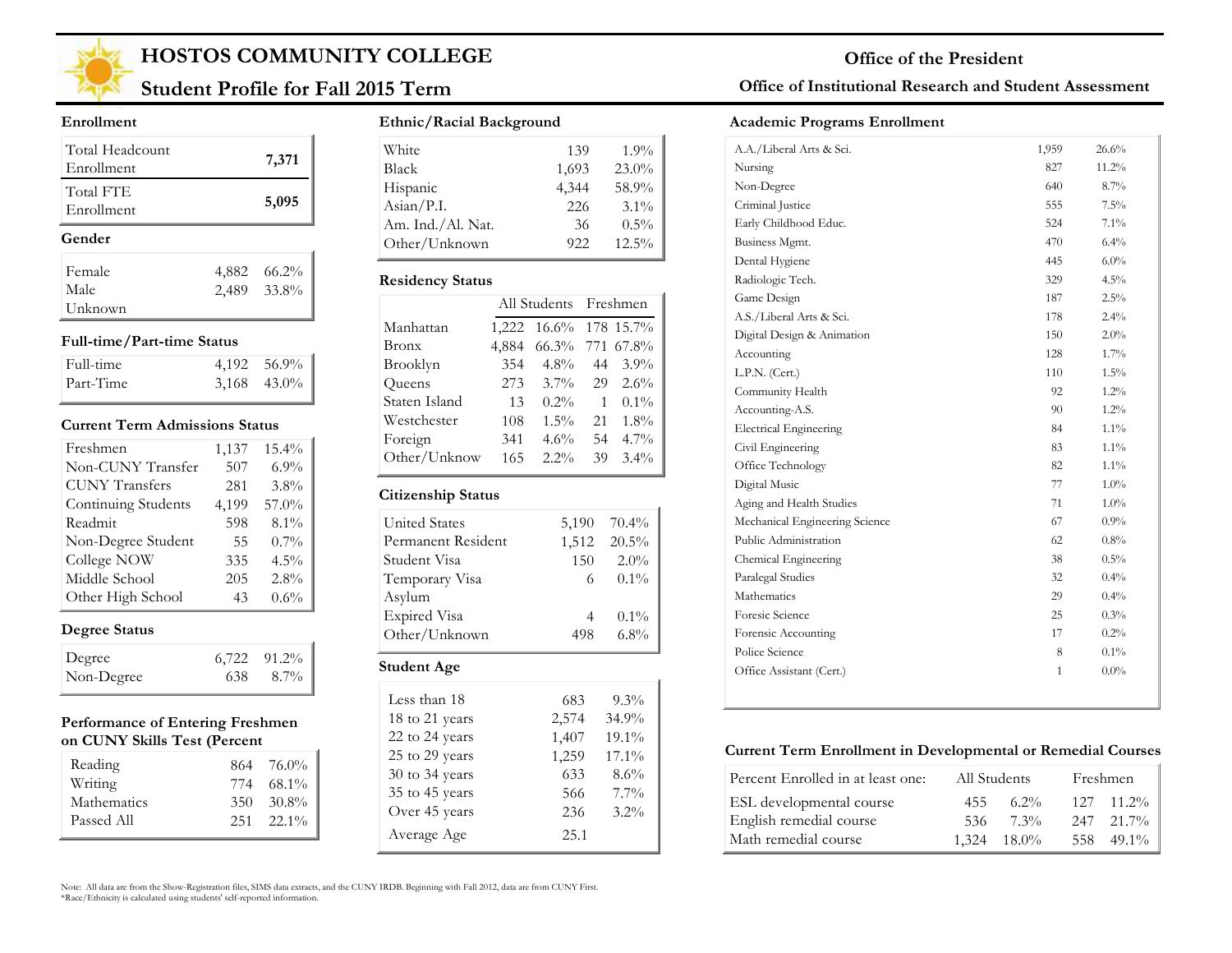

## **Student Profile for Spring 2015 Term**

#### **Enrollment**

| Total Headcount<br>Enrollment |       | 7,057       |
|-------------------------------|-------|-------------|
| Total FTE<br>Enrollment       |       | 4,788       |
|                               |       |             |
| Gender                        |       |             |
| Female                        | 4,644 | $65.8\%$    |
| Male                          |       | 2,413 34.2% |

#### **Full-time/Part-time Status**

| Full-time | $3,908$ $55.4\%$ |
|-----------|------------------|
| Part-Time | $3,108$ 44.0%    |

#### **Current Term Admissions Status**

| Freshmen              | 650   | $9.2\%$ |
|-----------------------|-------|---------|
| Non-CUNY Transfer     | 321   | 4.5%    |
| <b>CUNY Transfers</b> | 153   | 2.2%    |
| Continuing Students   | 4,780 | 67.7%   |
| Readmit               | 494   | $7.0\%$ |
| Non-Degree Student    | 51    | $0.7\%$ |
| College NOW           | 394   | 5.6%    |
| Middle School         | 128   | 1.8%    |
| Other High School     | 45    | 0.6%    |

### **Degree Status**

| Degree     |     | $6,398$ $90.7\%$ |
|------------|-----|------------------|
| Non-Degree | 618 | 8.8%             |

#### **Performance of Entering Freshmen on CUNY Skills Test (Percent**

| Reading<br>Writing        | $430\quad 66.2\%$<br>372 57.2%       |
|---------------------------|--------------------------------------|
| Mathematics<br>Passed All | $185 - 28.5\%$<br>$118 \quad 18.2\%$ |

### **Ethnic/Racial Background**

| White                        | 140   | $2.0\%$ |
|------------------------------|-------|---------|
| <b>Black</b>                 | 1,601 | 22.7%   |
| Hispanic                     | 4,132 | 58.6%   |
| $\text{Asian} / \text{P.I.}$ | 218   | $3.1\%$ |
| Am. Ind./Al. Nat.            | 37    | $0.5\%$ |
| Other/Unknown                | 888   | 12.6%   |

#### **Residency Status**

|               |       | All Students Freshmen |    |           |
|---------------|-------|-----------------------|----|-----------|
| Manhattan     | 1,210 | $17.1\%$              |    | 96 14.8%  |
| Bronx         | 4,605 | $65.3\%$              |    | 430 66.2% |
| Brooklyn      | 328   | $4.6\%$               | 29 | $4.5\%$   |
| Queens        | 286   | $4.1\%$               | 12 | $1.8\%$   |
| Staten Island | 21    | $0.3\%$               |    |           |
| Westchester   | 101   | $1.4\%$               | 11 | $1.7\%$   |
| Foreign       | 340   | $4.8\%$               | 57 | 8.8%      |
| Other/Unknow  | 125   | $1.8\%$               | 15 | $2.3\%$   |
|               |       |                       |    |           |

#### **Citizenship Status**

| <b>United States</b> | 4,790 | 67.9%    |
|----------------------|-------|----------|
| Permanent Resident   | 1,582 | $22.4\%$ |
| Student Visa         | 152   | $2.2\%$  |
| Temporary Visa       | 3     | $0.0\%$  |
| Asylum               |       |          |
| <b>Expired Visa</b>  | 5.    | $0.1\%$  |
| Other/Unknown        | 484   | $6.9\%$  |
| <b>Student Age</b>   |       |          |
|                      |       |          |

| Less than 18   | 698   | $9.9\%$ |
|----------------|-------|---------|
| 18 to 21 years | 2,600 | 36.8%   |
| 22 to 24 years | 1,297 | 18.4%   |
| 25 to 29 years | 1,112 | 15.8%   |
| 30 to 34 years | 567   | $8.0\%$ |
| 35 to 45 years | 522   | $7.4\%$ |
| Over 45 years  | 220   | $3.1\%$ |
| Average Age    | 24.8  |         |

### **Office of Institutional Research and Student Assessment**

#### **Academic Programs Enrollment**

| A.A./Liberal Arts & Sci.       | 1,823          | 25.8%   |
|--------------------------------|----------------|---------|
| Nursing                        | 838            | 11.9%   |
| Non-Degree                     | 623            | 8.8%    |
| Criminal Justice               | 519            | 7.4%    |
| Early Childhood Educ.          | 475            | 6.7%    |
| Business Mgmt.                 | 440            | 6.2%    |
| Dental Hygiene                 | 421            | 6.0%    |
| Radiologic Tech.               | 323            | 4.6%    |
| A.S./Liberal Arts & Sci.       | 167            | 2.4%    |
| Game Design                    | 165            | 2.3%    |
| Accounting                     | 149            | 2.1%    |
| Digital Design & Animation     | 136            | 1.9%    |
| L.P.N. (Cert.)                 | 123            | 1.7%    |
| Community Health               | 114            | $1.6\%$ |
| Office Technology              | 96             | 1.4%    |
| <b>Electrical Engineering</b>  | 79             | $1.1\%$ |
| Civil Engineering              | 73             | $1.0\%$ |
| Accounting-A.S.                | 73             | 1.0%    |
| Public Administration          | 63             | $0.9\%$ |
| Digital Music                  | 61             | $0.9\%$ |
| Mechanical Engineering Science | 59             | 0.8%    |
| Aging and Health Studies       | 56             | 0.8%    |
| Mathematics                    | 35             | $0.5\%$ |
| Paralegal Studies              | 31             | $0.4\%$ |
| Chemical Engineering           | 29             | $0.4\%$ |
| Foresic Science                | 24             | 0.3%    |
| Forensic Accounting            | 11             | 0.2%    |
| Police Science                 | 8              | $0.1\%$ |
| Office Assistant (Cert.)       | $\overline{2}$ | $0.0\%$ |
|                                |                |         |

#### **Current Term Enrollment in Developmental or Remedial Courses**

| Percent Enrolled in at least one: | All Students |                      | Freshmen           |
|-----------------------------------|--------------|----------------------|--------------------|
| ESL developmental course          | 558.         | 7.9%                 | $124$ $19.1\%$     |
| English remedial course           | 453          | $6.4\%$              | $170 - 26.2\%$     |
| Math remedial course              |              | $1.170 \quad 16.6\%$ | $310 \quad 47.7\%$ |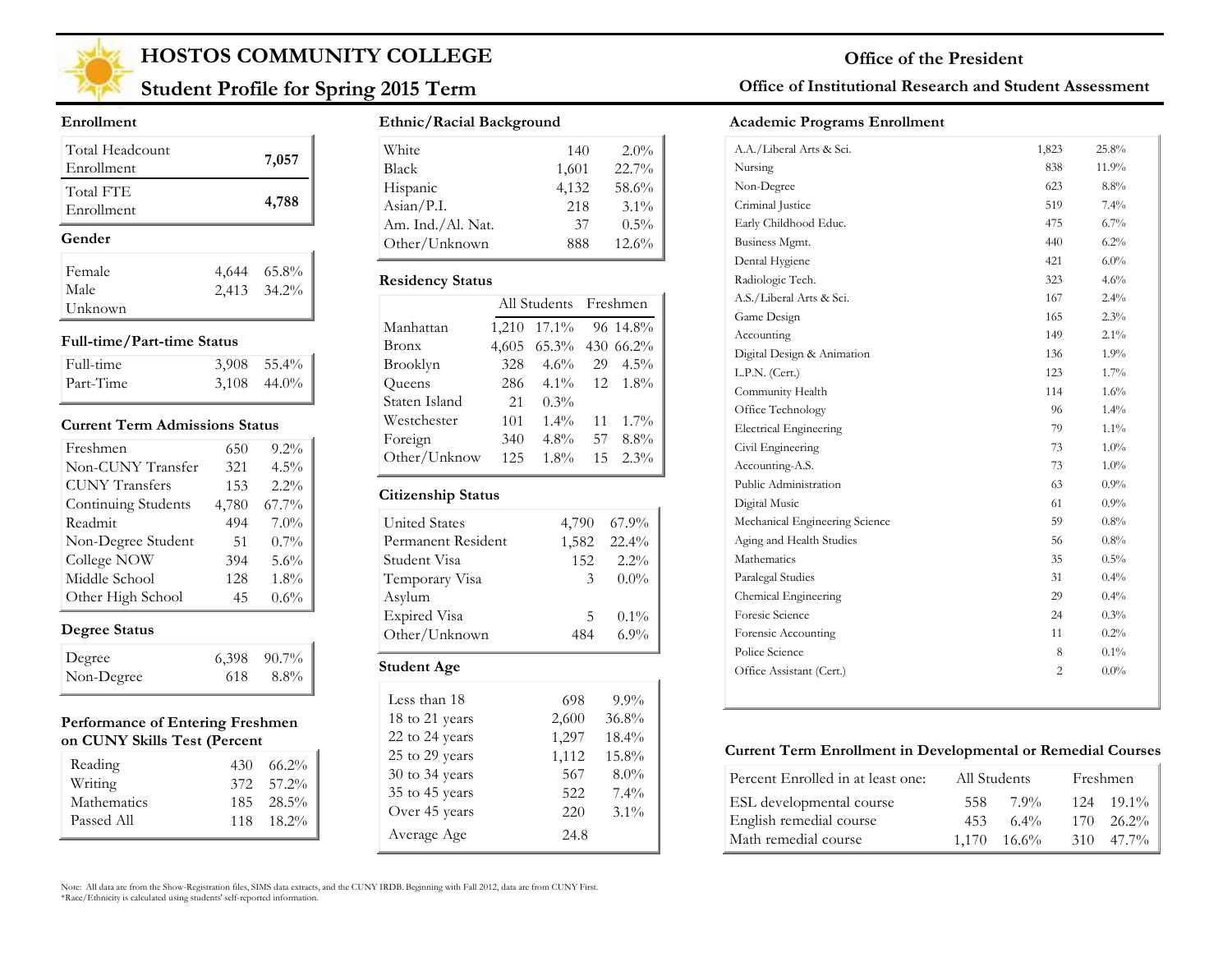

## **Student Profile for Fall 2014 Term**

#### **Enrollment**

| Total Headcount<br>Enrollment | 6,985         |
|-------------------------------|---------------|
| Total FTE<br>Enrollment       | 4,932         |
|                               |               |
| Gender                        |               |
| Female                        | 4,575 65.5%   |
| Male                          | $2,410$ 34.5% |

#### **Full-time/Part-time Status**

| Full-time | $4,067$ 58.2% |
|-----------|---------------|
| Part-Time | $2,916$ 41.7% |

#### **Current Term Admissions Status**

| Freshmen              | 1,020 | 14.6%    |
|-----------------------|-------|----------|
| Non-CUNY Transfer     | 421   | $6.0\%$  |
| <b>CUNY Transfers</b> | 135   | 1.9%     |
| Continuing Students   | 4,294 | $61.5\%$ |
| Readmit               | 519   | $7.4\%$  |
| Non-Degree Student    | 57    | $0.8\%$  |
| College NOW           | 344   | 4.9%     |
| Middle School         | 134   | 1.9%     |
| Other High School     | 59    | $0.8\%$  |

### **Degree Status**

| Degree     |     | $6,389$ $91.5\%$ |
|------------|-----|------------------|
| Non-Degree | 594 | $8.5\%$          |

#### **Performance of Entering Freshmen on CUNY Skills Test (Percent**

| Reading     | 757 74.2%          |
|-------------|--------------------|
| Writing     | $691 \quad 67.7\%$ |
| Mathematics | $269 - 26.4\%$     |
| Passed All  | $197 \quad 19.3\%$ |
|             |                    |

#### **Ethnic/Racial Background**

| White             | 144   | $2.1\%$  |
|-------------------|-------|----------|
| <b>Black</b>      | 1,561 | 22.3%    |
| Hispanic          | 4.186 | 59.9%    |
| Asian/P.I.        | 192   | $2.7\%$  |
| Am. Ind./Al. Nat. | 32    | $0.5\%$  |
| Other/Unknown     | 868   | $12.4\%$ |

#### **Residency Status**

|               |       | All Students Freshmen |                |           |
|---------------|-------|-----------------------|----------------|-----------|
| Manhattan     | 1,171 | 16.8% 169 16.6%       |                |           |
| Bronx         | 4,581 | $65.6\%$              |                | 682 66.9% |
| Brooklyn      | 322   | $4.6\%$               | 41             | $4.0\%$   |
| Queens        | 272   | $3.9\%$               | 30             | $2.9\%$   |
| Staten Island | 17    | $0.2\%$               | $\mathfrak{D}$ | $0.2\%$   |
| Westchester   | 104   | $1.5\%$               | 10             | $1.0\%$   |
| Foreign       | 343   | $4.9\%$               | 57             | $5.6\%$   |
| Other/Unknow  | 173   | $2.5\%$               | 29             | $2.8\%$   |

#### **Citizenship Status**

| Student Visa<br>Temporary Visa | 166<br>3 | $2.4\%$<br>$0.0\%$ |
|--------------------------------|----------|--------------------|
| Asylum                         |          |                    |
| <b>Expired Visa</b>            | 5        | $0.1\%$            |
| Other/Unknown                  | 503      | $7.2\%$            |

| Less than 18   | 625   | $8.9\%$ |
|----------------|-------|---------|
| 18 to 21 years | 2,558 | 36.6%   |
| 22 to 24 years | 1,340 | 19.2%   |
| 25 to 29 years | 1,165 | 16.7%   |
| 30 to 34 years | 536   | $7.7\%$ |
| 35 to 45 years | 523   | $7.5\%$ |
| Over 45 years  | 236   | $3.4\%$ |
| Average Age    | 25.0  |         |

#### **Office of Institutional Research and Student Assessment**

#### **Academic Programs Enrollment**

| A.A./Liberal Arts & Sci.       | 1,763          | 25.2%   |
|--------------------------------|----------------|---------|
| Nursing                        | 859            | 12.3%   |
| Non-Degree                     | 595            | $8.5\%$ |
| Criminal Justice               | 536            | $7.7\%$ |
| Early Childhood Educ.          | 493            | 7.1%    |
| Business Mgmt.                 | 438            | 6.3%    |
| Dental Hygiene                 | 390            | 5.6%    |
| Radiologic Tech.               | 312            | $4.5\%$ |
| A.S./Liberal Arts & Sci.       | 194            | 2.8%    |
| Accounting                     | 172            | 2.5%    |
| Game Design                    | 156            | $2.2\%$ |
| Digital Design & Animation     | 143            | 2.0%    |
| L.P.N. (Cert.)                 | 131            | 1.9%    |
| Community Health               | 108            | 1.5%    |
| Office Technology              | 88             | 1.3%    |
| <b>Electrical Engineering</b>  | 77             | $1.1\%$ |
| Civil Engineering              | 70             | 1.0%    |
| Digital Music                  | 70             | 1.0%    |
| Accounting-A.S.                | 69             | $1.0\%$ |
| Public Administration          | 64             | 0.9%    |
| Mechanical Engineering Science | 59             | 0.8%    |
| Aging and Health Studies       | 54             | 0.8%    |
| Paralegal Studies              | 36             | $0.5\%$ |
| Foresic Science                | 29             | $0.4\%$ |
| Mathematics                    | 28             | 0.4%    |
| Chemical Engineering           | 27             | $0.4\%$ |
| Police Science                 | 14             | $0.2\%$ |
| Forensic Accounting            | 6              | $0.1\%$ |
| Office Assistant (Cert.)       | $\overline{c}$ | $0.0\%$ |
|                                |                |         |

#### **Current Term Enrollment in Developmental or Remedial Courses**

| Percent Enrolled in at least one: | All Students |                      |       | Freshmen           |
|-----------------------------------|--------------|----------------------|-------|--------------------|
| ESL developmental course          | 524          | 7.5%                 |       | $121 \quad 11.9\%$ |
| English remedial course           | 485          | 6.9%                 |       | 233 22.8%          |
| Math remedial course              |              | $1.317 \quad 18.9\%$ | 560 - | 54.9%              |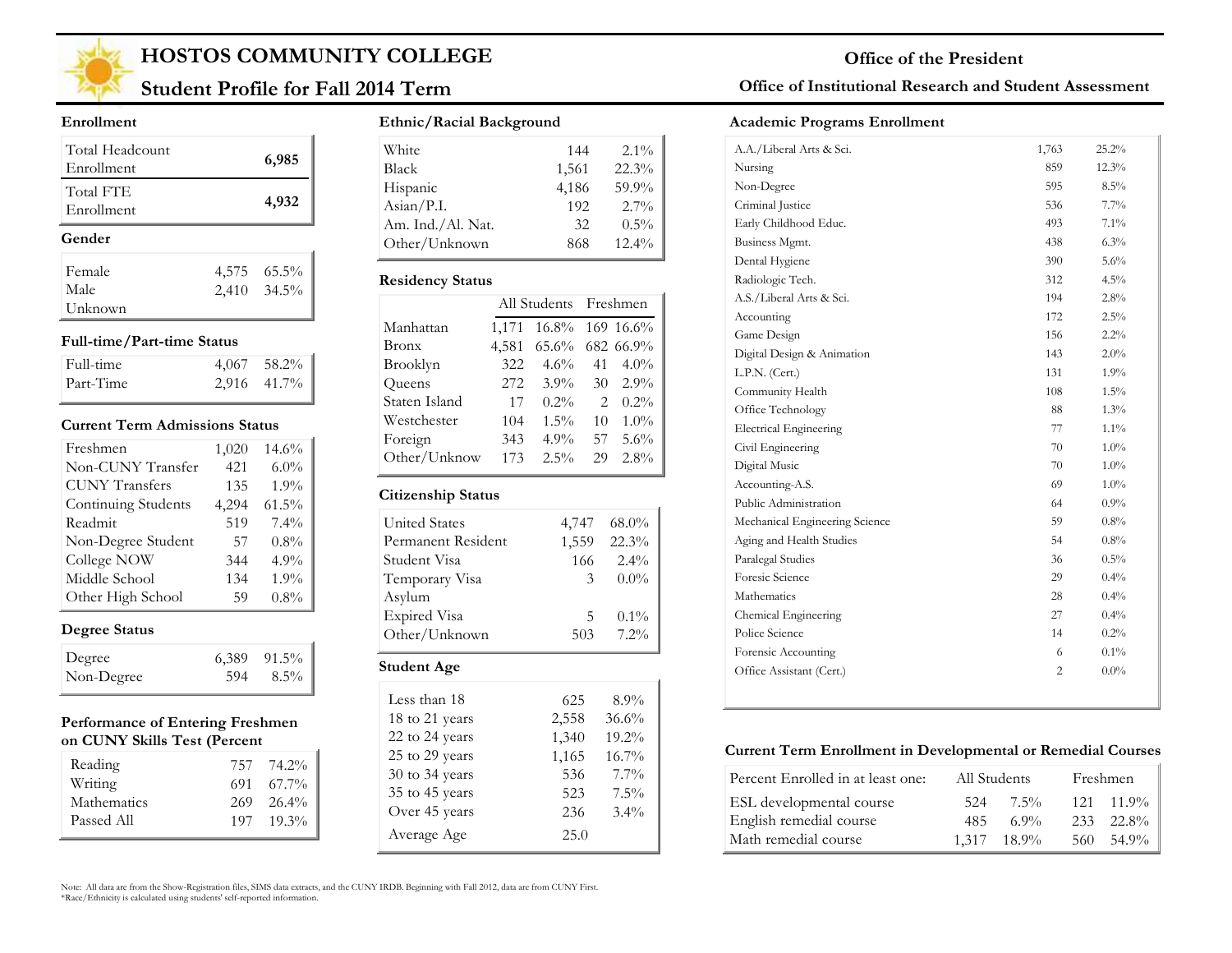

## **Student Profile for Spring 2014 Term**

#### **Enrollment**

| Total Headcount<br>Enrollment |       | 6,956       |
|-------------------------------|-------|-------------|
| Total FTE<br>Enrollment       |       | 4,813       |
| Gender                        |       |             |
| Female                        | 4,553 | $65.5\%$    |
| Male                          |       | 2,403 34.5% |
| Unknown                       |       |             |

#### **Full-time/Part-time Status**

| Full-time | $3,952$ $56.8\%$ |
|-----------|------------------|
| Part-Time | $3,004$ 43.2%    |

#### **Current Term Admissions Status**

| Freshmen              | 577   | 8.3%    |
|-----------------------|-------|---------|
| Non-CUNY Transfer     | 417   | $6.0\%$ |
| <b>CUNY Transfers</b> | 115   | $1.7\%$ |
| Continuing Students   | 4,875 | 70.1%   |
| Readmit               | 434   | $6.2\%$ |
| Non-Degree Student    | 46    | $0.7\%$ |
| College NOW           | 391   | 5.6%    |
| Middle School         | 101   | $1.5\%$ |
| Other High School     |       |         |

### **Degree Status**

| Degree     |     | $6,418$ $92.3\%$ |
|------------|-----|------------------|
| Non-Degree | 538 | 7.7%             |

#### **Performance of Entering Freshmen on CUNY Skills Test (Percent**

| Reading            | 348 | 60.3%    |
|--------------------|-----|----------|
| Writing            | 330 | 57.2%    |
| <b>Mathematics</b> | 88. | $15.3\%$ |
| Passed All         | 48  | $8.3\%$  |

#### **Ethnic/Racial Background**

| 143   | $2.1\%$  |
|-------|----------|
| 1,535 | $22.1\%$ |
| 4.136 | 59.5%    |
| 238   | 3.4%     |
| 23    | 0.3%     |
| 881   | 12.7%    |
|       |          |

#### **Residency Status**

|               |       | All Students Freshmen |          |         |
|---------------|-------|-----------------------|----------|---------|
| Manhattan     | 1,219 | 17.5% 106 18.4%       |          |         |
| Bronx         | 4,554 | 65.5% 378 65.5%       |          |         |
| Brooklyn      | 313   | $4.5\%$               | 20       | $3.5\%$ |
| Queens        | 275   | $4.0\%$               | 9        | $1.6\%$ |
| Staten Island | 15    | $0.2\%$               | $\theta$ | $0.0\%$ |
| Westchester   | 92    | $1.3\%$               | 7        | $1.2\%$ |
| Foreign       | 323   | $4.6\%$               | 38       | $6.6\%$ |
| Other/Unknow  | 165   | $2.4\%$               | 19       | $3.3\%$ |
|               |       |                       |          |         |

#### **Citizenship Status**

| <b>United States</b> | 4,660            | $67.0\%$ |
|----------------------|------------------|----------|
| Permanent Resident   | 1,632            | $23.5\%$ |
| Student Visa         | 168              | $2.4\%$  |
| Temporary Visa       |                  | $0.0\%$  |
| Asylum               | $\left( \right)$ | $0.0\%$  |
| <b>Expired Visa</b>  |                  | $0.1\%$  |
| Other/Unknown        | 488              | $7.0\%$  |

| Less than 18   | 432   | $6.2\%$  |
|----------------|-------|----------|
| 18 to 21 years | 2,662 | 38.3%    |
| 22 to 24 years | 1,401 | $20.1\%$ |
| 25 to 29 years | 1,118 | 16.1%    |
| 30 to 34 years | 547   | 7.9%     |
| 35 to 45 years | 532   | 7.6%     |
| Over 45 years  | 263   | 3.8%     |
| Average Age    | 25.3  |          |

### **Office of Institutional Research and Student Assessment**

#### **Academic Programs Enrollment**

| A.A./Liberal Arts & Sci.       | 1,800 | 25.9%   |
|--------------------------------|-------|---------|
| Nursing                        | 839   | 12.1%   |
| Criminal Justice               | 533   | $7.7\%$ |
| Non-Degree                     | 508   | 7.3%    |
| Early Childhood Educ.          | 492   | 7.1%    |
| Business Mgmt.                 | 447   | $6.4\%$ |
| Dental Hygiene                 | 376   | 5.4%    |
| Radiologic Tech.               | 332   | 4.8%    |
| A.S./Liberal Arts & Sci.       | 197   | 2.8%    |
| Accounting                     | 184   | 2.6%    |
| Digital Design & Animation     | 148   | $2.1\%$ |
| L.P.N. (Cert.)                 | 128   | $1.8\%$ |
| Game Design                    | 128   | 1.8%    |
| Office Technology              | 102   | $1.5\%$ |
| Community Health               | 100   | 1.4%    |
| Aging and Health Studies       | 80    | 1.2%    |
| Public Administration          | 71    | $1.0\%$ |
| <b>Electrical Engineering</b>  | 70    | 1.0%    |
| Civil Engineering              | 67    | 1.0%    |
| Digital Music                  | 65    | $0.9\%$ |
| Accounting-A.S.                | 56    | $0.8\%$ |
| Non-Degree                     | 52    | $0.7\%$ |
| Mechanical Engineering Science | 49    | 0.7%    |
| Paralegal Studies              | 37    | 0.5%    |
| Mathematics                    | 29    | $0.4\%$ |
| Chemical Engineering           | 25    | $0.4\%$ |
| Foresic Science                | 22    | 0.3%    |
| Forensic Accounting            | 11    | 0.2%    |
| Police Science                 | 7     | $0.1\%$ |
| Office Assistant (Cert.)       | 1     | $0.0\%$ |
|                                |       |         |

#### **Current Term Enrollment in Developmental or Remedial Courses**

| Percent Enrolled in at least one: | All Students |                  | Freshmen |                |
|-----------------------------------|--------------|------------------|----------|----------------|
| ESL developmental course          | 550.         | 7 9%             |          | $117 - 20.3\%$ |
| English remedial course           | 494          | $7.1\%$          |          | $157$ $27.2\%$ |
| Math remedial course              |              | $1.419$ $20.4\%$ | 351      | - 60.8%        |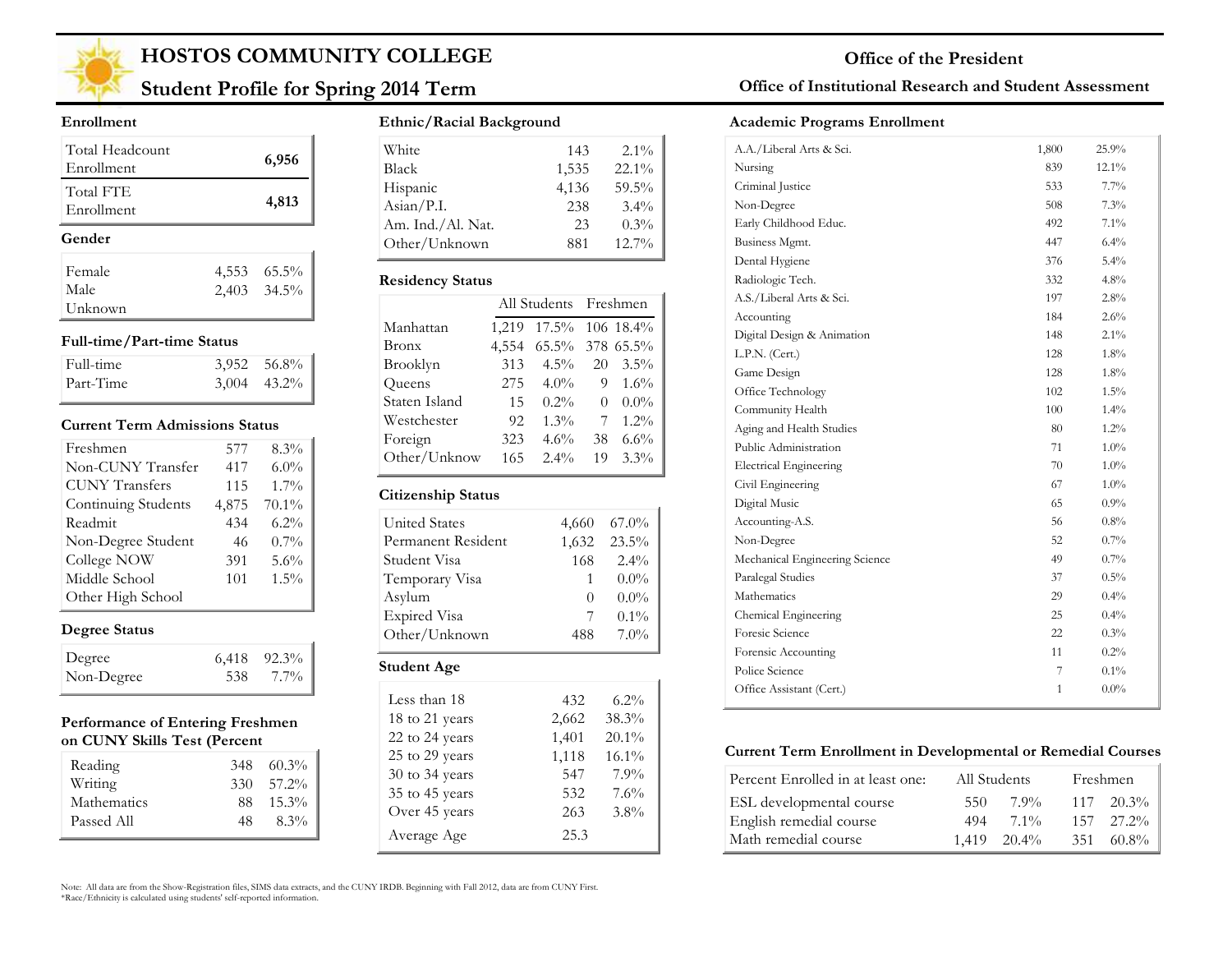

## **Student Profile for Fall 2013 Term**

#### **Enrollment**

| Total Headcount<br>Enrollment | 7,006                      |
|-------------------------------|----------------------------|
| Total FTE<br>Enrollment       | 4,843                      |
|                               |                            |
| Gender                        |                            |
| Female                        |                            |
| Male                          | 4,616 65.9%<br>2,390 34.1% |

#### **Full-time/Part-time Status**

| Full-time | $4.026$ 57.5%    |
|-----------|------------------|
| Part-Time | $2,980$ $42.5\%$ |

#### **Current Term Admissions Status**

| Freshmen              | 1,237 | 17.7%   |
|-----------------------|-------|---------|
| Non-CUNY Transfer     | 471   | $6.7\%$ |
| <b>CUNY</b> Transfers | 162   | 2.3%    |
| Continuing Students   | 4,120 | 58.8%   |
| Readmit               | 427   | $6.1\%$ |
| Non-Degree Student    | 67    | 1.0%    |
| College NOW           | 421   | $6.0\%$ |
| Middle School         | 101   | 1.4%    |
| Other High School     |       |         |

### **Degree Status**

| Degree     |     | $6,438$ $91.9\%$ |
|------------|-----|------------------|
| Non-Degree | 568 | 8.1%             |

#### **Performance of Entering Freshmen on CUNY Skills Test (Percent**

| Reading     |     | $825\quad 66.7\%$ |
|-------------|-----|-------------------|
| Writing     | 769 | $62.2\%$          |
| Mathematics |     | $244$ 19.7%       |
| Passed All  |     | $177 - 14.3\%$    |

#### **Ethnic/Racial Background**

| White             | 129   | $1.8\%$  |
|-------------------|-------|----------|
| Black             | 1,620 | 23.1%    |
| Hispanic          | 4,203 | $60.0\%$ |
| Asian/P.I.        | 2.11  | $3.0\%$  |
| Am. Ind./Al. Nat. | 26    | $0.4\%$  |
| Other/Unknown     | 817   | 11.7%    |

#### **Residency Status**

|               |       | All Students Freshmen |               |           |
|---------------|-------|-----------------------|---------------|-----------|
| Manhattan     | 1,185 | $16.9\%$              |               | 193 15.6% |
| Bronx         | 4,623 | 66.0% 847 68.5%       |               |           |
| Brooklyn      | 304   | $4.3\%$               | 54            | $4.4\%$   |
| Queens        | 275   | $3.9\%$               |               | 22 1.8%   |
| Staten Island | 12    | $0.2\%$               | $\mathcal{F}$ | $0.2\%$   |
| Westchester   | 102   | $1.5\%$               | 21            | $1.7\%$   |
| Foreign       | 333   | $4.8\%$               | 66            | $5.3\%$   |
| Other/Unknow  | 172   | $2.5\%$               | 31            | $2.5\%$   |
|               |       |                       |               |           |

#### **Citizenship Status**

| <b>United States</b> | 4.698            | $67.1\%$ |
|----------------------|------------------|----------|
| Permanent Resident   | 1,637            | $23.4\%$ |
| Student Visa         | 171              | $2.4\%$  |
| Temporary Visa       | 3                | $0.0\%$  |
| Asylum               | $\left( \right)$ | $0.0\%$  |
| <b>Expired Visa</b>  | 9                | $0.1\%$  |
| Other/Unknown        | 488              | $7.0\%$  |
| <b>Student Age</b>   |                  |          |

| Less than 18   | 613   | $8.7\%$ |
|----------------|-------|---------|
| 18 to 21 years | 2,661 | 38.0%   |
| 22 to 24 years | 1,327 | 18.9%   |
| 25 to 29 years | 1,061 | 15.1%   |
| 30 to 34 years | 508   | $7.3\%$ |
| 35 to 45 years | 542   | $7.7\%$ |
| Over 45 years  | 294   | $4.2\%$ |
| Average Age    | 25.2  |         |

### **Office of Institutional Research and Student Assessment**

#### **Academic Programs Enrollment**

| A.A./Liberal Arts & Sci.       | 1,876          | 26.8%   |
|--------------------------------|----------------|---------|
| Nursing                        | 835            | 11.9%   |
| Non-Degree                     | 550            | $7.9\%$ |
| Criminal Justice               | 520            | 7.4%    |
| Early Childhood Educ.          | 510            | 7.3%    |
| Business Mgmt.                 | 437            | 6.2%    |
| Dental Hygiene                 | 349            | $5.0\%$ |
| Radiologic Tech.               | 322            | 4.6%    |
| Accounting                     | 193            | 2.8%    |
| A.S./Liberal Arts & Sci.       | 177            | 2.5%    |
| Digital Design & Animation     | 152            | 2.2%    |
| L.P.N. (Cert.)                 | 148            | $2.1\%$ |
| Game Design                    | 113            | $1.6\%$ |
| Community Health               | 96             | $1.4\%$ |
| Office Technology              | 96             | 1.4%    |
| Public Administration          | 75             | $1.1\%$ |
| Aging and Health Studies       | 72             | $1.0\%$ |
| <b>Electrical Engineering</b>  | 70             | $1.0\%$ |
| Digital Music                  | 60             | 0.9%    |
| Non-Degree                     | 57             | 0.8%    |
| Civil Engineering              | 53             | $0.8\%$ |
| Accounting-A.S.                | 52             | $0.7\%$ |
| Mechanical Engineering Science | 51             | 0.7%    |
| Paralegal Studies              | 40             | $0.6\%$ |
| Foresic Science                | 30             | $0.4\%$ |
| Chemical Engineering           | 27             | $0.4\%$ |
| Mathematics                    | 26             | $0.4\%$ |
| Forensic Accounting            | 9.             | $0.1\%$ |
| Police Science                 | 6              | $0.1\%$ |
| Office Assistant (Cert.)       | $\overline{4}$ | 0.1%    |
|                                |                |         |

#### **Current Term Enrollment in Developmental or Remedial Courses**

| Percent Enrolled in at least one: |     | All Students     | Freshmen           |
|-----------------------------------|-----|------------------|--------------------|
| ESL developmental course          | 614 | 8.8%             | $143 \quad 11.6\%$ |
| English remedial course           | 685 | $9.8\%$          | $340 \quad 27.5\%$ |
| Math remedial course              |     | $1,514$ $21.6\%$ | 678 54.8%          |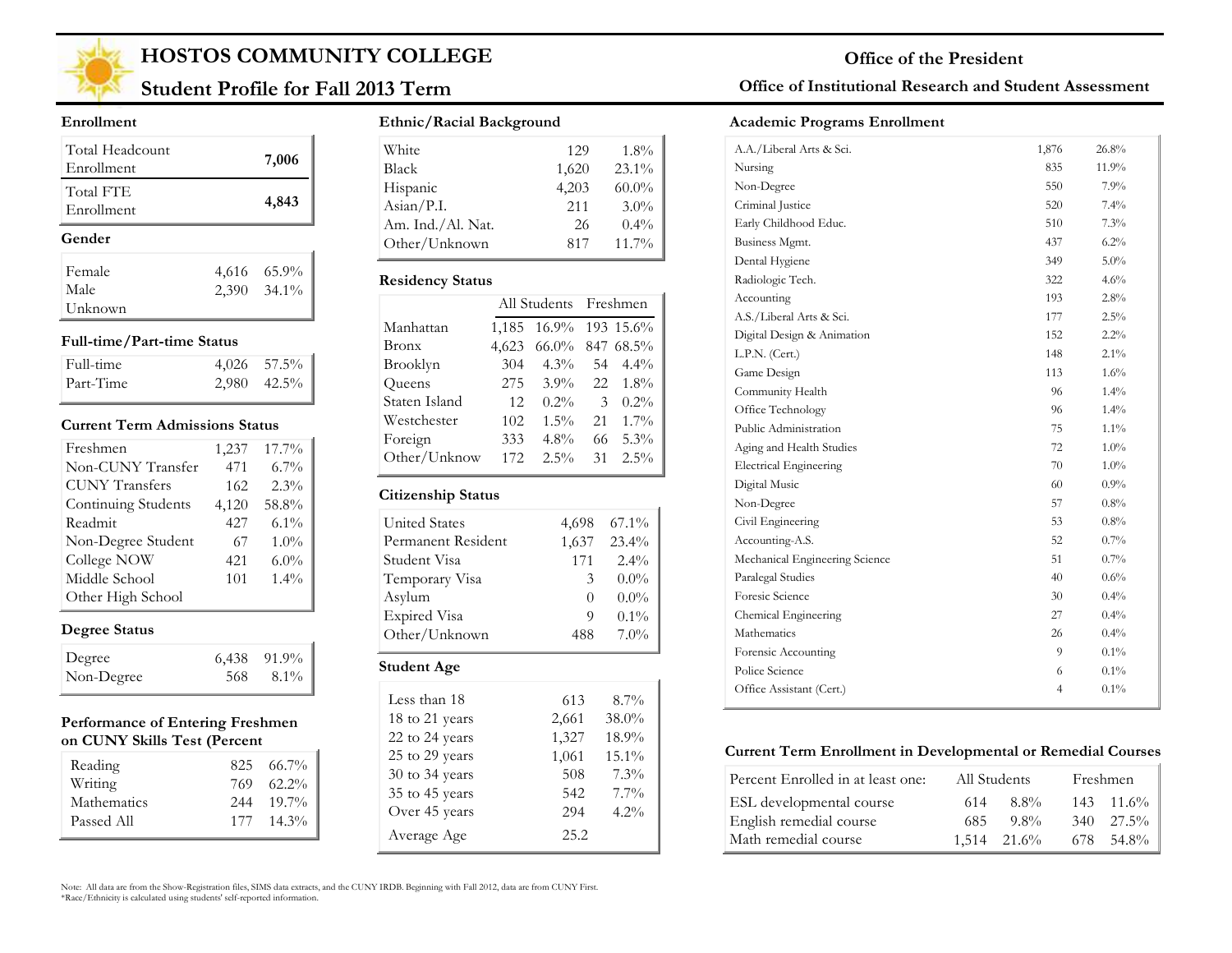

## **Student Profile for Spring 2013 Term**

#### **Enrollment**

| Total Headcount<br>Enrollment |       | 6,835         |
|-------------------------------|-------|---------------|
| Total FTE<br>Enrollment       |       | 4,898         |
| Gender                        |       |               |
|                               |       |               |
| Female                        | 4,568 | 66.8%         |
| Male                          |       | $2,267$ 33.2% |

#### **Full-time/Part-time Status**

| Full-time | $3,618$ $52.9\%$ |
|-----------|------------------|
| Part-Time | $3,217$ $47.1\%$ |

#### **Current Term Admissions Status**

| Freshmen              | 687   | $10.1\%$ |
|-----------------------|-------|----------|
| Non-CUNY Transfer     | 355   | 5.2%     |
| <b>CUNY</b> Transfers | 93    | $1.4\%$  |
| Continuing Students   | 4,506 | 65.9%    |
| Readmit               | 558   | 8.2%     |
| Non-Degree Student    | 136   | 2.0%     |
| College NOW           | 451   | 6.6%     |
| Middle School         | 11    | 0.2%     |
| Other High School     |       |          |

### **Degree Status**

| Degree     |     | $6,236$ $91.2\%$ |
|------------|-----|------------------|
| Non-Degree | 599 | 8.8%             |

#### **Performance of Entering Freshmen on CUNY Skills Test (Percent**

| Reading            | 412 | $60.0\%$ |
|--------------------|-----|----------|
| Writing            | 397 | 57.8%    |
| <b>Mathematics</b> | 110 | $16.0\%$ |
| Passed All         | 67  | $9.8\%$  |

#### **Ethnic/Racial Background**

| White                        | 133   | $1.9\%$  |
|------------------------------|-------|----------|
| <b>Black</b>                 | 1,687 | 24.7%    |
| Hispanic                     | 4,037 | 59.1%    |
| $\text{Asian} / \text{P.I.}$ | 205   | $3.0\%$  |
| Am. Ind./Al. Nat.            | 28    | $0.4\%$  |
| Other/Unknown                | 745   | $10.9\%$ |

#### **Residency Status**

|               |          | All Students Freshmen |    |           |
|---------------|----------|-----------------------|----|-----------|
| Manhattan     | 1,183    | 17.3%                 |    | 108 15.7% |
| <b>Bronx</b>  | 4,457    | $65.2\%$              |    | 473 68.9% |
| Brooklyn      | 315      | $4.6\%$               | 20 | $2.9\%$   |
| Queens        | 296      | $4.3\%$               | 21 | $3.1\%$   |
| Staten Island | $\theta$ | $0.0\%$               | 0  | $0.0\%$   |
| Westchester   | 91       | $1.3\%$               | 8  | $1.2\%$   |
| Foreign       | 297      | $4.3\%$               | 37 | $5.4\%$   |
| Other/Unknow  | 196      | 2.9%                  | 20 | 2.9%      |

#### **Citizenship Status**

| <b>United States</b> | 4,540                         | $66.4\%$    |
|----------------------|-------------------------------|-------------|
| Permanent Resident   |                               | 1,664 24.3% |
| Student Visa         | 160                           | $2.3\%$     |
| Temporary Visa       | $\mathfrak{D}_{\mathfrak{p}}$ | $0.0\%$     |
| Asylum               |                               |             |
| <b>Expired Visa</b>  | 8                             | $0.1\%$     |
| Other/Unknown        | 461                           | $6.7\%$     |
| <b>Student Age</b>   |                               |             |
|                      |                               |             |

| Less than 18   | 484   | $7.1\%$ |
|----------------|-------|---------|
| 18 to 21 years | 2,559 | 37.4%   |
| 22 to 24 years | 1,351 | 19.8%   |
| 25 to 29 years | 1,079 | 15.8%   |
| 30 to 34 years | 540   | 7.9%    |
| 35 to 45 years | 541   | 7.9%    |
| Over 45 years  | 281   | $4.1\%$ |
| Average Age    | 25.4  |         |

### **Office of Institutional Research and Student Assessment**

#### **Academic Programs Enrollment**

| A.A./Liberal Arts & Sci.       | 1,780        | $26.0\%$ |
|--------------------------------|--------------|----------|
| Nursing                        | 848          | 12.4%    |
| Non-Degree                     | 581          | 8.5%     |
| Early Childhood Educ.          | 532          | 7.8%     |
| Criminal Justice               | 532          | 7.8%     |
| Business Mgmt.                 | 408          | $6.0\%$  |
| Dental Hygiene                 | 347          | 5.1%     |
| Radiologic Tech.               | 321          | $4.7\%$  |
| Accounting                     | 205          | $3.0\%$  |
| A.S./Liberal Arts & Sci.       | 172          | 2.5%     |
| L.P.N. (Cert.)                 | 152          | 2.2%     |
| Digital Design & Animation     | 146          | $2.1\%$  |
| Community Health               | 94           | $1.4\%$  |
| Aging and Health Studies       | 82           | 1.2%     |
| Office Technology              | 76           | $1.1\%$  |
| Public Administration          | 73           | $1.1\%$  |
| <b>Electrical Engineering</b>  | 65           | $1.0\%$  |
| Digital Music                  | 61           | 0.9%     |
| Non-Degree                     | 58           | 0.8%     |
| Civil Engineering              | 47           | 0.7%     |
| Accounting-A.S.                | 47           | 0.7%     |
| Paralegal Studies              | 46           | 0.7%     |
| Game Design                    | 42           | 0.6%     |
| Foresic Science                | 36           | $0.5\%$  |
| Mechanical Engineering Science | 30           | $0.4\%$  |
| Mathematics                    | 24           | $0.4\%$  |
| Chemical Engineering           | 16           | 0.2%     |
| Forensic Accounting            | 12           | 0.2%     |
| Police Science                 | $\mathbf{1}$ | $0.0\%$  |
| Office Assistant (Cert.)       | $\mathbf{1}$ | $0.0\%$  |
|                                |              |          |

#### **Current Term Enrollment in Developmental or Remedial Courses**

| Percent Enrolled in at least one: |      | All Students     | Freshmen           |
|-----------------------------------|------|------------------|--------------------|
| ESL developmental course          | 573. | $8.4\%$          | $121 \quad 17.6\%$ |
| English remedial course           | 568  | $8.3\%$          | $188$ $27.4\%$     |
| Math remedial course              |      | $1,446$ $21.2\%$ | $419 \quad 61.0\%$ |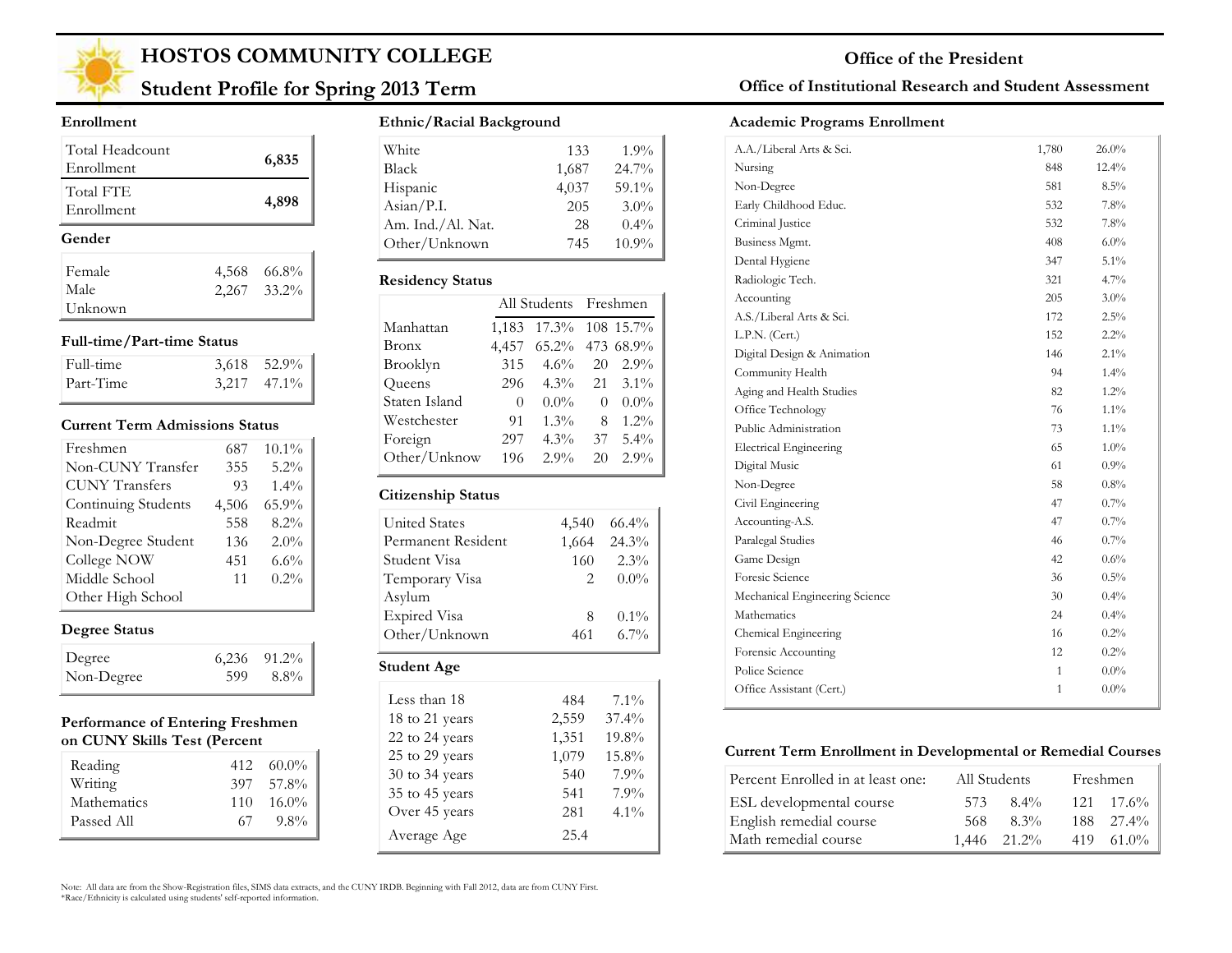

## **Student Profile for Fall 2012 Term**

#### **Enrollment**

| Total Headcount<br>Enrollment |       | 6,455       |
|-------------------------------|-------|-------------|
| Total FTE<br>Enrollment       |       | 4,453       |
| Gender                        |       |             |
|                               |       |             |
| Female                        | 4,298 | 66.6%       |
| Male                          |       | 2,140 33.2% |

#### **Full-time/Part-time Status**

| Full-time | $3,567$ $55.3\%$ |
|-----------|------------------|
| Part-Time | $2,888$ 44.7%    |

#### **Current Term Admissions Status**

| Freshmen              | 928   | $14.4\%$ |
|-----------------------|-------|----------|
| Non-CUNY Transfer     | 235   | 3.6%     |
| <b>CUNY Transfers</b> | 64    | $1.0\%$  |
| Continuing Students   | 3,973 | $61.5\%$ |
| Readmit               | 589   | $9.1\%$  |
| Non-Degree Student    | 45    | $0.7\%$  |
| College NOW           | 528   | $8.2\%$  |
| Middle School         | 91    | $1.4\%$  |
| Other High School     |       |          |

### **Degree Status**

| Degree     | 5,791 89.7%        |
|------------|--------------------|
| Non-Degree | $664 \quad 10.3\%$ |

#### **Performance of Entering Freshmen on CUNY Skills Test (Percent**

| Reading     |     | $634$ $68.3\%$     |
|-------------|-----|--------------------|
| Writing     | 581 | $62.6\%$           |
| Mathematics |     | $182 \quad 19.6\%$ |
| Passed All  |     | $131 \quad 14.1\%$ |

#### **Ethnic/Racial Background**

| White                        | 147   | $2.3\%$ |
|------------------------------|-------|---------|
| <b>Black</b>                 | 1,697 | 26.3%   |
| Hispanic                     | 3,705 | 57.4%   |
| $\text{Asian} / \text{P.I.}$ | 228   | $3.5\%$ |
| Am. Ind./Al. Nat.            | 37    | $0.6\%$ |
| Other/Unknown                | 641   | $9.9\%$ |

#### **Residency Status**

|               |          | All Students Freshmen |          |         |
|---------------|----------|-----------------------|----------|---------|
| Manhattan     | 1,135    | 17.6% 181 19.5%       |          |         |
| <b>Bronx</b>  | 4,176    | 64.7% 597 64.3%       |          |         |
| Brooklyn      | 317      | $4.9\%$               | 48       | $5.2\%$ |
| Queens        | 277      | $4.3\%$               |          | 35 3.8% |
| Staten Island | $\theta$ | $0.0\%$               | $\theta$ | $0.0\%$ |
| Westchester   | 94       | $1.5\%$               | 15       | $1.6\%$ |
| Foreign       | 94       | $1.5\%$               | 33       | $3.6\%$ |
| Other/Unknow  | 456      | $7.1\%$               | 19       | $2.0\%$ |

#### **Citizenship Status**

| <b>United States</b> | 4,202            | $65.1\%$ |
|----------------------|------------------|----------|
| Permanent Resident   | 1,610            | 24.9%    |
| Student Visa         | 173              | $2.7\%$  |
| Temporary Visa       |                  | $0.0\%$  |
| Asylum               | $\left( \right)$ | $0.0\%$  |
| <b>Expired Visa</b>  |                  | $0.1\%$  |
| Other/Unknown        | 351              | 5.4%     |

| Less than 18   | 642   | $9.9\%$  |
|----------------|-------|----------|
| 18 to 21 years | 2,308 | 35.8%    |
| 22 to 24 years | 1,259 | $19.5\%$ |
| 25 to 29 years | 961   | 14.9%    |
| 30 to 34 years | 513   | 7.9%     |
| 35 to 45 years | 531   | 8.2%     |
| Over 45 years  | 241   | $3.7\%$  |
| Average Age    | 25.1  |          |

### **Office of Institutional Research and Student Assessment**

#### **Academic Programs Enrollment**

| A.A./Liberal Arts & Sci.       | 1,694        | 26.2%    |
|--------------------------------|--------------|----------|
| Nursing                        | 838          | $13.0\%$ |
| Non-Degree                     | 638          | $9.9\%$  |
| Early Childhood Educ.          | 481          | 7.5%     |
| Criminal Justice               | 471          | 7.3%     |
| Business Mgmt.                 | 350          | 5.4%     |
| Dental Hygiene                 | 321          | $5.0\%$  |
| Radiologic Tech.               | 276          | 4.3%     |
| Accounting                     | 220          | $3.4\%$  |
| A.S./Liberal Arts & Sci.       | 144          | $2.2\%$  |
| L.P.N. (Cert.)                 | 142          | $2.2\%$  |
| Digital Design & Animation     | 140          | $2.2\%$  |
| Community Health               | 84           | $1.3\%$  |
| Public Administration          | 76           | $1.2\%$  |
| Aging and Health Studies       | 73           | $1.1\%$  |
| Office Technology              | 73           | $1.1\%$  |
| <b>Electrical Engineering</b>  | 59           | $0.9\%$  |
| Digital Music                  | 52           | $0.8\%$  |
| Paralegal Studies              | 46           | $0.7\%$  |
| Non-Degree                     | 46           | 0.7%     |
| Civil Engineering              | 45           | $0.7\%$  |
| Accounting-A.S.                | 39           | $0.6\%$  |
| Foresic Science                | 37           | $0.6\%$  |
| Mechanical Engineering Science | 29           | 0.4%     |
| Mathematics                    | 28           | $0.4\%$  |
| Game Design                    | 24           | $0.4\%$  |
| Chemical Engineering           | 17           | 0.3%     |
| Forensic Accounting            | 9            | 0.1%     |
| Office Assistant (Cert.)       | 2            | $0.0\%$  |
| Police Science                 | $\mathbf{1}$ | $0.0\%$  |
|                                |              |          |

#### **Current Term Enrollment in Developmental or Remedial Courses**

| Percent Enrolled in at least one: | All Students |                  | Freshmen           |
|-----------------------------------|--------------|------------------|--------------------|
| ESL developmental course          | 612          | $9.5\%$          | $138 \quad 14.9\%$ |
| English remedial course           | 571          | $8.8\%$          | $267 - 28.8\%$     |
| Math remedial course              |              | $1.265$ $19.6\%$ | 558 60.1%          |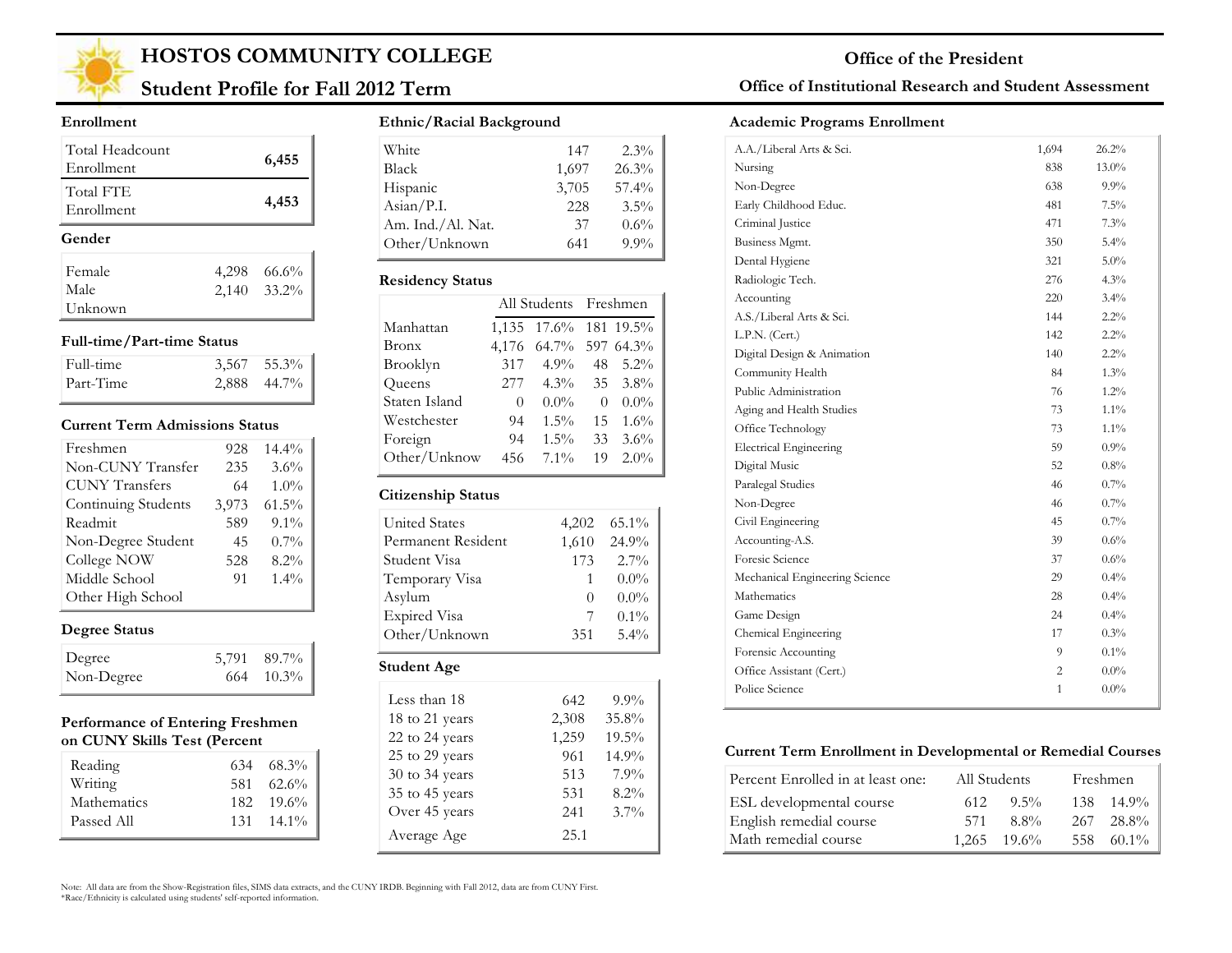

## **Student Profile for Spring 2012 Term**

#### **Enrollment**

| Total Headcount<br>Enrollment | 6,701       |
|-------------------------------|-------------|
| Total FTE<br>Enrollment       | 4,664       |
| Gender                        |             |
|                               |             |
| Female                        | 4,542 67.8% |
| Male                          | 2,159 32.2% |

#### **Full-time/Part-time Status**

| Full-time | $3,637$ $54.3\%$ |
|-----------|------------------|
| Part-Time | $3,064$ 45.7%    |

#### **Current Term Admissions Status**

| Freshmen              | 562   | 8.4%    |
|-----------------------|-------|---------|
| Non-CUNY Transfer     | 95    | 1.4%    |
| <b>CUNY Transfers</b> | 31    | $0.5\%$ |
| Continuing Students   | 4,982 | 74.3%   |
| Readmit               | 411   | $6.1\%$ |
| Non-Degree Student    | 34    | $0.5\%$ |
| College NOW           | 487   | 7.3%    |
| Middle School         | 99    | 1.5%    |
| Other High School     |       |         |

### **Degree Status**

| Degree     |     | $6,081$ $90.7\%$ |
|------------|-----|------------------|
| Non-Degree | 620 | $9.3\%$          |

#### **Performance of Entering Freshmen on CUNY Skills Test (Percent**

| Reading            |     | $305 \quad 54.3\%$ |
|--------------------|-----|--------------------|
| Writing            | 270 | $48.0\%$           |
| <b>Mathematics</b> |     | $96 \quad 17.1\%$  |
| Passed All         |     | 58 10.3%           |

#### **Ethnic/Racial Background**

| White             | 212   | $3.2\%$ |
|-------------------|-------|---------|
| <b>Black</b>      | 1,783 | 26.6%   |
| Hispanic          | 3.947 | 58.9%   |
| Asian/P.I.        | 234   | $3.5\%$ |
| Am. Ind./Al. Nat. | 13    | $0.2\%$ |
| Other/Unknown     | 512   | 7.6%    |

#### **Residency Status**

| 1,190 |         |    |                                                             |
|-------|---------|----|-------------------------------------------------------------|
| 4,398 |         |    |                                                             |
| 346   | $5.2\%$ | 21 | $3.7\%$                                                     |
| 290   | $4.3\%$ | 9  | $1.6\%$                                                     |
| 16    | $0.2\%$ | 2  | $0.4\%$                                                     |
| 101   | $1.5\%$ | 9  | $1.6\%$                                                     |
| 312   | $4.7\%$ | 30 | $5.3\%$                                                     |
| 48    | $0.7\%$ |    |                                                             |
|       |         |    | All Students Freshmen<br>17.8% 107 19.0%<br>65.6% 384 68.3% |

#### **Citizenship Status**

| <b>United States</b> | 4,474 | 66.8%   |
|----------------------|-------|---------|
| Permanent Resident   | 1,678 | 25.0%   |
| Student Visa         | 100   | $1.5\%$ |
| Temporary Visa       | 93    | $1.4\%$ |
| Asylum               |       |         |
| Expired Visa         | 10    | $0.1\%$ |
| Other/Unknown        | 346   | $5.2\%$ |
| Student Age          |       |         |

| Less than 18   | 535   | $8.0\%$  |
|----------------|-------|----------|
| 18 to 21 years | 2,456 | 36.7%    |
| 22 to 24 years | 1,256 | $18.7\%$ |
| 25 to 29 years | 1,009 | 15.1%    |
| 30 to 34 years | 586   | $8.7\%$  |
| 35 to 45 years | 575   | 8.6%     |
| Over 45 years  | 284   | 4.2%     |
| Average Age    | 25.5  |          |

#### **Office of Institutional Research and Student Assessment**

#### **Academic Programs Enrollment**

| A.A./Liberal Arts & Sci.       | 1,718 | 25.6%   |
|--------------------------------|-------|---------|
| Nursing                        | 910   | 13.6%   |
| Non-Degree                     | 620   | $9.3\%$ |
| Early Childhood Educ.          | 535   | $8.0\%$ |
| Criminal Justice               | 465   | 6.9%    |
| Business Mgmt.                 | 387   | 5.8%    |
| Dental Hygiene                 | 337   | 5.0%    |
| Radiologic Tech.               | 248   | $3.7\%$ |
| Accounting                     | 238   | 3.6%    |
| L.P.N. (Cert.)                 | 177   | 2.6%    |
| A.S./Liberal Arts & Sci.       | 173   | 2.6%    |
| Digital Design & Animation     | 162   | $2.4\%$ |
| Community Health               | 97    | 1.4%    |
| Public Administration          | 95    | $1.4\%$ |
| Office Technology              | 87    | 1.3%    |
| <b>Electrical Engineering</b>  | 72    | $1.1\%$ |
| Aging and Health Studies       | 71    | $1.1\%$ |
| Civil Engineering              | 55    | $0.8\%$ |
| Digital Music                  | 53    | $0.8\%$ |
| Paralegal Studies              | 47    | 0.7%    |
| Foresic Science                | 41    | 0.6%    |
| Mathematics                    | 35    | 0.5%    |
| Accounting-A.S.                | 32    | 0.5%    |
| Chemical Engineering           | 17    | 0.3%    |
| Mechanical Engineering Science | 11    | 0.2%    |
| Forensic Accounting            | 9     | $0.1\%$ |
| Game Design                    | 6     | $0.1\%$ |
| Office Assistant (Cert.)       | 3     | $0.0\%$ |
|                                |       |         |

#### **Current Term Enrollment in Developmental or Remedial Courses**

| Percent Enrolled in at least one: | All Students     | Freshmen          |
|-----------------------------------|------------------|-------------------|
| ESL developmental course          | $8.6\%$<br>578   | $130 - 23.1\%$    |
| English remedial course           | 8.7%<br>-586     | 36.8%<br>207      |
| Math remedial course              | $1,475$ $22.0\%$ | $393\quad 69.9\%$ |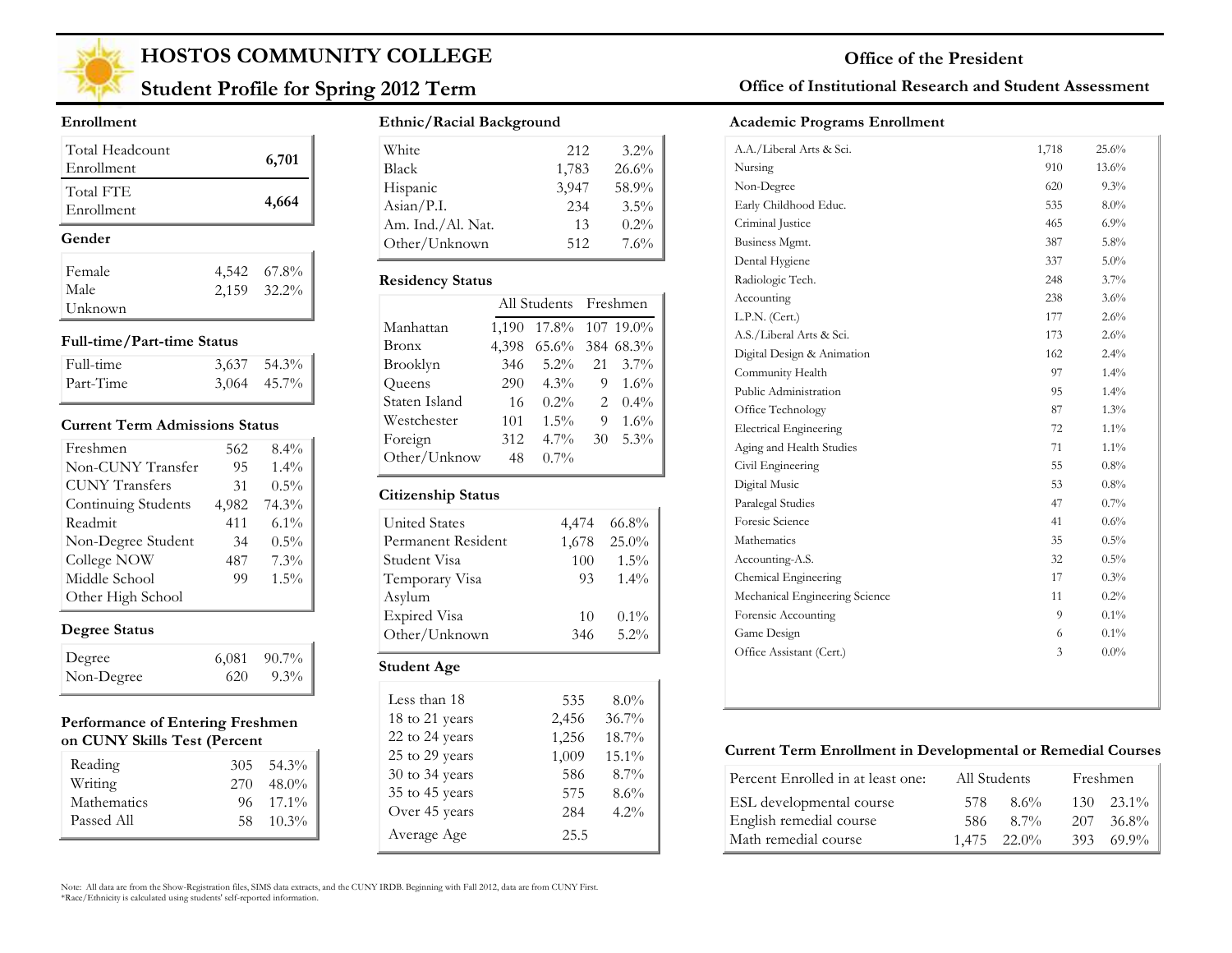

## **Student Profile for Fall 2011 Term**

#### **Enrollment**

| Total Headcount<br>Enrollment | 7,078                      |
|-------------------------------|----------------------------|
| Total FTE<br>Enrollment       | 5,236                      |
|                               |                            |
| Gender                        |                            |
| Female                        |                            |
| Male                          | 4,804 67.9%<br>2,274 32.1% |

#### **Full-time/Part-time Status**

| Full-time | 4.179 59.0% |
|-----------|-------------|
| Part-Time | 2,899 41.0% |

#### **Current Term Admissions Status**

| Freshmen              | 1,230 | 17.4%   |
|-----------------------|-------|---------|
| Non-CUNY Transfer     | 447   | $6.3\%$ |
| <b>CUNY Transfers</b> | 153   | $2.2\%$ |
| Continuing Students   | 4,131 | 58.4%   |
| Readmit               | 519   | 7.3%    |
| Non-Degree Student    | 62    | $0.9\%$ |
| College NOW           | 443   | $6.3\%$ |
| Middle School         | 93    | $1.3\%$ |
| Other High School     |       |         |

### **Degree Status**

| Degree     |     | $6,480$ $91.6\%$ |
|------------|-----|------------------|
| Non-Degree | 598 | - 8.4%           |

#### **Performance of Entering Freshmen on CUNY Skills Test (Percent**

| Reading<br>Writing        | 667 - | $801 \quad 65.1\%$<br>54.2% |
|---------------------------|-------|-----------------------------|
| Mathematics<br>Passed All | 149   | 223 18.1%<br>$-12.1\%$      |

#### **Ethnic/Racial Background**

| White             | 220   | $3.1\%$ |
|-------------------|-------|---------|
| <b>Black</b>      | 1,953 | 27.6%   |
| Hispanic          | 4,130 | 58.3%   |
| Asian/P.I.        | 241   | 3.4%    |
| Am. Ind./Al. Nat. | 21    | $0.3\%$ |
| Other/Unknown     | 513   | $7.2\%$ |

#### **Residency Status**

|               | All Students Freshmen |                 |                               |         |
|---------------|-----------------------|-----------------|-------------------------------|---------|
| Manhattan     | 1,240                 | 17.5% 210 17.1% |                               |         |
| Bronx         | 4,615                 | 65.2% 819 66.6% |                               |         |
| Brooklyn      | 352                   | $5.0\%$         | 65                            | $5.3\%$ |
| Queens        | 304                   | $4.3\%$         | 43                            | $3.5\%$ |
| Staten Island | 14                    | $0.2\%$         | $\mathfrak{D}_{\mathfrak{p}}$ | $0.2\%$ |
| Westchester   | 101                   | $1.4\%$         | 18                            | $1.5\%$ |
| Foreign       | 393                   | $5.6\%$         | 67                            | $5.4\%$ |
| Other/Unknow  | 59                    | $0.8\%$         | 6                             | $0.5\%$ |
|               |                       |                 |                               |         |

#### **Citizenship Status**

| <b>United States</b> | 4,962 | $70.1\%$ |
|----------------------|-------|----------|
| Permanent Resident   | 1,701 | 24.0%    |
| Student Visa         | 116   | $1.6\%$  |
| Temporary Visa       | 114   | 1.6%     |
| Asylum               |       |          |
| <b>Expired Visa</b>  | 10    | $0.1\%$  |
| Other/Unknown        | 175   | $2.5\%$  |
| Student Age          |       |          |

| Less than 18       | 662   | $9.4\%$  |
|--------------------|-------|----------|
| 18 to 21 years     | 2,577 | $36.4\%$ |
| 22 to 24 years     | 1,251 | $17.7\%$ |
| 25 to 29 years     | 1,029 | $14.5\%$ |
| $30$ to $34$ years | 629   | 8.9%     |
| 35 to 45 years     | 625   | $8.8\%$  |
| Over 45 years      | 305   | $4.3\%$  |
| Average Age        | 25.6  |          |

#### **Office of Institutional Research and Student Assessment**

#### **Academic Programs Enrollment**

| A.A./Liberal Arts & Sci.       | 1,803 | 25.5%    |
|--------------------------------|-------|----------|
| Nursing                        | 1,073 | $15.2\%$ |
| Non-Degree                     | 598   | $8.4\%$  |
| Early Childhood Educ.          | 560   | $7.9\%$  |
| Criminal Justice               | 455   | 6.4%     |
| Business Mgmt.                 | 419   | $5.9\%$  |
| Dental Hygiene                 | 332   | 4.7%     |
| Radiologic Tech.               | 310   | 4.4%     |
| Accounting                     | 253   | $3.6\%$  |
| L.P.N. (Cert.)                 | 192   | 2.7%     |
| A.S./Liberal Arts & Sci.       | 187   | 2.6%     |
| Digital Design & Animation     | 165   | 2.3%     |
| Public Administration          | 95    | 1.3%     |
| <b>Electrical Engineering</b>  | 89    | 1.3%     |
| Community Health               | 87    | $1.2\%$  |
| Office Technology              | 82    | 1.2%     |
| Civil Engineering              | 57    | $0.8\%$  |
| Paralegal Studies              | 52    | $0.7\%$  |
| Digital Music                  | 50    | $0.7\%$  |
| Foresic Science                | 48    | 0.7%     |
| Accounting-A.S.                | 40    | $0.6\%$  |
| Aging and Health Studies       | 40    | $0.6\%$  |
| Geronotology                   | 34    | $0.5\%$  |
| Mathematics                    | 24    | 0.3%     |
| Chemical Engineering           | 15    | 0.2%     |
| Mechanical Engineering Science | 8     | $0.1\%$  |
| Forensic Accounting            | 7     | $0.1\%$  |
| Office Assistant (Cert.)       | 3     | $0.0\%$  |

#### **Current Term Enrollment in Developmental or Remedial Courses**

| Percent Enrolled in at least one: | All Students |                    | Freshmen |                |
|-----------------------------------|--------------|--------------------|----------|----------------|
| ESL developmental course          | 636          | $9.0\%$            |          | $178$ $14.5\%$ |
| English remedial course           |              | $905 \quad 12.8\%$ |          | $476$ $38.7\%$ |
| Math remedial course              |              | $1,842$ $26.0\%$   | 909.     | 73.9%          |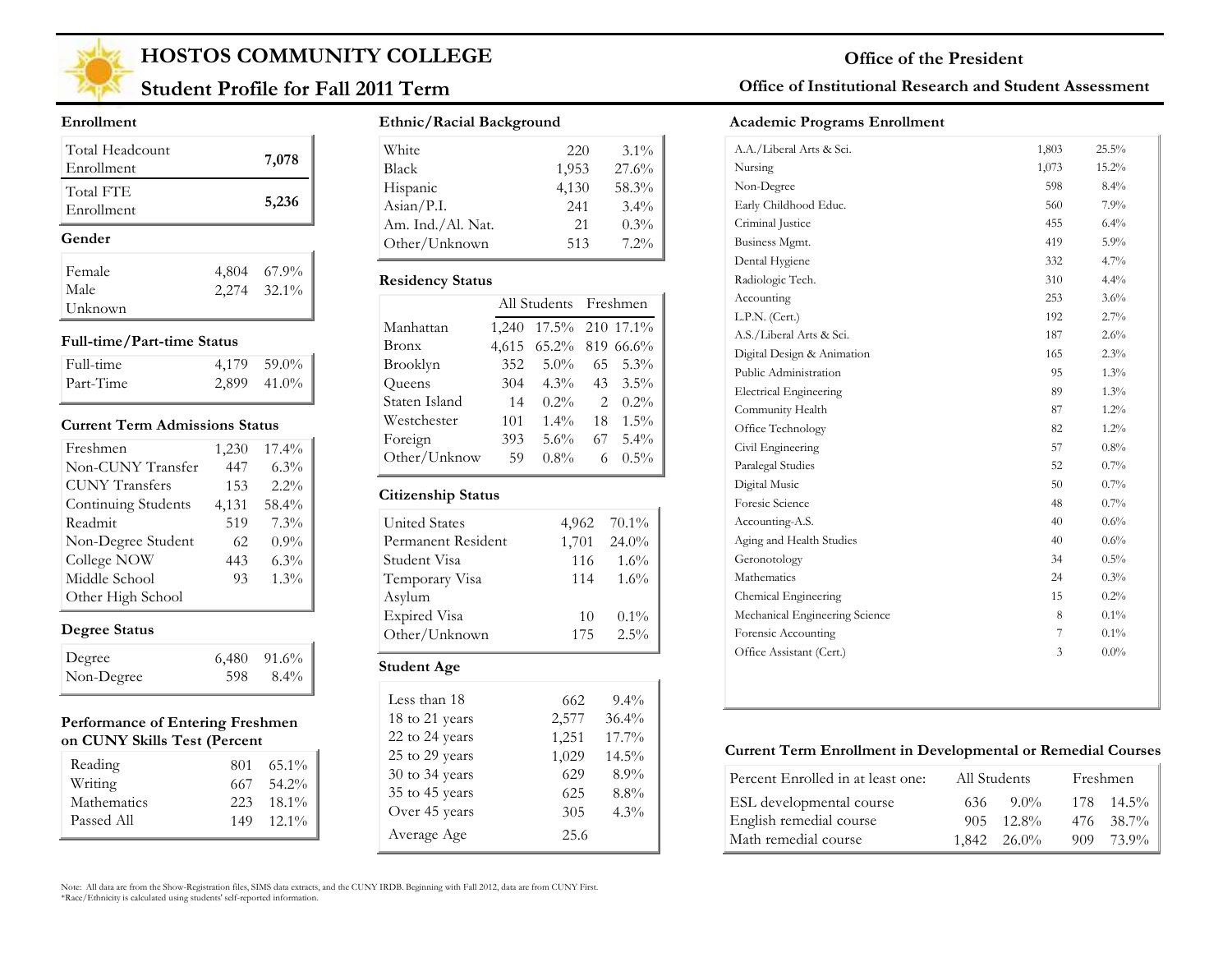

## **Student Profile for Spring 2011 Term**

#### **Enrollment**

| Total Headcount<br>Enrollment |       | 6,978         |
|-------------------------------|-------|---------------|
| Total FTE<br>Enrollment       |       | 4,960         |
|                               |       |               |
| Gender                        |       |               |
| Female                        | 4,720 | 67.6%         |
| Male                          |       | $2,258$ 32.4% |

#### **Full-time/Part-time Status**

| Full-time | $3,923$ $56.2\%$ |
|-----------|------------------|
| Part-Time | $3,055$ 43.8%    |

#### **Current Term Admissions Status**

| Freshmen              | 806   | 11.6%    |
|-----------------------|-------|----------|
| Non-CUNY Transfer     | 434   | $6.2\%$  |
| <b>CUNY Transfers</b> | 164   | $2.4\%$  |
| Continuing Students   | 4,428 | $63.5\%$ |
| Readmit               | 515   | $7.4\%$  |
| Non-Degree Student    | 32    | $0.5\%$  |
| College NOW           | 381   | $5.5\%$  |
| Middle School         | 218   | $3.1\%$  |
| Other High School     |       |          |

### **Degree Status**

| Degree     |     | $6,347$ 91.0% |
|------------|-----|---------------|
| Non-Degree | 631 | $9.0\%$       |

#### **Performance of Entering Freshmen on CUNY Skills Test (Percent**

| Reading     |    | $414$ $51.4\%$ |
|-------------|----|----------------|
| Writing     |    | $286 - 35.5\%$ |
| Mathematics |    | $175$ $21.7\%$ |
| Passed All  | 80 | $9.9\%$        |

#### **Ethnic/Racial Background**

| White             | 244   | $3.5\%$ |
|-------------------|-------|---------|
| <b>Black</b>      | 1,896 | 27.2%   |
| Hispanic          | 4,027 | 57.7%   |
| Asian/P.I.        | 244   | 3.5%    |
| Am. Ind./Al. Nat. | 22    | $0.3\%$ |
| Other/Unknown     | 545   | 7.8%    |

#### **Residency Status**

|               | All Students Freshmen |          |    |           |
|---------------|-----------------------|----------|----|-----------|
| Manhattan     | 1,194                 | $17.1\%$ |    | 139 17.2% |
| Bronx         | 4,489                 | $64.3\%$ |    | 519 64.4% |
| Brooklyn      | 317                   | $4.5\%$  | 30 | $3.7\%$   |
| Queens        | 280                   | $4.0\%$  | 31 | $3.8\%$   |
| Staten Island | 12                    | $0.2\%$  | 1  | $0.1\%$   |
| Westchester   | 107                   | $1.5\%$  | 9  | $1.1\%$   |
| Foreign       | 455                   | $6.5\%$  | 70 | $8.7\%$   |
| Other/Unknow  | 124                   | $1.8\%$  | 7  | $0.9\%$   |
|               |                       |          |    |           |

#### **Citizenship Status**

| <b>United States</b> | 4,829    | $69.2\%$ |  |  |
|----------------------|----------|----------|--|--|
| Permanent Resident   | 1,672    | 24.0%    |  |  |
| Student Visa         | 132      | $1.9\%$  |  |  |
| Temporary Visa       | 141      | $2.0\%$  |  |  |
| Asylum               | $\theta$ | $0.0\%$  |  |  |
| <b>Expired Visa</b>  | 7        | $0.1\%$  |  |  |
| Other/Unknown        | 197      | 2.8%     |  |  |
| Student Age          |          |          |  |  |
| Less than 18         | 556      | $8.0\%$  |  |  |

| Less than 18   | 556   | $8.0\%$ |  |
|----------------|-------|---------|--|
| 18 to 21 years | 2,463 | 35.3%   |  |
| 22 to 24 years | 1,254 | 18.0%   |  |
| 25 to 29 years | 1,090 | 15.6%   |  |
| 30 to 34 years | 635   | $9.1\%$ |  |
| 35 to 45 years | 656   | 9.4%    |  |
| Over 45 years  | 324   | 4.6%    |  |
| Average Age    | 25.9  |         |  |
|                |       |         |  |

### **Office of Institutional Research and Student Assessment**

#### **Academic Programs Enrollment**

| A.A./Liberal Arts & Sci.       | 1,785 | 25.6%   |
|--------------------------------|-------|---------|
| Nursing                        | 1,018 | 14.6%   |
| Non-Degree                     | 631   | $9.0\%$ |
| Early Childhood Educ.          | 595   | $8.5\%$ |
| Business Mgmt.                 | 415   | 5.9%    |
| Dental Hygiene                 | 395   | 5.7%    |
| Criminal Justice               | 387   | 5.5%    |
| Radiologic Tech.               | 291   | 4.2%    |
| Accounting                     | 239   | 3.4%    |
| A.S./Liberal Arts & Sci.       | 199   | 2.9%    |
| L.P.N. (Cert.)                 | 168   | $2.4\%$ |
| Digital Design & Animation     | 143   | 2.0%    |
| Public Administration          | 112   | $1.6\%$ |
| <b>Electrical Engineering</b>  | 100   | 1.4%    |
| Office Technology              | 88    | 1.3%    |
| Community Health               | 77    | $1.1\%$ |
| Civil Engineering              | 51    | $0.7\%$ |
| Paralegal Studies              | 51    | $0.7\%$ |
| Geronotology                   | 50    | 0.7%    |
| Digital Music                  | 42    | $0.6\%$ |
| Foresic Science                | 40    | $0.6\%$ |
| Accounting-A.S.                | 26    | 0.4%    |
| Mathematics                    | 24    | 0.3%    |
| Aging and Health Studies       | 20    | 0.3%    |
| Chemical Engineering           | 15    | 0.2%    |
| Mechanical Engineering Science | 10    | $0.1\%$ |
| Forensic Accounting            | 6     | $0.1\%$ |

#### **Current Term Enrollment in Developmental or Remedial Courses**

| Percent Enrolled in at least one: | All Students     | Freshmen       |
|-----------------------------------|------------------|----------------|
| ESL developmental course          | 8.7%<br>604      | $188$ $23.3\%$ |
| English remedial course           | $12.9\%$<br>903. | $345$ $42.8\%$ |
| Math remedial course              | $1,651$ $23.7\%$ | 553 68.6%      |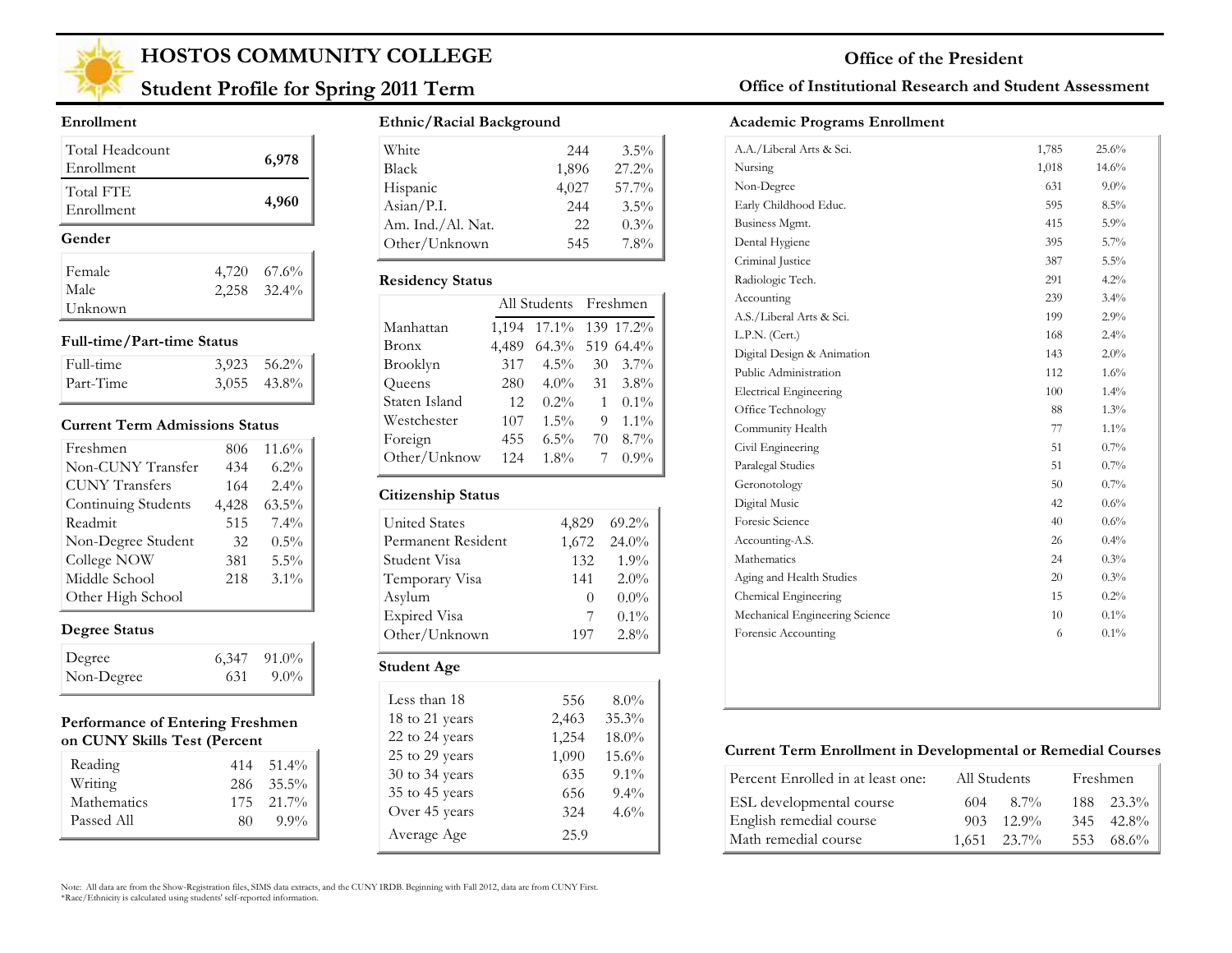

## **Student Profile for Fall 2010 Term**

#### **Enrollment**

| Total Headcount<br>Enrollment |       | 6,499       |
|-------------------------------|-------|-------------|
| Total FTE<br>Enrollment       |       | 4,651       |
| Gender                        |       |             |
| Female                        | 4,441 | 68.3%       |
| Male                          |       | 2,058 31.7% |
| Unknown                       |       |             |

#### **Full-time/Part-time Status**

| Full-time | $3,768$ 58.0%    |
|-----------|------------------|
| Part-Time | $2,731$ $42.0\%$ |

#### **Current Term Admissions Status**

| Freshmen              | 1,073 | $16.5\%$ |
|-----------------------|-------|----------|
| Non-CUNY Transfer     | 271   | $4.2\%$  |
| <b>CUNY</b> Transfers | 103   | $1.6\%$  |
| Continuing Students   | 3,947 | $60.7\%$ |
| Readmit               | 456   | $7.0\%$  |
| Non-Degree Student    | 47    | $0.7\%$  |
| College NOW           | 467   | 7.2%     |
| Middle School         | 135   | $2.1\%$  |
| Other High School     |       |          |

#### **Degree Status**

| Degree     | 5,850 90.0%    |
|------------|----------------|
| Non-Degree | $649$ $10.0\%$ |

#### **Performance of Entering Freshmen on CUNY Skills Test (Percent**

| Reading     | $606 \quad 56.5\%$ |
|-------------|--------------------|
| Writing     | $461 \quad 43.0\%$ |
| Mathematics | $231 \quad 21.5\%$ |
| Passed All  | $134$ $12.5\%$     |

#### **Ethnic/Racial Background**

| White                        | 251   | $3.9\%$  |
|------------------------------|-------|----------|
| <b>Black</b>                 | 1,762 | $27.1\%$ |
| Hispanic                     | 3,701 | 56.9%    |
| $\text{Asian} / \text{P.I.}$ | 243   | $3.7\%$  |
| Am. Ind./Al. Nat.            | 27    | $0.4\%$  |
| Other/Unknown                | 515   | 7.9%     |

#### **Residency Status**

|               | All Students Freshmen |                 |    |           |
|---------------|-----------------------|-----------------|----|-----------|
| Manhattan     | 1,085                 | 16.7% 185 17.2% |    |           |
| <b>Bronx</b>  | 4,212                 | $64.8\%$        |    | 698 65.1% |
| Brooklyn      | 295                   | $4.5\%$         | 56 | $5.2\%$   |
| Queens        | 252                   | $3.9\%$         | 28 | $2.6\%$   |
| Staten Island | 7                     | $0.1\%$         | 3  | $0.3\%$   |
| Westchester   | 98                    | $1.5\%$         | 19 | $1.8\%$   |
| Foreign       | 480                   | $7.4\%$         | 79 | $7.4\%$   |
| Other/Unknow  | 70                    | $1.1\%$         | 5  | $0.5\%$   |
|               |                       |                 |    |           |

#### **Citizenship Status**

| <b>United States</b> | 4,553            | $70.1\%$ |  |
|----------------------|------------------|----------|--|
| Permanent Resident   | 1,525            | 23.5%    |  |
| Student Visa         | 88               | $1.4\%$  |  |
| Temporary Visa       | 202              | $3.1\%$  |  |
| Asylum               | $\left( \right)$ | $0.0\%$  |  |
| <b>Expired Visa</b>  | 4                | $0.1\%$  |  |
| Other/Unknown        | 127              | $2.0\%$  |  |
| <b>Student Age</b>   |                  |          |  |

#### Less than  $18$  677 18 to 21 years 2,237 22 to 24 years 1,081 25 to 29 years 1,001 30 to 34 years 592 35 to 45 years 610 Over 45 years 301 10.4% 34.4% 16.6% 15.4% 9.1% 9.4% 4.6% Average Age 25.7

### **Office of Institutional Research and Student Assessment**

#### **Academic Programs Enrollment**

| A.A./Liberal Arts & Sci.       | 1,676          | 25.8%    |
|--------------------------------|----------------|----------|
| Nursing                        | 917            | 14.1%    |
| Non-Degree                     | 649            | $10.0\%$ |
| Early Childhood Educ.          | 560            | $8.6\%$  |
| Business Mgmt.                 | 406            | 6.2%     |
| Dental Hygiene                 | 365            | 5.6%     |
| Criminal Justice               | 316            | 4.9%     |
| Radiologic Tech.               | 263            | $4.0\%$  |
| Accounting                     | 219            | 3.4%     |
| A.S./Liberal Arts & Sci.       | 190            | 2.9%     |
| L.P.N. (Cert.)                 | 128            | $2.0\%$  |
| Digital Design & Animation     | 123            | 1.9%     |
| Public Administration          | 109            | 1.7%     |
| <b>Electrical Engineering</b>  | 92             | 1.4%     |
| Geronotology                   | 80             | 1.2%     |
| Office Technology              | 77             | 1.2%     |
| Community Health               | 64             | $1.0\%$  |
| Civil Engineering              | 56             | 0.9%     |
| Paralegal Studies              | 55             | 0.8%     |
| Foresic Science                | 43             | $0.7\%$  |
| Digital Music                  | 36             | 0.6%     |
| Accounting-A.S.                | 19             | 0.3%     |
| Mathematics                    | 19             | 0.3%     |
| Chemical Engineering           | 18             | 0.3%     |
| Mechanical Engineering Science | 11             | 0.2%     |
| Microcomputers                 | 3              | $0.0\%$  |
| Forensic Accounting            | 3              | $0.0\%$  |
| Office Assistant (Cert.)       | $\overline{2}$ | $0.0\%$  |
|                                |                |          |

#### **Current Term Enrollment in Developmental or Remedial Courses**

| Percent Enrolled in at least one: | All Students |                    | Freshmen |                    |
|-----------------------------------|--------------|--------------------|----------|--------------------|
| ESL developmental course          | 592.         | $9.1\%$            |          | $133 \quad 12.4\%$ |
| English remedial course           |              | $956 \quad 14.7\%$ | 541      | $-50.4\%$          |
| Math remedial course              |              | $1.665$ $25.6\%$   |          | 818 76.2%          |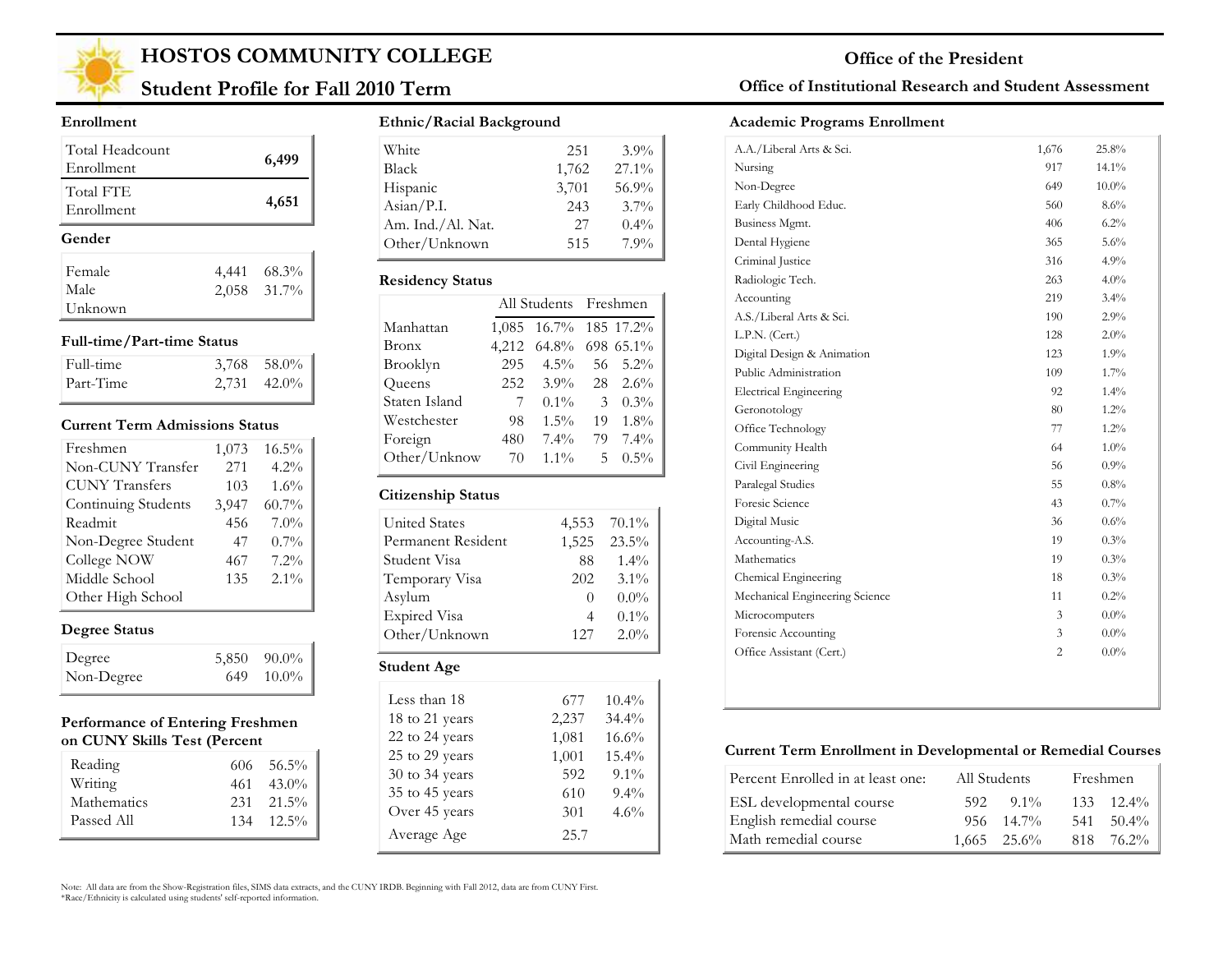

## **Student Profile for Spring 2010 Term**

#### **Enrollment**

| Total Headcount<br>Enrollment |       | 6,530       |
|-------------------------------|-------|-------------|
| Total FTE<br>Enrollment       |       | 4,641       |
| Gender                        |       |             |
| Female                        | 4,519 | $69.2\%$    |
| Male                          |       | 2,011 30.8% |
| Unknown                       |       |             |

#### **Full-time/Part-time Status**

| Full-time | $3,704$ $56.7\%$ |
|-----------|------------------|
| Part-Time | $2,826$ 43.3%    |

#### **Current Term Admissions Status**

| Freshmen              | 748   | $11.5\%$ |
|-----------------------|-------|----------|
| Non-CUNY Transfer     | 371   | 5.7%     |
| <b>CUNY Transfers</b> | 143   | $2.2\%$  |
| Continuing Students   | 4,209 | $64.5\%$ |
| Readmit               | 499   | 7.6%     |
| Non-Degree Student    | 40    | 0.6%     |
| College NOW           | 364   | 5.6%     |
| Middle School         | 156   | 2.4%     |
| Other High School     |       |          |

### **Degree Status**

| Degree     |     | $5.970$ $91.4\%$ |
|------------|-----|------------------|
| Non-Degree | 560 | 8.6%             |

#### **Performance of Entering Freshmen on CUNY Skills Test (Percent**

| Reading     | $369 - 49.3\%$     |
|-------------|--------------------|
| Writing     | $243$ $32.5\%$     |
| Mathematics | $152 \quad 20.3\%$ |
| Passed All  | 76 10.2%           |

#### **Ethnic/Racial Background**

| White                        | 319   | $4.9\%$ |
|------------------------------|-------|---------|
| <b>Black</b>                 | 1,829 | 28.0%   |
| Hispanic                     | 3,827 | 58.6%   |
| $\text{Asian} / \text{P.I.}$ | 258   | $4.0\%$ |
| Am. Ind./Al. Nat.            | 30    | $0.5\%$ |
| Other/Unknown                | 267   | $4.1\%$ |

#### **Residency Status**

|               |       | All Students Freshmen |    |           |
|---------------|-------|-----------------------|----|-----------|
| Manhattan     | 1,121 | $17.2\%$              |    | 151 20.2% |
| <b>Bronx</b>  | 4,170 | 63.9%                 |    | 469 62.7% |
| Brooklyn      | 290   | $4.4\%$               | 22 | $2.9\%$   |
| Queens        | 268   | $4.1\%$               |    | 21 2.8%   |
| Staten Island | 7     | $0.1\%$               | 1  | $0.1\%$   |
| Westchester   | 94    | $1.4\%$               | 6  | $0.8\%$   |
| Foreign       | 516   | $7.9\%$               |    | 76 10.2%  |
| Other/Unknow  | 64    | $1.0\%$               | 2  | $0.3\%$   |
|               |       |                       |    |           |

#### **Citizenship Status**

÷

| <b>United States</b> | 4.493            | 68.8%   |
|----------------------|------------------|---------|
| Permanent Resident   | 1,590            | 24.3%   |
| Student Visa         | 112              | $1.7\%$ |
| Temporary Visa       | 222              | $3.4\%$ |
| Asylum               | $\left( \right)$ | $0.0\%$ |
| <b>Expired Visa</b>  | 8                | $0.1\%$ |
| Other/Unknown        | 105              | 1.6%    |
| Student Age          |                  |         |

| Less than 18   | 482   | $7.4\%$ |
|----------------|-------|---------|
| 18 to 21 years | 2,271 | 34.8%   |
| 22 to 24 years | 1,204 | 18.4%   |
| 25 to 29 years | 1,039 | 15.9%   |
| 30 to 34 years | 620   | $9.5\%$ |
| 35 to 45 years | 617   | $9.4\%$ |
| Over 45 years  | 297   | $4.5\%$ |
| Average Age    | 25.9  |         |

### **Office of Institutional Research and Student Assessment**

#### **Academic Programs Enrollment**

| A.A./Liberal Arts & Sci.       | 1,855          | 28.4%   |
|--------------------------------|----------------|---------|
| Nursing                        | 941            | 14.4%   |
| Early Childhood Educ.          | 589            | $9.0\%$ |
| Non-Degree                     | 560            | 8.6%    |
| Business Mgmt.                 | 406            | 6.2%    |
| Dental Hygiene                 | 390            | 6.0%    |
| Radiologic Tech.               | 254            | $3.9\%$ |
| Accounting                     | 219            | $3.4\%$ |
| Criminal Justice               | 218            | 3.3%    |
| A.S./Liberal Arts & Sci.       | 217            | 3.3%    |
| L.P.N. (Cert.)                 | 149            | 2.3%    |
| Public Administration          | 127            | 1.9%    |
| <b>Electrical Engineering</b>  | 88             | $1.3\%$ |
| Digital Design & Animation     | 79             | $1.2\%$ |
| Office Technology              | 75             | 1.1%    |
| Community Health               | 67             | 1.0%    |
| Geronotology                   | 66             | $1.0\%$ |
| Civil Engineering              | 51             | 0.8%    |
| Paralegal Studies              | 51             | 0.8%    |
| Foresic Science                | 43             | 0.7%    |
| Digital Music                  | 20             | 0.3%    |
| Chemical Engineering           | 18             | 0.3%    |
| Mathematics                    | 18             | 0.3%    |
| Microcomputers                 | 8              | 0.1%    |
| Mechanical Engineering Science | 7              | $0.1\%$ |
| Accounting-A.S.                | 7              | $0.1\%$ |
| Business Admin.                | $\overline{4}$ | $0.1\%$ |
| Office Technology              | 3              | $0.0\%$ |
|                                |                |         |

#### **Current Term Enrollment in Developmental or Remedial Courses**

| Percent Enrolled in at least one: | All Students |                      |     | Freshmen       |
|-----------------------------------|--------------|----------------------|-----|----------------|
| ESL developmental course          | 608          | $9.3\%$              |     | $164$ $21.9\%$ |
| English remedial course           | 870.         | $13.3\%$             | 350 | $-46.8\%$      |
| Math remedial course              |              | $1.695 \quad 26.0\%$ |     | 548 73.3%      |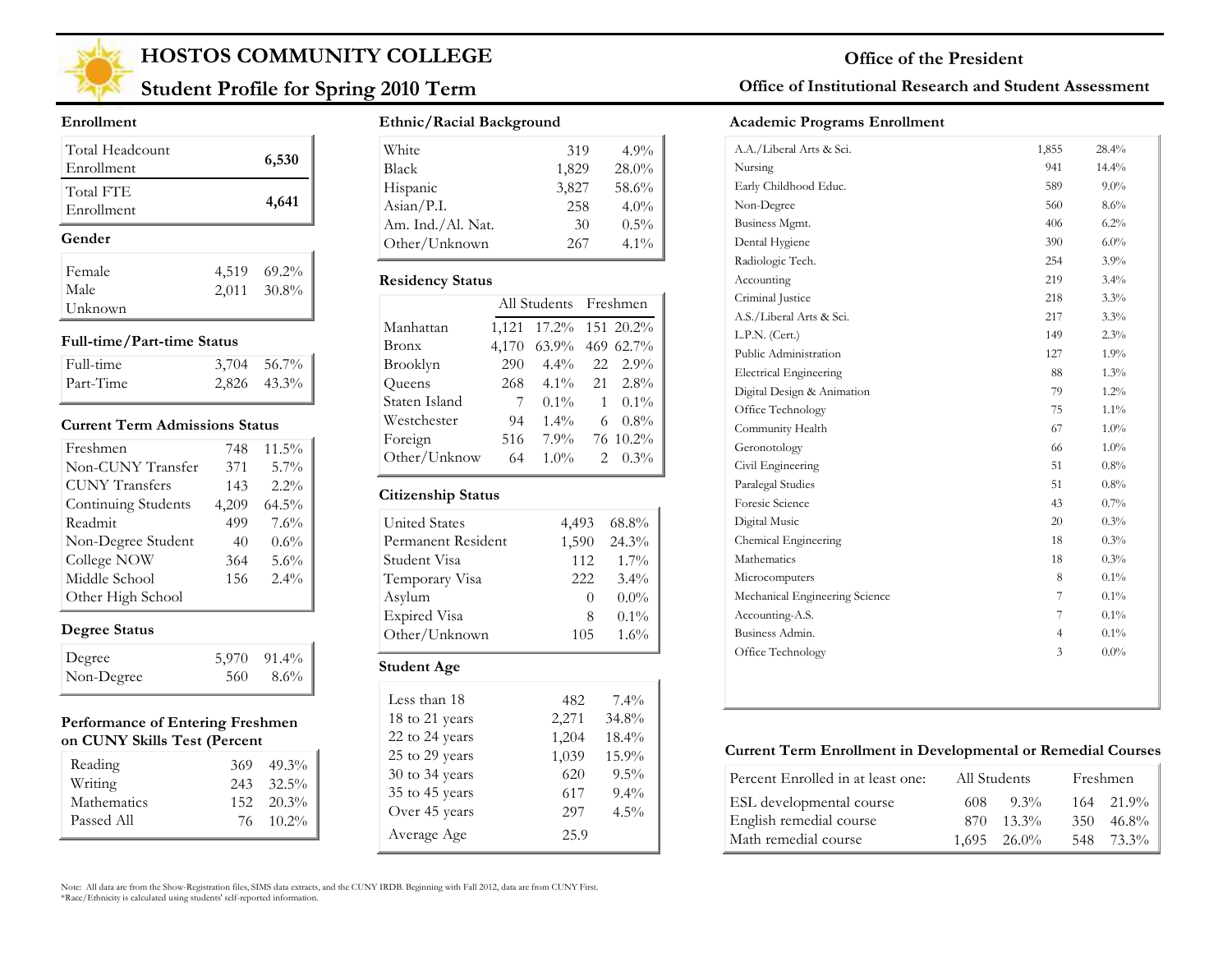

## **Student Profile for Fall 2009 Term**

#### **Enrollment**

| Total Headcount<br>Enrollment |       | 6,187       |
|-------------------------------|-------|-------------|
| Total FTE<br>Enrollment       |       | 4,356       |
| Gender                        |       |             |
| Female                        | 4,298 | $69.5\%$    |
| Male                          |       | 1,889 30.5% |
|                               |       |             |

#### **Full-time/Part-time Status**

| Full-time | $3,504$ $56.6\%$ |
|-----------|------------------|
| Part-Time | $2,683$ $43.4\%$ |

#### **Current Term Admissions Status**

| Freshmen              | 1,178 | 19.0%   |
|-----------------------|-------|---------|
| Non-CUNY Transfer     | 448   | $7.2\%$ |
| <b>CUNY Transfers</b> | 172   | 2.8%    |
| Continuing Students   | 3,270 | 52.9%   |
| Readmit               | 434   | $7.0\%$ |
| Non-Degree Student    | 51    | $0.8\%$ |
| College NOW           | 396   | $6.4\%$ |
| Middle School         | 238   | $3.8\%$ |
| Other High School     |       |         |

### **Degree Status**

| Degree     | 5,503 88.9% |
|------------|-------------|
| Non-Degree | 684 11.1%   |

#### **Performance of Entering Freshmen on CUNY Skills Test (Percent**

| Reading     | $638$ $54.2\%$     |
|-------------|--------------------|
| Writing     | $475$ $40.3\%$     |
| Mathematics | $289 - 24.5\%$     |
| Passed All  | $153 \quad 13.0\%$ |

#### **Ethnic/Racial Background**

| White             | 267   | $4.3\%$ |
|-------------------|-------|---------|
| Black             | 1,755 | 28.4%   |
| Hispanic          | 3,647 | 58.9%   |
| Asian/P.I.        | 258   | 4.2%    |
| Am. Ind./Al. Nat. | 24    | $0.4\%$ |
| Other/Unknown     | 236   | $3.8\%$ |

#### **Residency Status**

|               |       | All Students Freshmen |     |         |
|---------------|-------|-----------------------|-----|---------|
| Manhattan     | 1,021 | 16.5% 204 17.3%       |     |         |
| Bronx         | 3,920 | 63.4% 760 64.5%       |     |         |
| Brooklyn      | 268   | $4.3\%$               | 45  | $3.8\%$ |
| Queens        | 261   | $4.2\%$               | 40  | $3.4\%$ |
| Staten Island | 6     | $0.1\%$               | 2   | $0.2\%$ |
| Westchester   | 82    | $1.3\%$               | 18  | $1.5\%$ |
| Foreign       | 533   | $8.6\%$               | 100 | $8.5\%$ |
| Other/Unknow  | 96    | $1.6\%$               | 9   | $0.8\%$ |
|               |       |                       |     |         |

#### **Citizenship Status**

| <b>United States</b> | 4,219 | 68.2%    |
|----------------------|-------|----------|
| Permanent Resident   | 1,483 | $24.0\%$ |
| Student Visa         | 133   | $2.1\%$  |
| Temporary Visa       | 219   | 3.5%     |
| Asylum               |       | $0.0\%$  |
| <b>Expired Visa</b>  | 6     | $0.1\%$  |
| Other/Unknown        | 127   | $2.1\%$  |
|                      |       |          |

## **Student Age**

| Less than 18   | 689   | $11.1\%$ |
|----------------|-------|----------|
| 18 to 21 years | 2,049 | $33.1\%$ |
| 22 to 24 years | 1,086 | 17.6%    |
| 25 to 29 years | 952   | 15.4%    |
| 30 to 34 years | 531   | 8.6%     |
| 35 to 45 years | 581   | $9.4\%$  |
| Over 45 years  | 299   | $4.8\%$  |
| Average Age    | 25.7  |          |

### **Office of Institutional Research and Student Assessment**

#### **Academic Programs Enrollment**

| A.A./Liberal Arts & Sci.       | 1,761 | 28.5%   |
|--------------------------------|-------|---------|
| Nursing                        | 885   | 14.3%   |
| Non-Degree                     | 685   | 11.1%   |
| Early Childhood Educ.          | 504   | 8.1%    |
| Dental Hygiene                 | 371   | $6.0\%$ |
| Radiologic Tech.               | 355   | 5.7%    |
| Business Mgmt.                 | 348   | 5.6%    |
| Accounting                     | 230   | 3.7%    |
| A.S./Liberal Arts & Sci.       | 200   | $3.2\%$ |
| Criminal Justice               | 140   | 2.3%    |
| L.P.N. (Cert.)                 | 135   | 2.2%    |
| Public Administration          | 121   | 2.0%    |
| <b>Electrical Engineering</b>  | 69    | 1.1%    |
| Community Health               | 55    | 0.9%    |
| Office Technology              | 50    | 0.8%    |
| Paralegal Studies              | 48    | 0.8%    |
| Digital Design & Animation     | 48    | 0.8%    |
| Geronotology                   | 43    | $0.7\%$ |
| Civil Engineering              | 40    | 0.6%    |
| Foresic Science                | 25    | 0.4%    |
| Chemical Engineering           | 19    | 0.3%    |
| Digital Music                  | 13    | 0.2%    |
| Microcomputers                 | 12    | 0.2%    |
| Mathematics                    | 11    | 0.2%    |
| Business Admin.                | 11    | 0.2%    |
| Office Technology              | 3     | $0.0\%$ |
| Mechanical Engineering Science | 2     | $0.0\%$ |
| Office Assistant (Cert.)       | 2     | $0.0\%$ |
| Bus. Info. Sys. (Cert.)        | 1     | $0.0\%$ |

#### **Current Term Enrollment in Developmental or Remedial Courses**

| Percent Enrolled in at least one: | All Students |                  |      | Freshmen           |
|-----------------------------------|--------------|------------------|------|--------------------|
| ESL developmental course          | 545          | 8.8%             |      | $153 \quad 13.0\%$ |
| English remedial course           |              | $1.097$ $17.7\%$ |      | $630 \quad 53.5\%$ |
| Math remedial course              |              | $1,735$ $28.0\%$ | 872. | 74.0%              |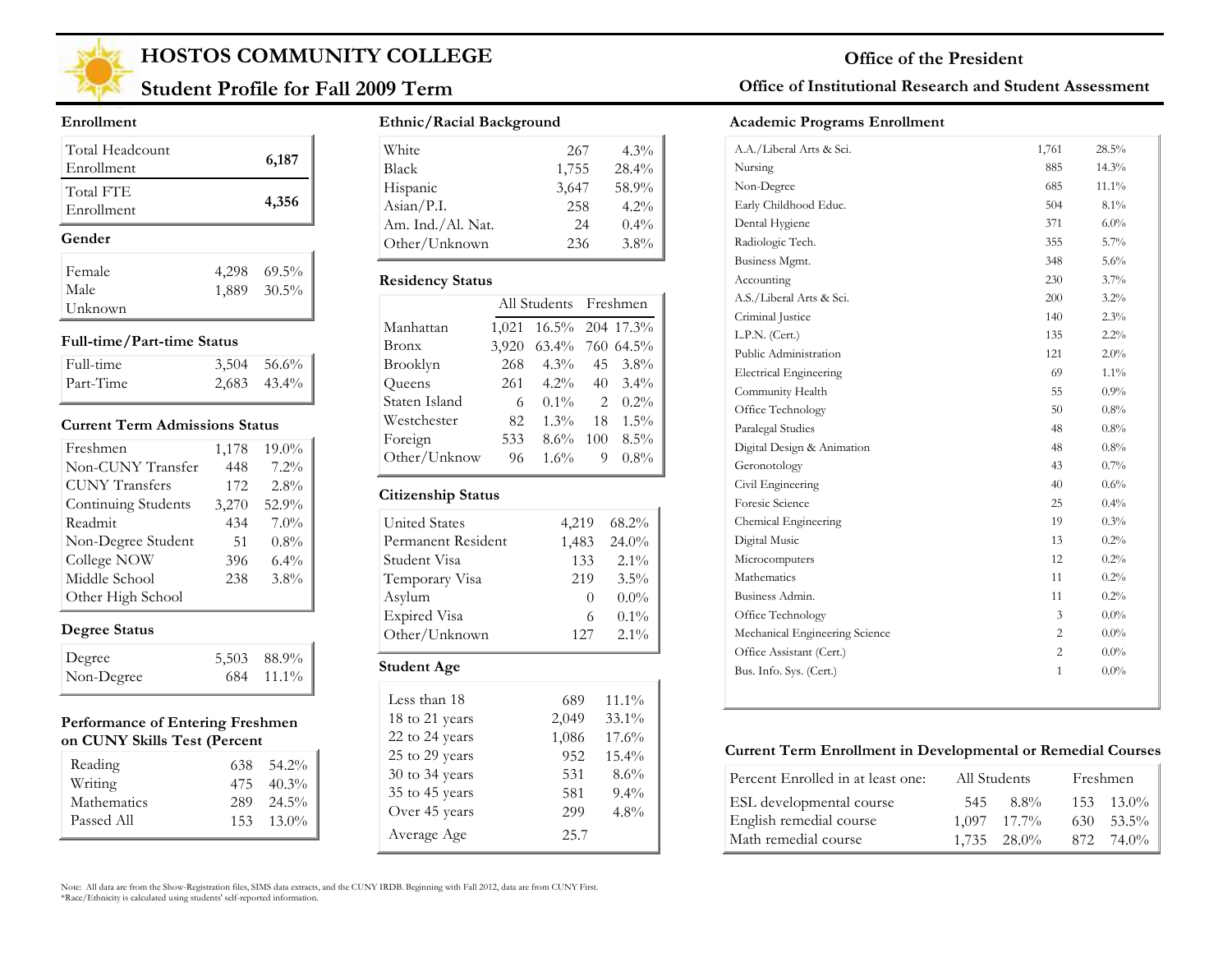

# **Student Profile for Spring 2009 Term**

#### **Enrollment**

| Total Headcount<br>Enrollment |       | 5,517       |
|-------------------------------|-------|-------------|
| Total FTE<br>Enrollment       |       | 3,711       |
| Gender                        |       |             |
| Female                        | 3,831 | $69.4\%$    |
| Male                          |       | 1,686 30.6% |
| Unknown                       |       |             |

#### **Full-time/Part-time Status**

| Full-time | $2,932$ $53.1\%$ |
|-----------|------------------|
| Part-Time | $2,585$ 46.9%    |

#### **Current Term Admissions Status**

| Freshmen              | 573   | $10.4\%$ |
|-----------------------|-------|----------|
| Non-CUNY Transfer     | 274   | 5.0%     |
| <b>CUNY Transfers</b> | 122   | $2.2\%$  |
| Continuing Students   | 3,546 | 64.3%    |
| Readmit               | 329   | $6.0\%$  |
| Non-Degree Student    | 57    | $1.0\%$  |
| College NOW           | 452   | 8.2%     |
| Middle School         | 164   | $3.0\%$  |
| Other High School     |       |          |

### **Degree Status**

| Degree     | 4,844 87.8% |
|------------|-------------|
| Non-Degree | 673 12.2%   |

#### **Performance of Entering Freshmen on CUNY Skills Test (Percent**

| Reading     |     | $254$ 44.3%        |
|-------------|-----|--------------------|
| Writing     |     | $172 - 30.0\%$     |
| Mathematics |     | $102 \quad 17.8\%$ |
| Passed All  | 38. | $6.6\%$            |

#### **Ethnic/Racial Background**

| White             | 128   | $2.3\%$ |
|-------------------|-------|---------|
| Black             | 1,638 | 29.7%   |
| Hispanic          | 3,222 | 58.4%   |
| Asian/P.I.        | 232   | 4.2%    |
| Am. Ind./Al. Nat. | Χ     | $0.1\%$ |
| Other/Unknown     | 289   | $5.2\%$ |

#### **Residency Status**

|               |       | All Students Freshmen |    |           |
|---------------|-------|-----------------------|----|-----------|
| Manhattan     | 857   | $15.5\%$              |    | 100 17.5% |
| Bronx         | 3,491 | 63.3% 372 64.9%       |    |           |
| Brooklyn      | 237   | $4.3\%$               | 17 | $3.0\%$   |
| Queens        | 241   | $4.4\%$               | 10 | $1.7\%$   |
| Staten Island | 5     | $0.1\%$               | 1  | $0.2\%$   |
| Westchester   | 85    | $1.5\%$               | 13 | 2.3%      |
| Foreign       | 553   | $10.0\%$              | 51 | 8.9%      |
| Other/Unknow  | 48    | $0.9\%$               | 9  | $1.6\%$   |
|               |       |                       |    |           |

#### **Citizenship Status**

| <b>United States</b> | 3,668    | $66.5\%$ |
|----------------------|----------|----------|
| Permanent Resident   | 1,340    | 24.3%    |
| Student Visa         | 169      | $3.1\%$  |
| Temporary Visa       | 205      | $3.7\%$  |
| Asylum               | $\theta$ | $0.0\%$  |
| Expired Visa         | 5        | $0.1\%$  |
| Other/Unknown        | 130      | $2.4\%$  |
| <b>Student Age</b>   |          |          |
|                      |          |          |

#### Less than 18 550 18 to 21 years 1,793 22 to 24 years 958 25 to 29 years 907 30 to 34 years 481 35 to 45 years 565 Over 45 years 263 10.0% 32.5% 17.4% 16.4% 8.7% 10.2% 4.8% Average Age 25.9

### **Office of Institutional Research and Student Assessment**

#### **Academic Programs Enrollment**

| A.A./Liberal Arts & Sci.      | 1,501          | 27.2%    |
|-------------------------------|----------------|----------|
| Nursing                       | 811            | $14.7\%$ |
| Non-Degree                    | 673            | $12.2\%$ |
| Early Childhood Educ.         | 441            | $8.0\%$  |
| Dental Hygiene                | 357            | 6.5%     |
| Radiologic Tech.              | 350            | $6.3\%$  |
| Business Mgmt.                | 328            | 5.9%     |
| Accounting                    | 205            | 3.7%     |
| A.S./Liberal Arts & Sci.      | 189            | $3.4\%$  |
| Public Administration         | 117            | $2.1\%$  |
| L.P.N. (Cert.)                | 116            | $2.1\%$  |
| <b>Electrical Engineering</b> | 65             | $1.2\%$  |
| Community Health              | 57             | 1.0%     |
| Criminal Justice              | 51             | $0.9\%$  |
| Office Technology             | 45             | $0.8\%$  |
| Geronotology                  | 42             | 0.8%     |
| Civil Engineering             | 37             | $0.7\%$  |
| Paralegal Studies             | 35             | $0.6\%$  |
| Microcomputers                | 32             | 0.6%     |
| Chemical Engineering          | 14             | 0.3%     |
| Business Admin.               | 13             | $0.2\%$  |
| Digital Design & Animation    | 11             | 0.2%     |
| Foresic Science               | 9              | $0.2\%$  |
| Office Assistant (Cert.)      | 6              | $0.1\%$  |
| Office Technology             | 5              | $0.1\%$  |
| Mathematics                   | $\overline{4}$ | $0.1\%$  |
| Digital Music                 | 2              | $0.0\%$  |
| Bus. Info. Sys. (Cert.)       | $\mathbf{1}$   | $0.0\%$  |

#### **Current Term Enrollment in Developmental or Remedial Courses**

| Percent Enrolled in at least one: | All Students     |          | Freshmen |                    |
|-----------------------------------|------------------|----------|----------|--------------------|
| ESL developmental course          | 533              | $9.7\%$  |          | $135 \quad 23.6\%$ |
| English remedial course           | 690.             | $12.5\%$ | 288      | $-50.3\%$          |
| Math remedial course              | $1.359$ $24.6\%$ |          | 429      | 74.9%              |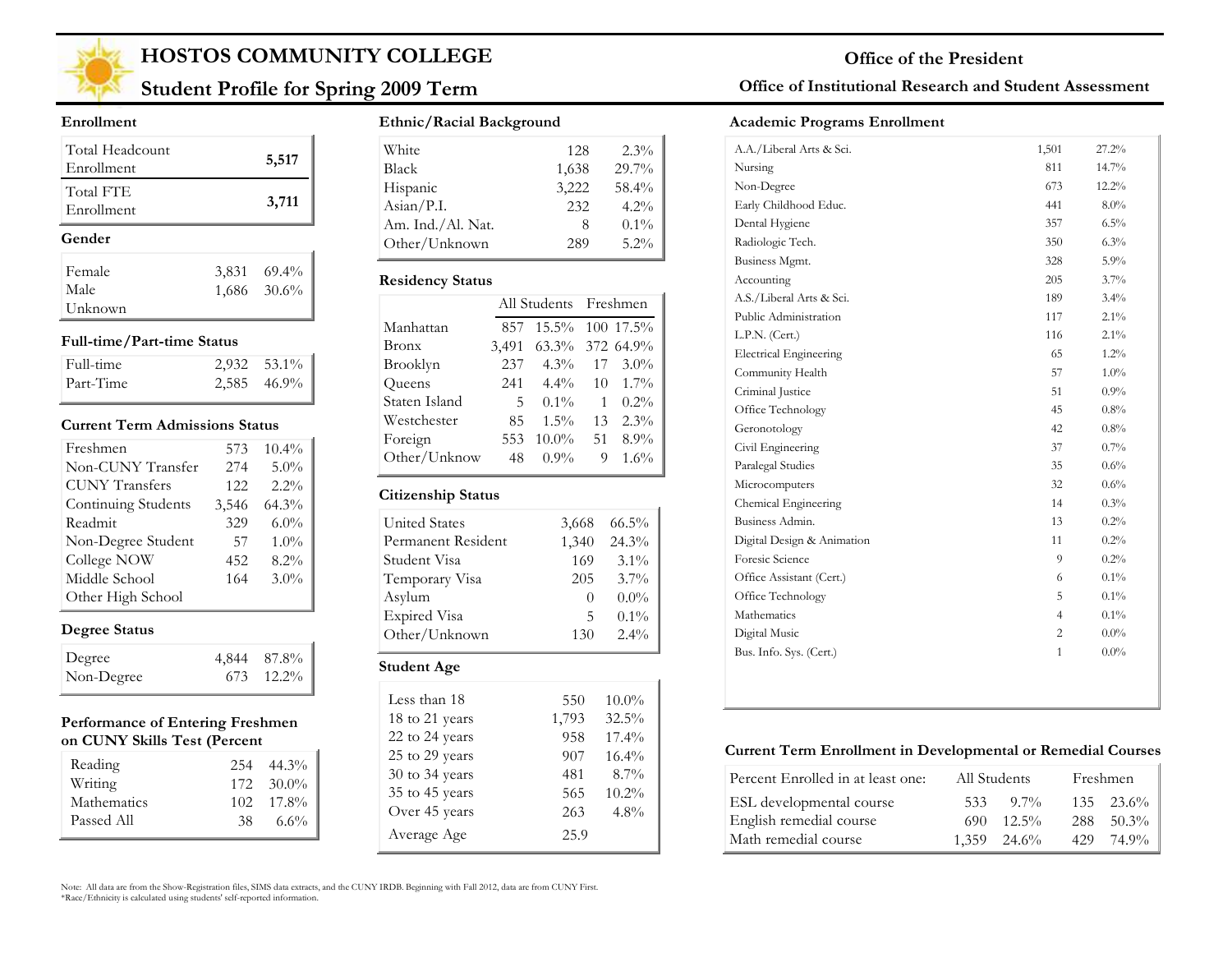

## **Student Profile for Fall 2008 Term**

#### **Enrollment**

| Total Headcount<br>Enrollment | 5,532                      |
|-------------------------------|----------------------------|
| Total FTE<br>Enrollment       | 3,732                      |
|                               |                            |
| Gender                        |                            |
| Female                        |                            |
| Male                          | 3,857 69.7%<br>1,675 30.3% |

#### **Full-time/Part-time Status**

| Full-time | 2.979 53.9%      |
|-----------|------------------|
| Part-Time | $2,553$ $46.1\%$ |

#### **Current Term Admissions Status**

| Freshmen              | 905   | $16.4\%$ |
|-----------------------|-------|----------|
| Non-CUNY Transfer     | 349   | $6.3\%$  |
| <b>CUNY Transfers</b> | 143   | 2.6%     |
| Continuing Students   | 2,877 | 52.0%    |
| Readmit               | 441   | $8.0\%$  |
| Non-Degree Student    | 60    | $1.1\%$  |
| College NOW           | 550   | $9.9\%$  |
| Middle School         | 207   | $3.7\%$  |
| Other High School     |       |          |

### **Degree Status**

| Degree     | 4,715 85.2% |
|------------|-------------|
| Non-Degree | 817 14.8%   |

#### **Performance of Entering Freshmen on CUNY Skills Test (Percent**

| Reading     | 441 | 48.7%              |
|-------------|-----|--------------------|
| Writing     |     | $325 \quad 35.9\%$ |
| Mathematics |     | $204$ $22.5\%$     |
| Passed All  |     | $102 \quad 11.3\%$ |

#### **Ethnic/Racial Background**

| White                        | 12.2. | $2.2\%$  |
|------------------------------|-------|----------|
| <b>Black</b>                 | 1,657 | $30.0\%$ |
| Hispanic                     | 3,278 | 59.3%    |
| $\text{Asian} / \text{P.I.}$ | 247   | $4.5\%$  |
| Am. Ind./Al. Nat.            | 5     | $0.1\%$  |
| Other/Unknown                | 223   | $4.0\%$  |

#### **Residency Status**

|               | All Students Freshmen |                 |          |                    |
|---------------|-----------------------|-----------------|----------|--------------------|
| Manhattan     | 799                   | 14.4% 137 15.1% |          |                    |
| Bronx         | 3,508                 | 63.4% 567 62.7% |          |                    |
| Brooklyn      | 226                   | $4.1\%$         | 30       | $3.3\%$            |
| Queens        | 247                   |                 |          | $4.5\%$ 37 $4.1\%$ |
| Staten Island | 6                     | $0.1\%$         | $\theta$ | $0.0\%$            |
| Westchester   | 85                    | $1.5\%$         | 14       | $1.5\%$            |
| Foreign       | 607                   | 11.0% 118 13.0% |          |                    |
| Other/Unknow  | 54                    | $1.0\%$         | 2        | $0.2\%$            |

#### **Citizenship Status**

| <b>United States</b> | 3,679    | $66.5\%$ |
|----------------------|----------|----------|
| Permanent Resident   | 1,308    | 23.6%    |
| Student Visa         | 179      | $3.2\%$  |
| Temporary Visa       | 228      | $4.1\%$  |
| Asylum               | $\theta$ | $0.0\%$  |
| Expired Visa         | 7        | $0.1\%$  |
| Other/Unknown        | 131      | $2.4\%$  |
| Student Age          |          |          |
|                      |          |          |

| Less than 18   | 752   | 13.6%    |
|----------------|-------|----------|
| 18 to 21 years | 1,719 | $31.1\%$ |
| 22 to 24 years | 892   | 16.1%    |
| 25 to 29 years | 893   | $16.1\%$ |
| 30 to 34 years | 456   | $8.2\%$  |
| 35 to 45 years | 558   | $10.1\%$ |
| Over 45 years  | 262   | $4.7\%$  |
| Average Age    | 25.6  |          |

#### **Office of Institutional Research and Student Assessment**

#### **Academic Programs Enrollment**

| A.A./Liberal Arts & Sci.      | 1,492          | 27.0%    |
|-------------------------------|----------------|----------|
| Non-Degree                    | 817            | 14.8%    |
| Nursing                       | 796            | $14.4\%$ |
| Early Childhood Educ.         | 399            | $7.2\%$  |
| Radiologic Tech.              | 378            | $6.8\%$  |
| Dental Hygiene                | 343            | $6.2\%$  |
| Business Mgmt.                | 328            | 5.9%     |
| Accounting                    | 206            | $3.7\%$  |
| A.S./Liberal Arts & Sci.      | 158            | 2.9%     |
| Public Administration         | 110            | $2.0\%$  |
| L.P.N. (Cert.)                | 107            | 1.9%     |
| <b>Electrical Engineering</b> | 62             | $1.1\%$  |
| Geronotology                  | 53             | $1.0\%$  |
| Community Health              | 45             | $0.8\%$  |
| Paralegal Studies             | 43             | 0.8%     |
| Office Technology             | 42             | $0.8\%$  |
| Microcomputers                | 39             | $0.7\%$  |
| Civil Engineering             | 30             | 0.5%     |
| Business Admin.               | 27             | $0.5\%$  |
| Chemical Engineering          | 22             | $0.4\%$  |
| Criminal Justice              | 13             | $0.2\%$  |
| Office Technology             | 11             | 0.2%     |
| Foresic Science               | 6              | $0.1\%$  |
| Mathematics                   | $\overline{c}$ | $0.0\%$  |
| Office Assistant (Cert.)      | 2              | $0.0\%$  |
| Non-Degree                    | $\mathbf{1}$   | $0.0\%$  |

#### **Current Term Enrollment in Developmental or Remedial Courses**

| Percent Enrolled in at least one: | All Students |                    |     | Freshmen       |
|-----------------------------------|--------------|--------------------|-----|----------------|
| ESL developmental course          |              | $565 \quad 10.2\%$ | 147 | $16.2\%$       |
| English remedial course           |              | 758 13.7%          | 440 | $48.6\%$       |
| Math remedial course              | 1,419 25.7%  |                    |     | $619$ $68.4\%$ |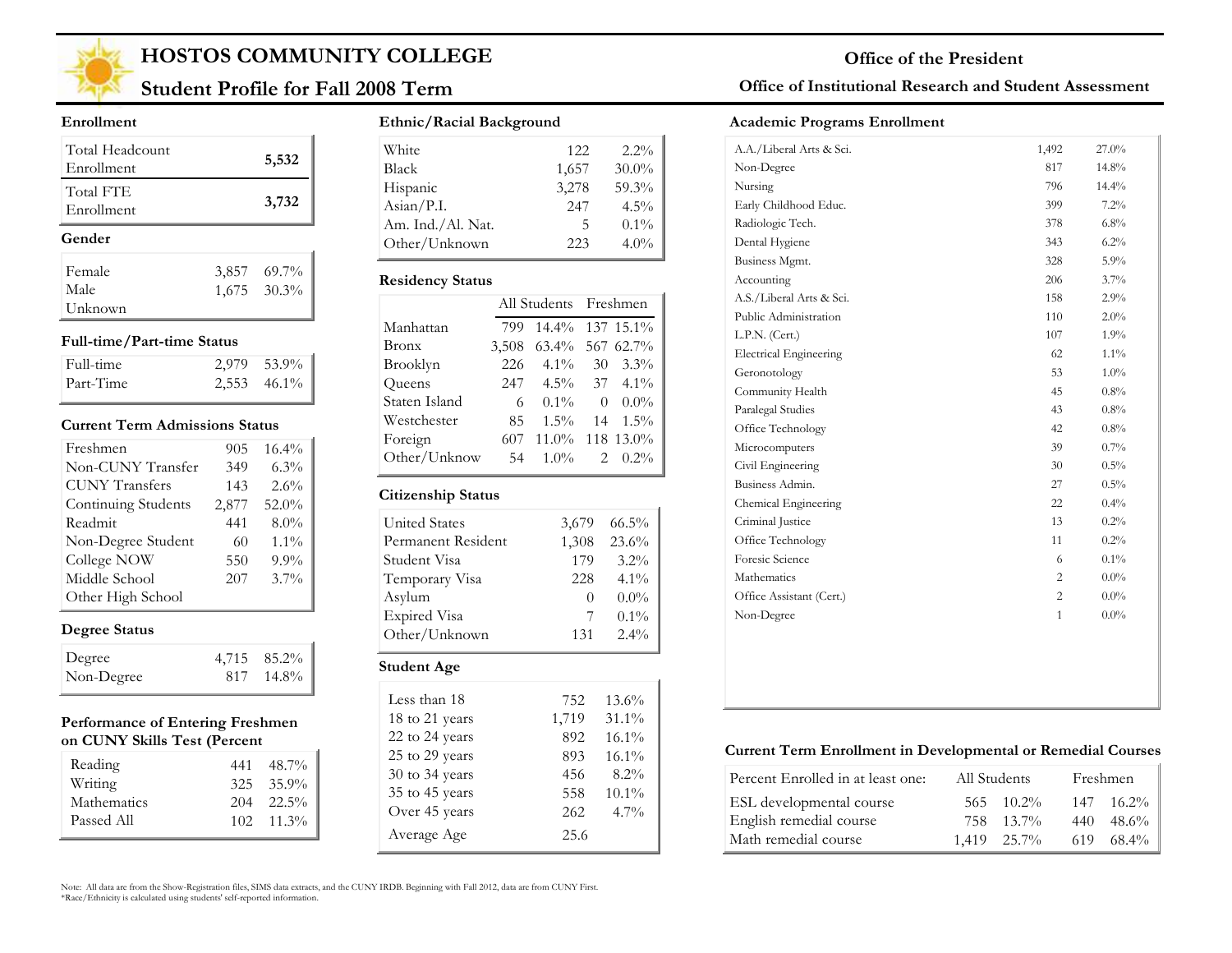

## **Student Profile for Spring 2008 Term**

#### **Enrollment**

| Total Headcount<br>Enrollment | 5,050       |
|-------------------------------|-------------|
| Total FTE<br>Enrollment       | 3,382       |
| Gender                        |             |
| Female                        | 3,540 70.1% |
| Male                          | 1,510 29.9% |
| Unknown                       |             |

#### **Full-time/Part-time Status**

| Full-time | $2,723$ 53.9% |
|-----------|---------------|
| Part-Time | $2,327$ 46.1% |

#### **Current Term Admissions Status**

| Freshmen              | 465   | $9.2\%$ |
|-----------------------|-------|---------|
| Non-CUNY Transfer     | 244   | 4.8%    |
| <b>CUNY Transfers</b> | 107   | $2.1\%$ |
| Continuing Students   | 3,242 | 64.2%   |
| Readmit               | 332   | $6.6\%$ |
| Non-Degree Student    | 67    | 1.3%    |
| College NOW           | 480   | 9.5%    |
| Middle School         | 113   | $2.2\%$ |
| Other High School     |       |         |

### **Degree Status**

| Degree     | 4,390 86.9% |
|------------|-------------|
| Non-Degree | 660 13.1%   |

#### **Performance of Entering Freshmen on CUNY Skills Test (Percent**

| Reading     | 223 | 48.0%              |
|-------------|-----|--------------------|
| Writing     |     | $105 \quad 22.6\%$ |
| Mathematics |     | $93 \quad 20.0\%$  |
| Passed All  | 24  | $5.2\%$            |

#### **Ethnic/Racial Background**

| White                        | 120   | $2.4\%$ |
|------------------------------|-------|---------|
| <b>Black</b>                 | 1,561 | 30.9%   |
| Hispanic                     | 2,959 | 58.6%   |
| $\text{Asian} / \text{P.I.}$ | 216   | $4.3\%$ |
| Am. Ind./Al. Nat.            |       | $0.1\%$ |
| Other/Unknown                | 190   | $3.8\%$ |

#### **Residency Status**

|               | All Students Freshmen |                    |              |                  |
|---------------|-----------------------|--------------------|--------------|------------------|
| Manhattan     | 778                   | 15.4% 74 15.9%     |              |                  |
| Bronx         | 3,114                 | $61.7\%$ 263 56.6% |              |                  |
| Brooklyn      | 259                   | $5.1\%$            |              | $14 \quad 3.0\%$ |
| Queens        | 212                   | $4.2\%$            | 10           | $2.2\%$          |
| Staten Island | 10                    | $0.2\%$            | 1            | $0.2\%$          |
| Westchester   | 58                    | $1.1\%$            | $\mathbf{1}$ | $0.2\%$          |
| Foreign       | 568                   | $11.2\%$           |              | 99 21.3%         |
| Other/Unknow  | 51                    | $1.0\%$            | 3            | $0.6\%$          |

#### **Citizenship Status**

| <b>United States</b> | 3,231    | 64.0%   |
|----------------------|----------|---------|
| Permanent Resident   | 1,321    | 26.2%   |
| Student Visa         | 178      | $3.5\%$ |
| Temporary Visa       | 177      | $3.5\%$ |
| Asylum               | $\theta$ | $0.0\%$ |
| <b>Expired Visa</b>  | 9        | 0.2%    |
| Other/Unknown        | 134      | $2.7\%$ |
| <b>Student Age</b>   |          |         |

| Less than 18   | 524   | $10.4\%$ |
|----------------|-------|----------|
| 18 to 21 years | 1,576 | 31.2%    |
| 22 to 24 years | 853   | 16.9%    |
| 25 to 29 years | 826   | 16.4%    |
| 30 to 34 years | 484   | 9.6%     |
| 35 to 45 years | 549   | $10.9\%$ |
| Over 45 years  | 238   | $4.7\%$  |
| Average Age    | 26.2  |          |

### **Office of Institutional Research and Student Assessment**

#### **Academic Programs Enrollment**

| A.A./Liberal Arts & Sci.      | 1,348 | 26.7%   |
|-------------------------------|-------|---------|
| Nursing                       | 772   | 15.3%   |
| Non-Degree                    | 660   | 13.1%   |
| Early Childhood Educ.         | 361   | 7.1%    |
| Business Mgmt.                | 350   | 6.9%    |
| Dental Hygiene                | 349   | 6.9%    |
| Radiologic Tech.              | 313   | 6.2%    |
| Accounting                    | 179   | 3.5%    |
| A.S./Liberal Arts & Sci.      | 133   | 2.6%    |
| L.P.N. (Cert.)                | 115   | 2.3%    |
| Public Administration         | 103   | 2.0%    |
| <b>Electrical Engineering</b> | 66    | 1.3%    |
| Microcomputers                | 53    | $1.0\%$ |
| Geronotology                  | 47    | 0.9%    |
| Community Health              | 41    | 0.8%    |
| Paralegal Studies             | 35    | 0.7%    |
| Office Technology             | 32    | $0.6\%$ |
| Office Technology             | 26    | 0.5%    |
| Civil Engineering             | 25    | $0.5\%$ |
| Business Admin.               | 25    | 0.5%    |
| Chemical Engineering          | 14    | 0.3%    |
| Office Assistant (Cert.)      | 3     | $0.1\%$ |
|                               |       |         |
|                               |       |         |
|                               |       |         |
|                               |       |         |
|                               |       |         |
|                               |       |         |
|                               |       |         |
|                               |       |         |

#### **Current Term Enrollment in Developmental or Remedial Courses**

| Percent Enrolled in at least one: | All Students         |     | Freshmen           |
|-----------------------------------|----------------------|-----|--------------------|
| ESL developmental course          | $10.3\%$<br>521      |     | $127 - 27.3\%$     |
| English remedial course           | $-11.3\%$<br>569.    | 210 | $45.2\%$           |
| Math remedial course              | $1.141 \quad 22.6\%$ |     | $333 \quad 71.6\%$ |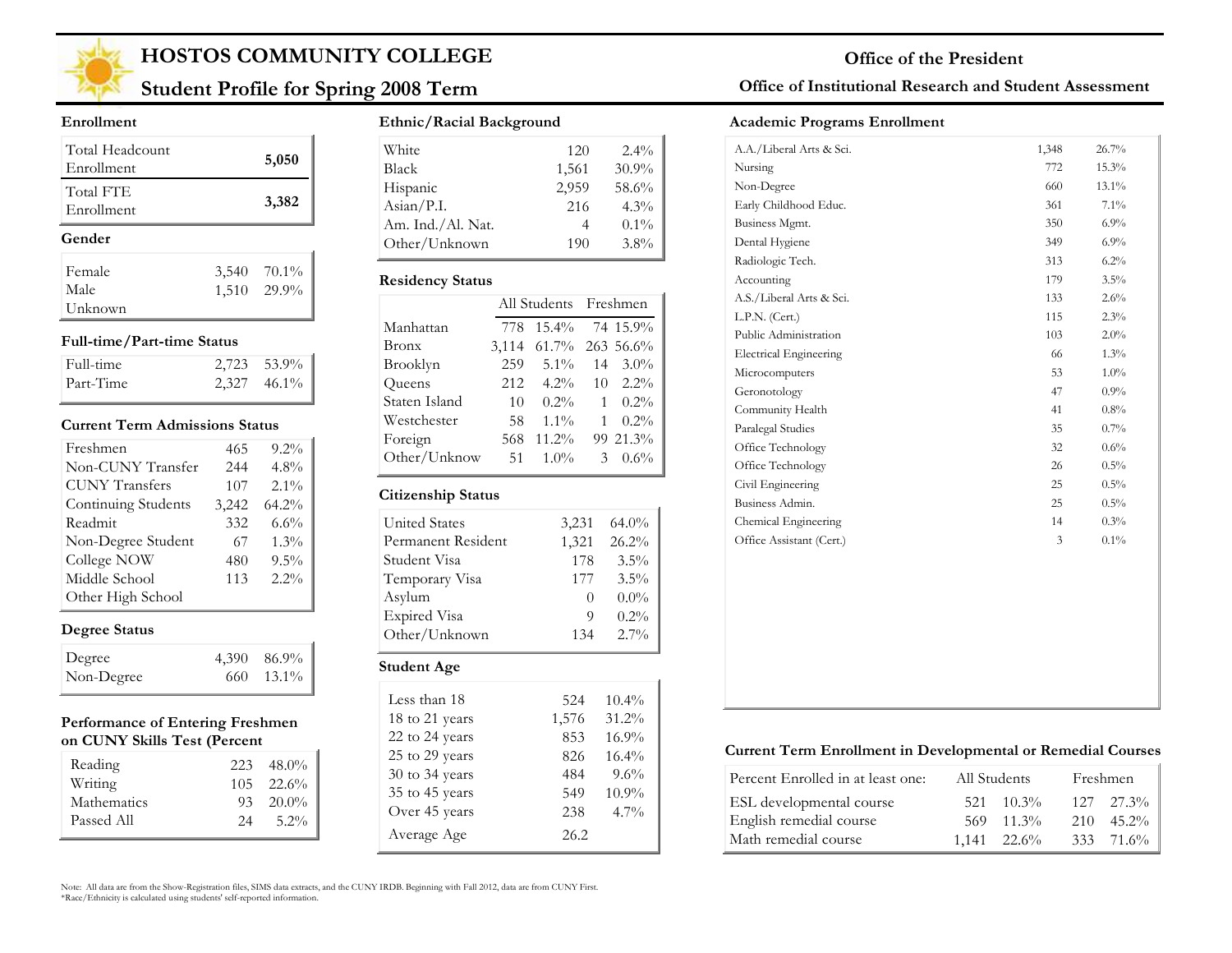

## **Student Profile for Fall 2007 Term**

#### **Enrollment**

| Total Headcount<br>Enrollment | 5,112       |
|-------------------------------|-------------|
| Total FTE<br>Enrollment       | 3,447       |
| Gender                        |             |
|                               |             |
| Female                        | 3,627 71.0% |
| Male                          | 1,485 29.0% |

#### **Full-time/Part-time Status**

| Full-time | $2,888$ 56.5%    |
|-----------|------------------|
| Part-Time | $2,224$ $43.5\%$ |

#### **Current Term Admissions Status**

| Freshmen              | 813   | 15.9%    |
|-----------------------|-------|----------|
| Non-CUNY Transfer     | 377   | $7.4\%$  |
| <b>CUNY Transfers</b> | 145   | 2.8%     |
| Continuing Students   | 2,747 | 53.7%    |
| Readmit               | 334   | $6.5\%$  |
| Non-Degree Student    | 53    | $1.0\%$  |
| College NOW           | 518   | $10.1\%$ |
| Middle School         | 125   | $2.4\%$  |
| Other High School     |       |          |

### **Degree Status**

| Degree     | $4,416$ $86.4\%$ |
|------------|------------------|
| Non-Degree | 696 13.6%        |

#### **Performance of Entering Freshmen on CUNY Skills Test (Percent**

| Reading     |     | $456 \quad 56.1\%$ |
|-------------|-----|--------------------|
| Writing     | 294 | $36.2\%$           |
| Mathematics |     | $227 - 27.9\%$     |
| Passed All  |     | $121 \quad 14.9\%$ |

#### **Ethnic/Racial Background**

| White                        | 123   | $2.4\%$ |
|------------------------------|-------|---------|
| <b>Black</b>                 | 1,619 | 31.7%   |
| Hispanic                     | 2,973 | 58.2%   |
| $\text{Asian} / \text{P.I.}$ | 2.11  | $4.1\%$ |
| Am. Ind./Al. Nat.            |       | $0.1\%$ |
| Other/Unknown                | 182   | 3.6%    |

#### **Residency Status**

| 768   |          |    | 129 15.9%                                                       |
|-------|----------|----|-----------------------------------------------------------------|
| 3,206 |          |    |                                                                 |
| 253   |          |    | $37 \quad 4.6\%$                                                |
| 214   | $4.2\%$  |    | 15 1.8%                                                         |
| 7     | $0.1\%$  | 1  | $0.1\%$                                                         |
| 75    | $1.5\%$  | 12 | $1.5\%$                                                         |
| 539   | $10.5\%$ |    | 94 11.6%                                                        |
| 50    | $1.0\%$  |    | 15 1.8%                                                         |
|       |          |    | All Students Freshmen<br>$15.0\%$<br>62.7% 510 62.7%<br>$4.9\%$ |

#### **Citizenship Status**

| <b>United States</b> | 3,300    | 64.6%   |
|----------------------|----------|---------|
| Permanent Resident   | 1,345    | 26.3%   |
| Student Visa         | 162      | $3.2\%$ |
| Temporary Visa       | 175      | $3.4\%$ |
| Asylum               | $\theta$ | $0.0\%$ |
| <b>Expired Visa</b>  | 9        | $0.2\%$ |
| Other/Unknown        | 121      | $2.4\%$ |
| Student Age          |          |         |

| Less than 18   | 699   | 13.7%    |
|----------------|-------|----------|
| 18 to 21 years | 1,454 | 28.4%    |
| 22 to 24 years | 831   | 16.3%    |
| 25 to 29 years | 816   | $16.0\%$ |
| 30 to 34 years | 475   | $9.3\%$  |
| 35 to 45 years | 594   | 11.6%    |
| Over 45 years  | 243   | $4.8\%$  |
| Average Age    | 26.1  |          |

### **Office of Institutional Research and Student Assessment**

#### **Academic Programs Enrollment**

| A.A./Liberal Arts & Sci.      | 1,378          | 26.9%    |
|-------------------------------|----------------|----------|
| Nursing                       | 727            | $14.2\%$ |
| Non-Degree                    | 696            | $13.6\%$ |
| Early Childhood Educ.         | 372            | 7.3%     |
| Radiologic Tech.              | 335            | 6.5%     |
| Business Mgmt.                | 332            | 6.5%     |
| Dental Hygiene                | 329            | 6.4%     |
| Accounting                    | 176            | $3.4\%$  |
| L.P.N. (Cert.)                | 146            | 2.9%     |
| A.S./Liberal Arts & Sci.      | 124            | 2.4%     |
| Public Administration         | 113            | 2.2%     |
| <b>Electrical Engineering</b> | 74             | $1.4\%$  |
| Microcomputers                | 71             | 1.4%     |
| Geronotology                  | 61             | $1.2\%$  |
| Paralegal Studies             | 37             | 0.7%     |
| Business Admin.               | 33             | 0.6%     |
| Office Technology             | 33             | $0.6\%$  |
| Community Health              | 27             | $0.5\%$  |
| Office Technology             | 21             | 0.4%     |
| Civil Engineering             | 17             | 0.3%     |
| Chemical Engineering          | 6              | $0.1\%$  |
| Office Assistant (Cert.)      | $\overline{4}$ | $0.1\%$  |
|                               |                |          |
|                               |                |          |
|                               |                |          |
|                               |                |          |
|                               |                |          |
|                               |                |          |
|                               |                |          |
|                               |                |          |

#### **Current Term Enrollment in Developmental or Remedial Courses**

| Percent Enrolled in at least one: | All Students |                    | Freshmen           |
|-----------------------------------|--------------|--------------------|--------------------|
| ESL developmental course          |              | $541 \quad 10.6\%$ | $146 - 18.0\%$     |
| English remedial course           |              | $669$ 13.1%        | $362 \quad 44.5\%$ |
| Math remedial course              |              | 1.166 22.8%        | 497 61.1%          |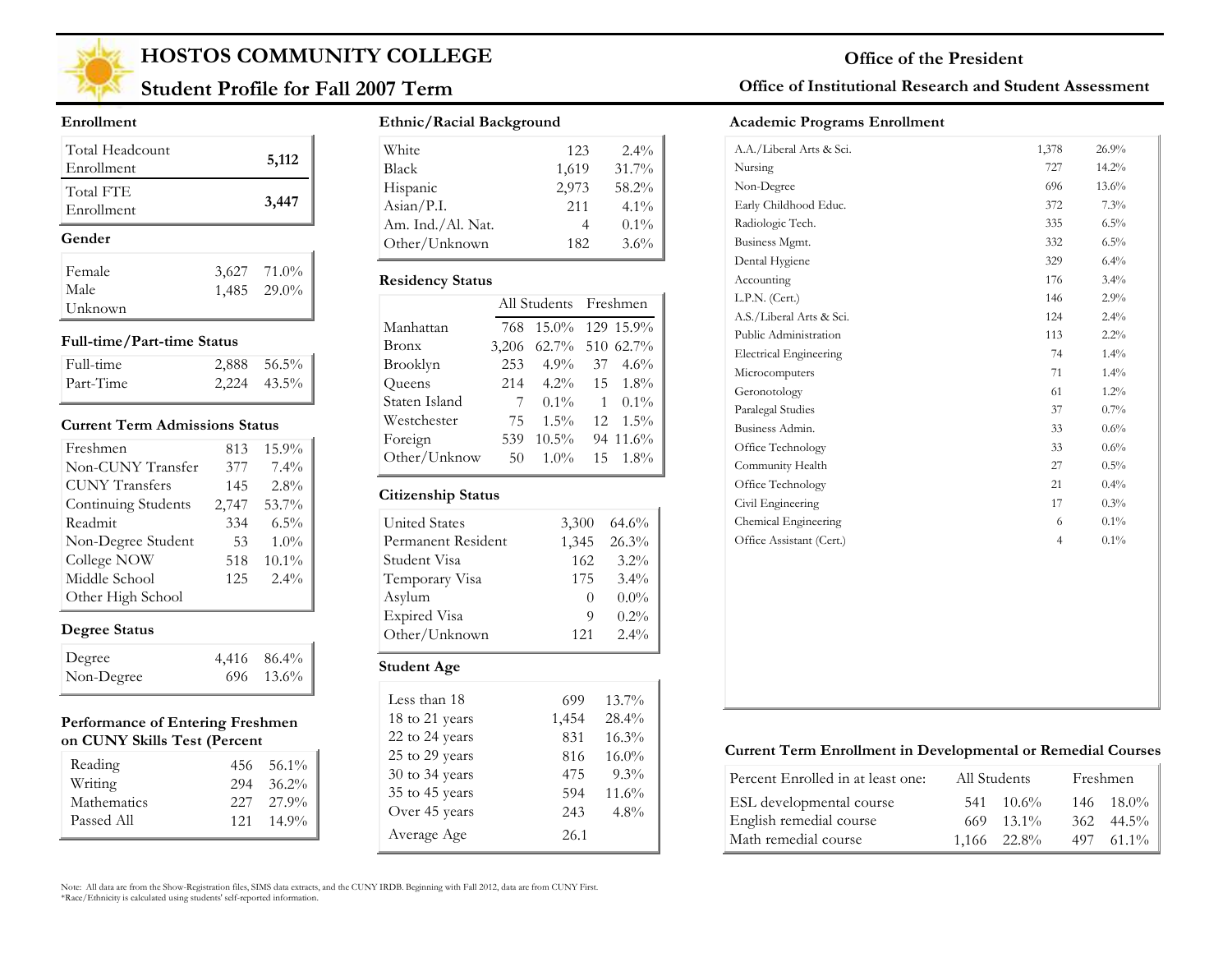

## **Student Profile for Spring 2007 Term**

#### **Enrollment**

| Total Headcount<br>Enrollment | 4,800       |
|-------------------------------|-------------|
| Total FTE<br>Enrollment       | 3,313       |
| Gender                        |             |
| Female                        | 3,432 71.5% |
| Male                          | 1,368 28.5% |
| Unknown                       |             |

#### **Full-time/Part-time Status**

| Full-time | $2,744$ 57.2% |
|-----------|---------------|
| Part-Time | $2,056$ 42.8% |

#### **Current Term Admissions Status**

| Freshmen              | 477   | $9.9\%$ |
|-----------------------|-------|---------|
| Non-CUNY Transfer     | 230   | $4.8\%$ |
| <b>CUNY Transfers</b> | 100   | $2.1\%$ |
| Continuing Students   | 3,115 | 64.9%   |
| Readmit               | 313   | $6.5\%$ |
| Non-Degree Student    | 51    | $1.1\%$ |
| College NOW           | 423   | $8.8\%$ |
| Middle School         | 91    | 1.9%    |
| Other High School     |       |         |

### **Degree Status**

| Degree     | 4,235 88.2% |
|------------|-------------|
| Non-Degree | 565 11.8%   |

#### **Performance of Entering Freshmen on CUNY Skills Test (Percent**

| Reading     | 239 | $50.1\%$           |
|-------------|-----|--------------------|
| Writing     |     | $127 \quad 26.6\%$ |
| Mathematics |     | $112 \quad 23.5\%$ |
| Passed All  | 37. | 7.8%               |

#### **Ethnic/Racial Background**

| White             | 119   | $2.5\%$ |
|-------------------|-------|---------|
| <b>Black</b>      | 1,471 | 30.6%   |
| Hispanic          | 2,865 | 59.7%   |
| Asian/P.I.        | 177   | $3.7\%$ |
| Am. Ind./Al. Nat. |       | $0.1\%$ |
| Other/Unknown     | 164   | $3.4\%$ |

#### **Residency Status**

|               | All Students Freshmen |                 |               |          |
|---------------|-----------------------|-----------------|---------------|----------|
| Manhattan     | 776                   | $16.2\%$        |               | 86 18.0% |
| Bronx         | 2,921                 | 60.9% 270 56.6% |               |          |
| Brooklyn      | 235                   | $4.9\%$         | 19            | $4.0\%$  |
| Queens        | 222.                  | $4.6\%$         |               | 18 3.8%  |
| Staten Island | 5                     | $0.1\%$         | $\theta$      | $0.0\%$  |
| Westchester   | 60                    | $1.3\%$         | 4             | $0.8\%$  |
| Foreign       | 545                   | $11.4\%$        |               | 77 16.1% |
| Other/Unknow  | 36                    | $0.8\%$         | $\mathcal{Z}$ | $0.6\%$  |
|               |                       |                 |               |          |

#### **Citizenship Status**

| <b>United States</b> | 3,000    | $62.5\%$ |
|----------------------|----------|----------|
| Permanent Resident   | 1,327    | 27.6%    |
| Student Visa         | 160      | 3.3%     |
| Temporary Visa       | 189      | $3.9\%$  |
| Asylum               | $\theta$ | $0.0\%$  |
| <b>Expired Visa</b>  | 15       | $0.3\%$  |
| Other/Unknown        | 109      | $2.3\%$  |
| <b>Student Age</b>   |          |          |

| Less than 18   | 462   | $9.6\%$  |
|----------------|-------|----------|
| 18 to 21 years | 1,424 | 29.7%    |
| 22 to 24 years | 841   | $17.5\%$ |
| 25 to 29 years | 784   | 16.3%    |
| 30 to 34 years | 459   | $9.6\%$  |
| 35 to 45 years | 586   | $12.2\%$ |
| Over 45 years  | 2.44  | $5.1\%$  |
| Average Age    | 26.6  |          |

### **Office of Institutional Research and Student Assessment**

#### **Academic Programs Enrollment**

| A.A./Liberal Arts & Sci.      | 1,321 | 27.5%    |
|-------------------------------|-------|----------|
| Nursing                       | 645   | $13.4\%$ |
| Non-Degree                    | 564   | 11.7%    |
| Early Childhood Educ.         | 362   | $7.5\%$  |
| Dental Hygiene                | 333   | $6.9\%$  |
| Radiologic Tech.              | 308   | 6.4%     |
| Business Mgmt.                | 255   | 5.3%     |
| Accounting                    | 179   | 3.7%     |
| L.P.N. (Cert.)                | 160   | 3.3%     |
| A.S./Liberal Arts & Sci.      | 145   | $3.0\%$  |
| Public Administration         | 116   | 2.4%     |
| Geronotology                  | 79    | 1.6%     |
| Microcomputers                | 77    | 1.6%     |
| <b>Electrical Engineering</b> | 68    | 1.4%     |
| Business Admin.               | 56    | $1.2\%$  |
| Office Technology             | 42    | 0.9%     |
| Paralegal Studies             | 39    | 0.8%     |
| Office Technology             | 23    | $0.5\%$  |
| Civil Engineering             | 13    | 0.3%     |
| Community Health              | 12    | 0.2%     |
| Office Assistant (Cert.)      | 3     | $0.1\%$  |
|                               |       |          |

### **Current Term Enrollment in Developmental or Remedial Courses**

| Percent Enrolled in at least one: | All Students         | Freshmen           |
|-----------------------------------|----------------------|--------------------|
| ESL developmental course          | $562 \quad 11.7\%$   | $129 \quad 27.0\%$ |
| English remedial course           | $542 \quad 11.3\%$   | $206 - 43.2\%$     |
| Math remedial course              | $1.171 \quad 24.4\%$ | $310\quad 65.0\%$  |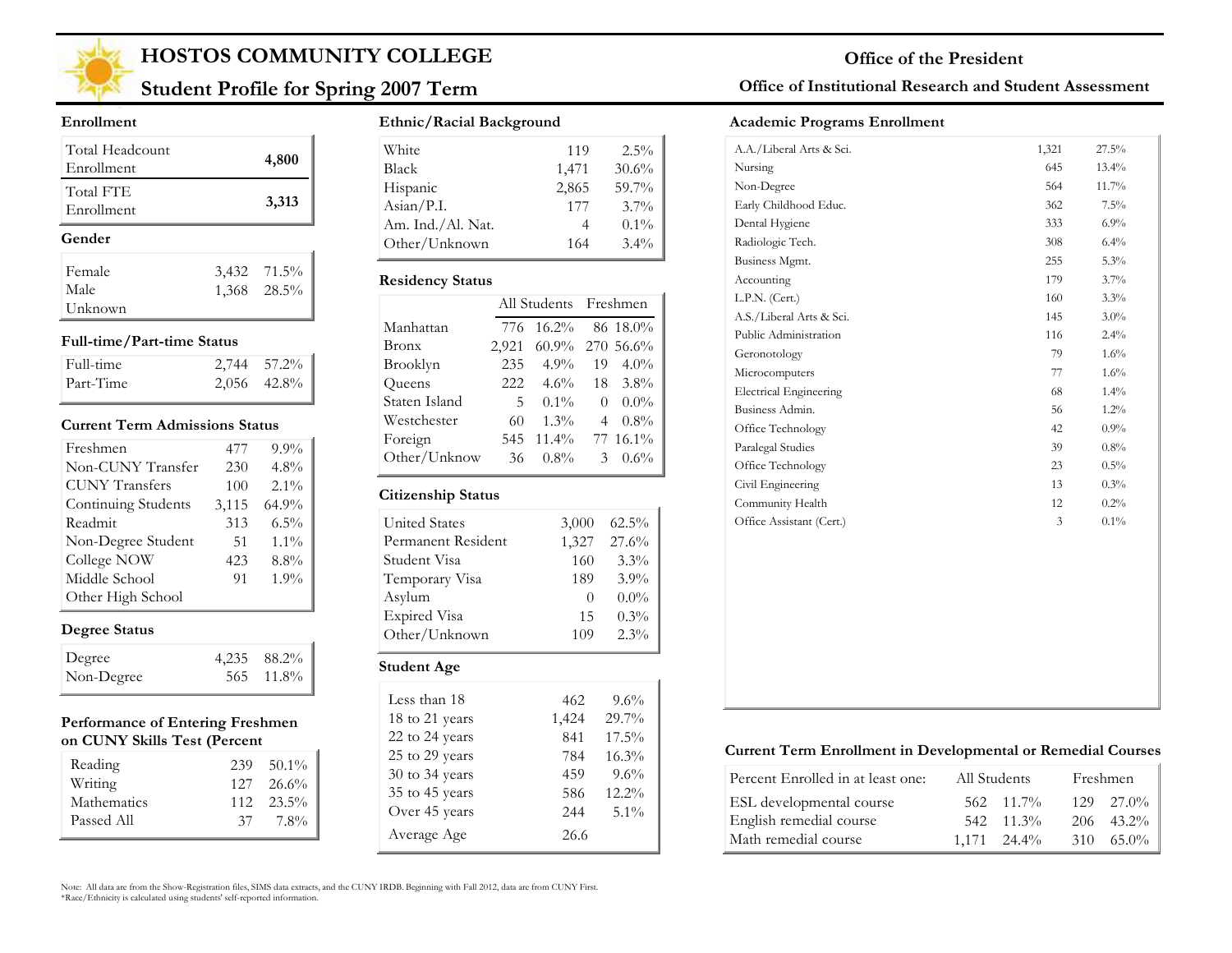

## **Student Profile for Fall 2006 Term**

#### **Enrollment**

| Total Headcount<br>Enrollment | 4,697                      |
|-------------------------------|----------------------------|
| Total FTE<br>Enrollment       | 3,386                      |
|                               |                            |
| Gender                        |                            |
| Female                        |                            |
| Male                          | 3,402 72.4%<br>1,295 27.6% |

#### **Full-time/Part-time Status**

| Full-time | $2.789$ 59.4% |
|-----------|---------------|
| Part-Time | $1,908$ 40.6% |

#### **Current Term Admissions Status**

| Freshmen              | 787   | 16.8%   |
|-----------------------|-------|---------|
| Non-CUNY Transfer     | 359   | 7.6%    |
| <b>CUNY Transfers</b> | 138   | 2.9%    |
| Continuing Students   | 2,578 | 54.9%   |
| Readmit               | 342   | 7.3%    |
| Non-Degree Student    | 41    | $0.9\%$ |
| College NOW           | 451   | 9.6%    |
| Middle School         | 0     | $0.0\%$ |
| Other High School     |       |         |

### **Degree Status**

| Degree     | $4,205$ $89.5\%$ |
|------------|------------------|
| Non-Degree | 492 10.5%        |

#### **Performance of Entering Freshmen on CUNY Skills Test (Percent**

| Reading<br>Writing | 397<br>258 | $50.4\%$<br>32.8% |
|--------------------|------------|-------------------|
| Mathematics        | 200        | $25.4\%$          |
| Passed All         | 84         | $10.7\%$          |

#### **Ethnic/Racial Background**

| White                        | 119   | $2.5\%$ |
|------------------------------|-------|---------|
| <b>Black</b>                 | 1,462 | 31.1%   |
| Hispanic                     | 2,771 | 59.0%   |
| $\text{Asian} / \text{P.I.}$ | 162   | $3.4\%$ |
| Am. Ind./Al. Nat.            |       | $0.1\%$ |
| Other/Unknown                | 177   | 3.8%    |

#### **Residency Status**

|               | All Students Freshmen |                       |   |                    |
|---------------|-----------------------|-----------------------|---|--------------------|
| Manhattan     | 756                   | $16.1\%$ 129 16.4%    |   |                    |
| Bronx         |                       | 2,872 61.1% 438 55.7% |   |                    |
| Brooklyn      | 239                   | $5.1\%$               |   | 47 $6.0\%$         |
| Queens        | 207                   |                       |   | $4.4\%$ 33 $4.2\%$ |
| Staten Island | 6                     | $0.1\%$               |   | $1 \quad 0.1\%$    |
| Westchester   | 55                    | $1.2\%$               |   | $12 \quad 1.5\%$   |
| Foreign       | 523                   | 11.1% 121 15.4%       |   |                    |
| Other/Unknow  | 39                    | $0.8\%$               | 6 | $0.8\%$            |
|               |                       |                       |   |                    |

### **Citizenship Status**

| <b>United States</b> |          |          |
|----------------------|----------|----------|
|                      | 2,929    | $62.4\%$ |
| Permanent Resident   | 1,319    | 28.1%    |
| Student Visa         | 100      | $2.1\%$  |
| Temporary Visa       | 222      | $4.7\%$  |
| Asylum               | $\Omega$ | $0.0\%$  |
| <b>Expired Visa</b>  | 12       | 0.3%     |
| Other/Unknown        | 115      | $2.4\%$  |
| Student Age          |          |          |

| Less than 18       | 502   | $10.7\%$ |
|--------------------|-------|----------|
| 18 to 21 years     | 1,331 | 28.3%    |
| 22 to 24 years     | 791   | 16.8%    |
| 25 to 29 years     | 775   | $16.5\%$ |
| $30$ to $34$ years | 460   | $9.8\%$  |
| 35 to 45 years     | 587   | $12.5\%$ |
| Over 45 years      | 249   | 5.3%     |
| Average Age        | 26.7  |          |

### **Office of Institutional Research and Student Assessment**

#### **Academic Programs Enrollment**

| 661<br>493<br>377<br>333 | $14.0\%$<br>$10.5\%$<br>$8.0\%$ |
|--------------------------|---------------------------------|
|                          |                                 |
|                          |                                 |
|                          |                                 |
|                          | 7.1%                            |
| 271                      | 5.8%                            |
| 225                      | 4.8%                            |
| 200                      | 4.2%                            |
| 161                      | 3.4%                            |
| 128                      | 2.7%                            |
| 123                      | 2.6%                            |
| 87                       | 1.8%                            |
| 83                       | 1.8%                            |
| 79                       | 1.7%                            |
| 52                       | $1.1\%$                         |
| 48                       | 1.0%                            |
| 46                       | $1.0\%$                         |
| 11                       | 0.2%                            |
| 9                        | 0.2%                            |
| 5                        | $0.1\%$                         |
| $\mathbf{1}$             | $0.0\%$                         |
| $\mathbf{1}$             | $0.0\%$                         |
|                          |                                 |
|                          |                                 |
|                          |                                 |
|                          |                                 |
|                          |                                 |
|                          |                                 |
|                          |                                 |
|                          |                                 |
|                          |                                 |

#### **Current Term Enrollment in Developmental or Remedial Courses**

| Percent Enrolled in at least one: | All Students         | Freshmen           |
|-----------------------------------|----------------------|--------------------|
| ESL developmental course          | $12.9\%$<br>604      | $171 \quad 21.7\%$ |
| English remedial course           | $14.5\%$<br>679.     | $367 \quad 46.6\%$ |
| Math remedial course              | $1.291 \quad 27.5\%$ | 528 67.1%          |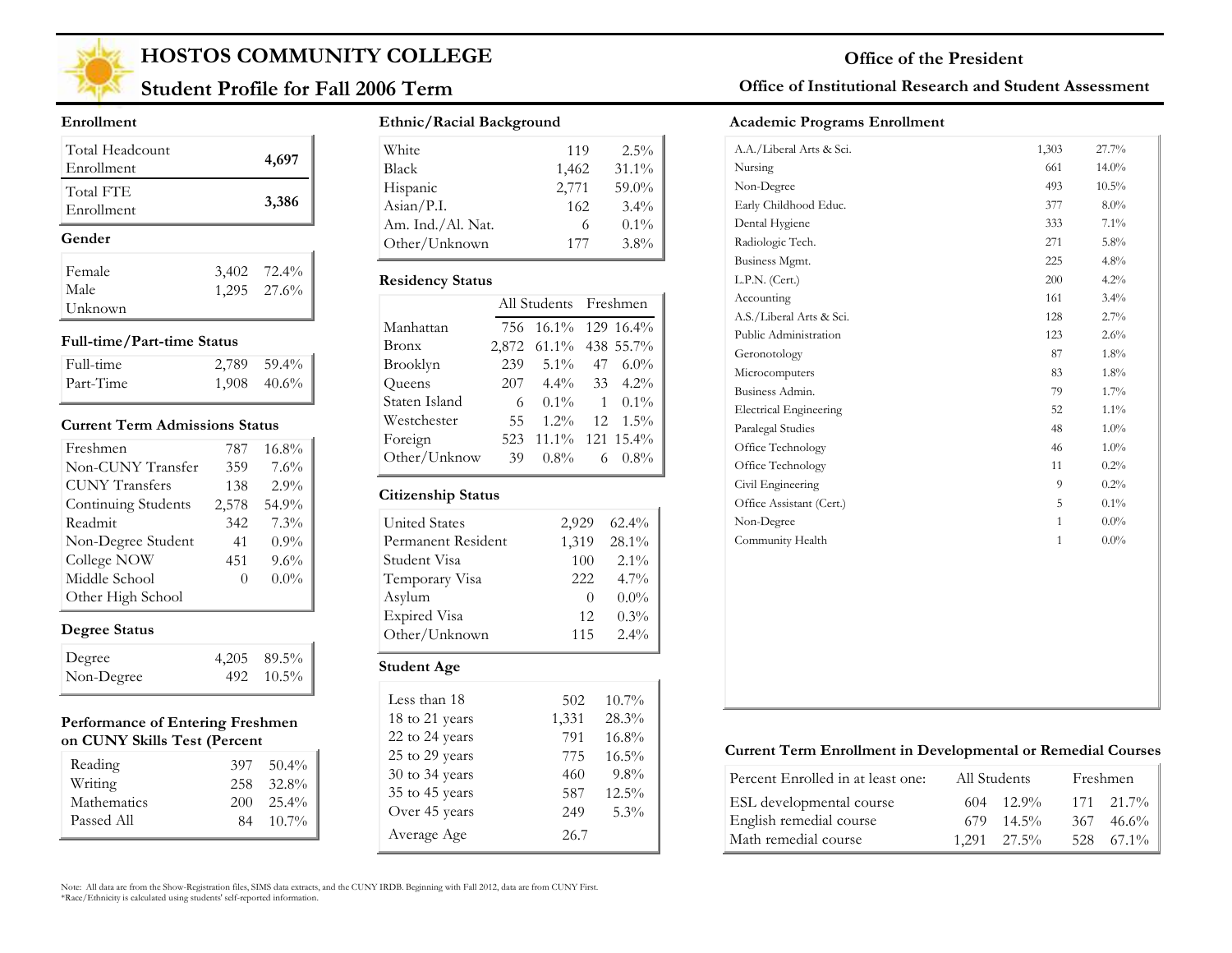

## **Student Profile for Spring 2006 Term**

#### **Enrollment**

| Total Headcount<br>Enrollment | 4,442       |
|-------------------------------|-------------|
| Total FTE<br>Enrollment       | 3,132       |
|                               |             |
| Gender                        |             |
| Female                        | 3,189 71.8% |
| Male                          | 1,253 28.2% |

#### **Full-time/Part-time Status**

| Full-time | $2,605$ 58.6% |
|-----------|---------------|
| Part-Time | 1,837 41.4%   |

#### **Current Term Admissions Status**

| Freshmen              | 395      | 8.9%     |
|-----------------------|----------|----------|
| Non-CUNY Transfer     | 207      | $4.7\%$  |
| <b>CUNY Transfers</b> | 73       | $1.6\%$  |
| Continuing Students   | 2,978    | $67.0\%$ |
| Readmit               | 280      | $6.3\%$  |
| Non-Degree Student    | 32       | $0.7\%$  |
| College NOW           | 477      | 10.7%    |
| Middle School         | $\Omega$ | $0.0\%$  |
| Other High School     |          |          |

### **Degree Status**

| Degree     | 3,933 88.5% |
|------------|-------------|
| Non-Degree | 509 11.5%   |

#### **Performance of Entering Freshmen on CUNY Skills Test (Percent**

| Reading     |    | $175 \quad 44.3\%$ |
|-------------|----|--------------------|
| Writing     |    | 89 22.5%           |
| Mathematics |    | $92 \quad 23.3\%$  |
| Passed All  | 24 | $6.1\%$            |

#### **Ethnic/Racial Background**

| White                        | 133   | $3.0\%$  |
|------------------------------|-------|----------|
| <b>Black</b>                 | 1,331 | $30.0\%$ |
| Hispanic                     | 2,626 | 59.1%    |
| $\text{Asian} / \text{P.I.}$ | 167   | $3.8\%$  |
| Am. Ind./Al. Nat.            | ר     | $0.1\%$  |
| Other/Unknown                | 180   | $4.1\%$  |

#### **Residency Status**

|               | All Students Freshmen |                    |                |                 |
|---------------|-----------------------|--------------------|----------------|-----------------|
| Manhattan     | 727                   | $16.4\%$ 83 21.0%  |                |                 |
| Bronx         | 2,739                 | $61.7\%$ 211 53.4% |                |                 |
| Brooklyn      | 208                   | $4.7\%$            | 17             | $4.3\%$         |
| Queens        | 215                   | $4.8\%$            |                | $9 \quad 2.3\%$ |
| Staten Island | 3                     | $0.1\%$            | $\Omega$       | $0.0\%$         |
| Westchester   | 52                    | $1.2\%$            | $\overline{4}$ | $1.0\%$         |
| Foreign       | 471                   | $10.6\%$           |                | 70 17.7%        |
| Other/Unknow  | 27                    | $0.6\%$            | $\mathbf{1}$   | $0.3\%$         |

#### **Citizenship Status**

| <b>United States</b> | 2,605    | 58.6%    |
|----------------------|----------|----------|
| Permanent Resident   | 1,286    | $29.0\%$ |
| Student Visa         | 95       | $2.1\%$  |
| Temporary Visa       | 190      | $4.3\%$  |
| Asylum               | $\theta$ | $0.0\%$  |
| Expired Visa         | 9        | $0.2\%$  |
| Other/Unknown        | 257      | $5.8\%$  |
| <b>Student Age</b>   |          |          |
| Less than 18         |          | $9.1\%$  |

| тсээ ишиг то   | T(1,1) | 2.IZU    |
|----------------|--------|----------|
| 18 to 21 years | 1,297  | 29.2%    |
| 22 to 24 years | 731    | 16.5%    |
| 25 to 29 years | 717    | 16.1%    |
| 30 to 34 years | 464    | $10.4\%$ |
| 35 to 45 years | 609    | 13.7%    |
| Over 45 years  | 219    | 4.9%     |
| Average Age    | 26.9   |          |

### **Office of Institutional Research and Student Assessment**

#### **Academic Programs Enrollment**

| A.A./Liberal Arts & Sci.      | 1,268          | 28.5%   |
|-------------------------------|----------------|---------|
| Non-Degree                    | 509            | 11.4%   |
| Nursing                       | 500            | 11.2%   |
| Early Childhood Educ.         | 376            | 8.4%    |
| Dental Hygiene                | 331            | 7.4%    |
| Radiologic Tech.              | 223            | $5.0\%$ |
| Business Mgmt.                | 169            | 3.8%    |
| Accounting                    | 165            | $3.7\%$ |
| L.P.N. (Cert.)                | 153            | 3.4%    |
| Public Administration         | 140            | $3.1\%$ |
| A.S./Liberal Arts & Sci.      | 138            | $3.1\%$ |
| Business Admin.               | 130            | 2.9%    |
| Geronotology                  | 96             | 2.2%    |
| Microcomputers                | 91             | 2.0%    |
| Office Technology             | 53             | $1.2\%$ |
| <b>Electrical Engineering</b> | 48             | $1.1\%$ |
| Paralegal Studies             | 44             | $1.0\%$ |
| Office Assistant (Cert.)      | $\overline{4}$ | $0.1\%$ |
| Civil Engineering             | $\overline{4}$ | $0.1\%$ |
|                               |                |         |
|                               |                |         |
|                               |                |         |
|                               |                |         |
|                               |                |         |
|                               |                |         |
|                               |                |         |
|                               |                |         |
|                               |                |         |
|                               |                |         |
|                               |                |         |

#### **Current Term Enrollment in Developmental or Remedial Courses**

| Percent Enrolled in at least one: | All Students |                    | Freshmen |                    |
|-----------------------------------|--------------|--------------------|----------|--------------------|
| ESL developmental course          |              | $643 \quad 14.5\%$ |          | $133 \quad 33.7\%$ |
| English remedial course           |              | $445 \quad 10.0\%$ |          | $166 - 42.0\%$     |
| Math remedial course              |              | $1.049$ $23.6\%$   | 249      | $63.0\%$           |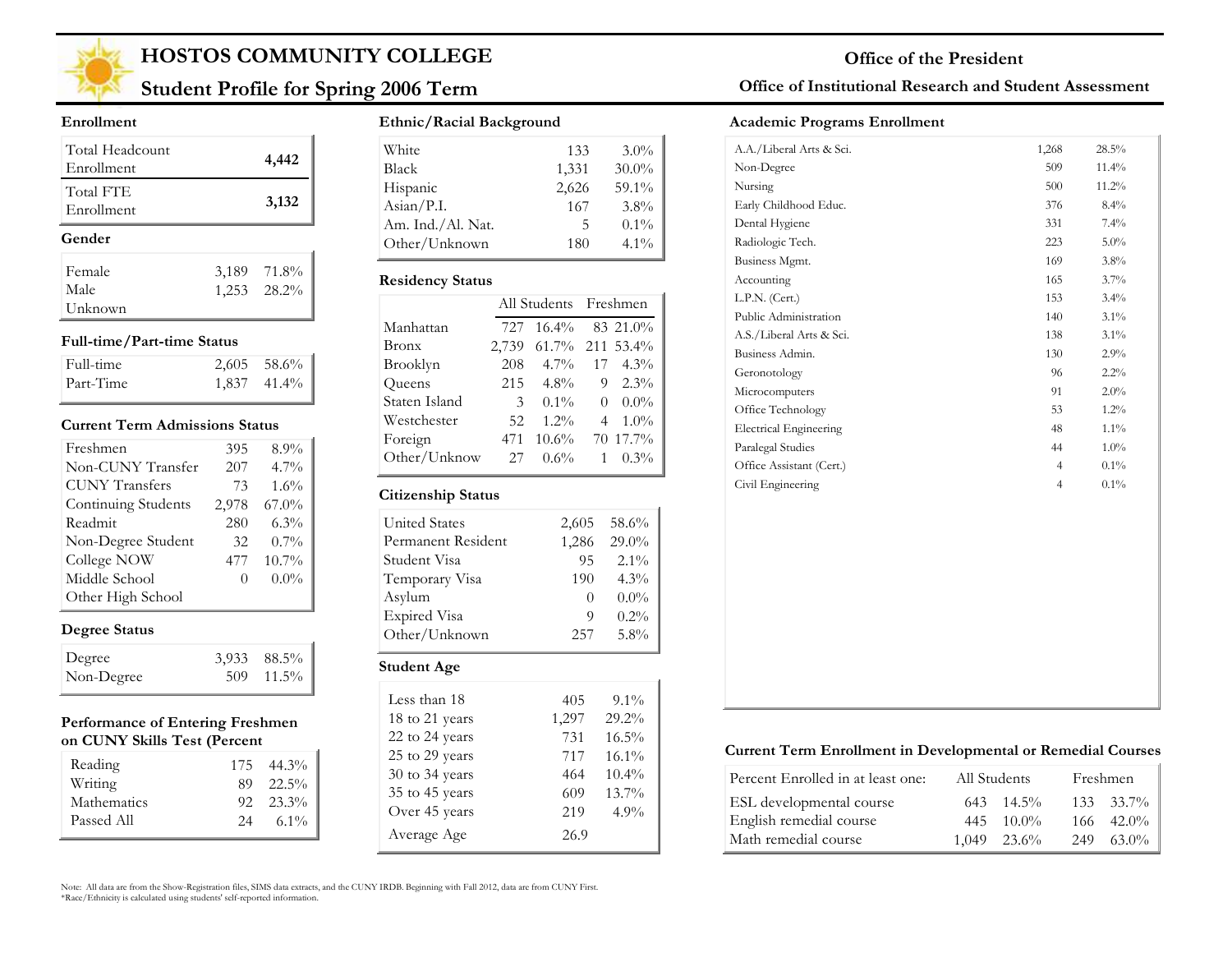

## **Student Profile for Fall 2005 Term**

#### **Enrollment**

| Total Headcount<br>Enrollment | 4,477         |
|-------------------------------|---------------|
| Total FTE<br>Enrollment       | 3,289         |
|                               |               |
| Gender                        |               |
| Female                        | 3,236 72.3%   |
| Male                          | $1,241$ 27.7% |

#### **Full-time/Part-time Status**

| Full-time | $2,757$ 61.6%    |
|-----------|------------------|
| Part-Time | $1,720$ $38.4\%$ |

#### **Current Term Admissions Status**

| Freshmen              | 721   | 16.1%   |
|-----------------------|-------|---------|
| Non-CUNY Transfer     | 289   | $6.5\%$ |
| <b>CUNY Transfers</b> | 121   | $2.7\%$ |
| Continuing Students   | 2,589 | 57.8%   |
| Readmit               | 336   | $7.5\%$ |
| Non-Degree Student    | 34    | $0.8\%$ |
| College NOW           | 387   | 8.6%    |
| Middle School         | 0     | $0.0\%$ |
| Other High School     |       |         |

### **Degree Status**

| Degree     | $4,056$ $90.6\%$  |
|------------|-------------------|
| Non-Degree | $421 \quad 9.4\%$ |

#### **Performance of Entering Freshmen on CUNY Skills Test (Percent**

| Reading     |      | $433\quad 60.1\%$ |
|-------------|------|-------------------|
| Writing     | 22.1 | $30.7\%$          |
| Mathematics |      | $213$ $29.5\%$    |
| Passed All  |      | $93 \quad 12.9\%$ |
|             |      |                   |

#### **Ethnic/Racial Background**

| White             | 134   | $3.0\%$  |
|-------------------|-------|----------|
| <b>Black</b>      | 1,329 | 29.7%    |
| Hispanic          | 2,687 | $60.0\%$ |
| Asian/P.I.        | 136   | $3.0\%$  |
| Am. Ind./Al. Nat. |       | $0.1\%$  |
| Other/Unknown     | 187   | $4.2\%$  |

#### **Residency Status**

|               |                | All Students Freshmen |   |                    |
|---------------|----------------|-----------------------|---|--------------------|
| Manhattan     | 738            | 16.5% 101 14.0%       |   |                    |
| Bronx         |                | 2,756 61.6% 415 57.6% |   |                    |
| Brooklyn      | 213            | $4.8\%$               |   | $35 \quad 4.9\%$   |
| Queens        | 217            |                       |   | $4.8\%$ 31 $4.3\%$ |
| Staten Island | $\overline{4}$ | $0.1\%$               |   | $1 \quad 0.1\%$    |
| Westchester   | 54             | $1.2\%$               | 8 | $1.1\%$            |
| Foreign       | 458            | 10.2% 124 17.2%       |   |                    |
| Other/Unknow  | 37             | $0.8\%$               | 6 | $0.8\%$            |

#### **Citizenship Status**

|                      |                  | 56.9%   |
|----------------------|------------------|---------|
| <b>United States</b> | 2,549            |         |
| Permanent Resident   | 1,315            | 29.4%   |
| Student Visa         | 95               | $2.1\%$ |
| Temporary Visa       | 167              | $3.7\%$ |
| Asylum               | $\left( \right)$ | $0.0\%$ |
| <b>Expired Visa</b>  | 11               | $0.2\%$ |
| Other/Unknown        | 340              | 7.6%    |
| Student Age          |                  |         |

| Less than 18   | 374   | $8.4\%$  |
|----------------|-------|----------|
| 18 to 21 years | 1,276 | $28.5\%$ |
| 22 to 24 years | 737   | $16.5\%$ |
| 25 to 29 years | 730   | 16.3%    |
| 30 to 34 years | 474   | 10.6%    |
| 35 to 45 years | 648   | $14.5\%$ |
| Over 45 years  | 238   | 5.3%     |
| Average Age    | 27.2  |          |

#### **Office of Institutional Research and Student Assessment**

#### **Academic Programs Enrollment**

| A.A./Liberal Arts & Sci.      | 1,298        | $29.0\%$ |
|-------------------------------|--------------|----------|
| Nursing                       | 478          | $10.7\%$ |
| Non-Degree                    | 421          | $9.4\%$  |
| Early Childhood Educ.         | 391          | 8.7%     |
| Dental Hygiene                | 335          | $7.5\%$  |
| Radiologic Tech.              | 236          | 5.3%     |
| L.P.N. (Cert.)                | 184          | $4.1\%$  |
| Accounting                    | 166          | 3.7%     |
| A.S./Liberal Arts & Sci.      | 166          | 3.7%     |
| Business Mgmt.                | 158          | $3.5\%$  |
| Public Administration         | 154          | $3.4\%$  |
| Business Admin.               | 146          | 3.3%     |
| Microcomputers                | 108          | $2.4\%$  |
| Geronotology                  | 77           | $1.7\%$  |
| Office Technology             | 63           | $1.4\%$  |
| Paralegal Studies             | 58           | $1.3\%$  |
| <b>Electrical Engineering</b> | 35           | 0.8%     |
| Office Assistant (Cert.)      | 2            | $0.0\%$  |
| Civil Engineering             | $\mathbf{1}$ | $0.0\%$  |
|                               |              |          |
|                               |              |          |

#### **Current Term Enrollment in Developmental or Remedial Courses**

| Percent Enrolled in at least one: | All Students |                      | Freshmen           |
|-----------------------------------|--------------|----------------------|--------------------|
| ESL developmental course          | 668          | $14.9\%$             | $172 \quad 23.9\%$ |
| English remedial course           | 529          | $-11.8\%$            | $293 - 40.6\%$     |
| Math remedial course              |              | $1.253 \quad 28.0\%$ | $450\quad 62.4\%$  |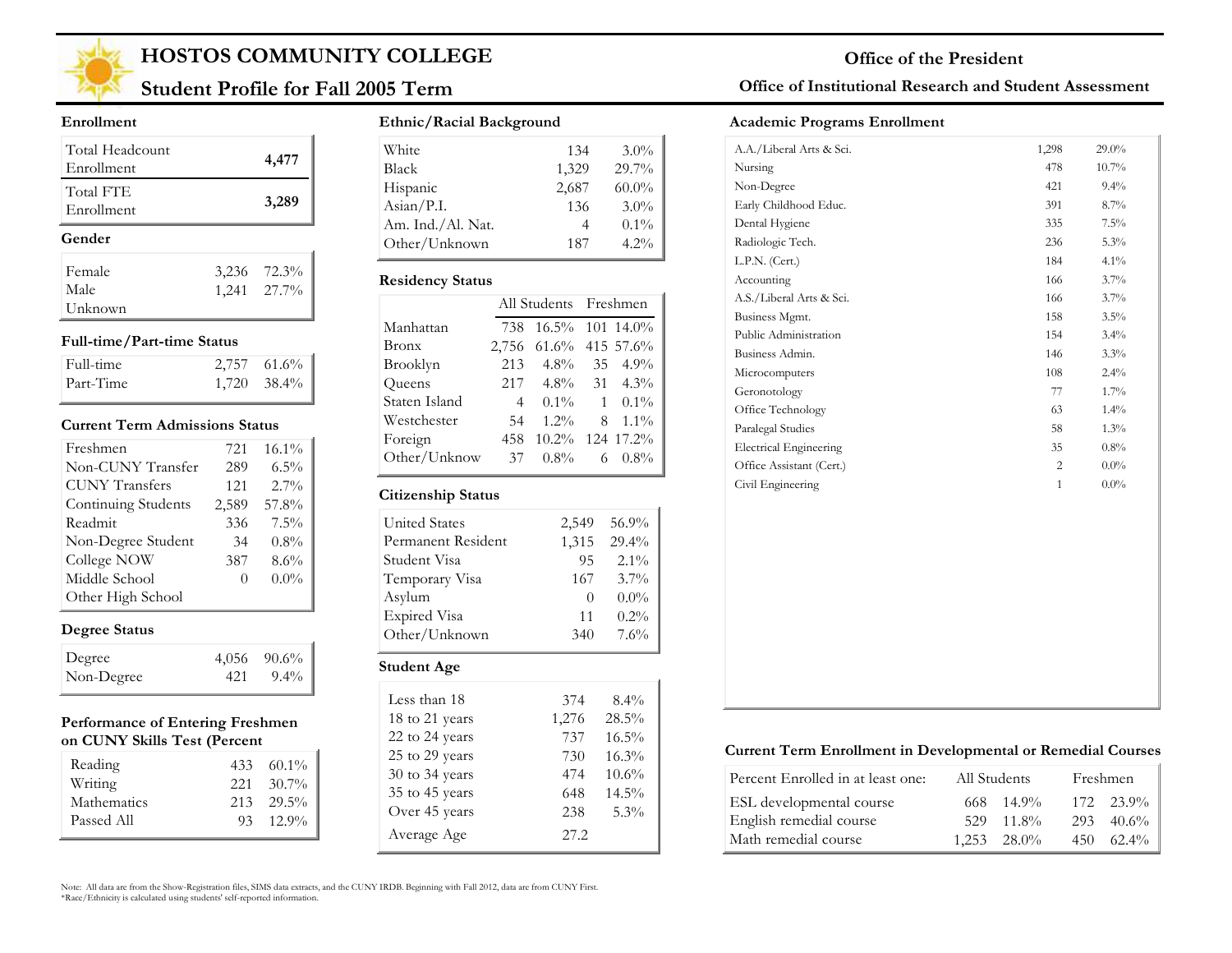

## **Student Profile for Spring 2005 Term**

#### **Enrollment**

| Total Headcount<br>Enrollment | 4,215         |
|-------------------------------|---------------|
| Total FTE<br>Enrollment       | 3,359         |
|                               |               |
| Gender                        |               |
| Female                        | 3,110 73.8%   |
| Male                          | $1,105$ 26.2% |

#### **Full-time/Part-time Status**

| Full-time | $2,722$ 64.6%    |
|-----------|------------------|
| Part-Time | $1,493$ $35.4\%$ |

#### **Current Term Admissions Status**

| Freshmen              | 459   | 10.9%   |
|-----------------------|-------|---------|
| Non-CUNY Transfer     | 212   | 5.0%    |
| <b>CUNY Transfers</b> | 111   | 2.6%    |
| Continuing Students   | 2,880 | 68.3%   |
| Readmit               | 278   | $6.6\%$ |
| Non-Degree Student    | 26    | 0.6%    |
| College NOW           | 249   | 5.9%    |
| Middle School         | 0     | $0.0\%$ |
| Other High School     |       |         |

### **Degree Status**

| Degree     | $3,940$ $93.5\%$  |
|------------|-------------------|
| Non-Degree | $275\qquad 6.5\%$ |

#### **Performance of Entering Freshmen on CUNY Skills Test (Percent**

| Reading     |     | $265 - 57.7\%$    |
|-------------|-----|-------------------|
| Writing     |     | $97 \quad 21.1\%$ |
| Mathematics | 109 | 23.7%             |
| Passed All  | 26. | $5.7\%$           |
|             |     |                   |

#### **Ethnic/Racial Background**

| White                        | 122            | $2.9\%$  |
|------------------------------|----------------|----------|
| <b>Black</b>                 | 1,287          | $30.5\%$ |
| Hispanic                     | 2,519          | 59.8%    |
| $\text{Asian} / \text{P.I.}$ | 118            | $2.8\%$  |
| Am. Ind./Al. Nat.            | $\overline{ }$ | $0.1\%$  |
| Other/Unknown                | 164            | $3.9\%$  |

#### **Residency Status**

|               | All Students Freshmen |                 |    |                  |
|---------------|-----------------------|-----------------|----|------------------|
| Manhattan     | 746                   | $17.7\%$        |    | 73 15.9%         |
| Bronx         | 2,585                 | 61.3% 272 59.3% |    |                  |
| Brooklyn      | 203                   | $4.8\%$         | 17 | $3.7\%$          |
| Queens        | 195                   | $4.6\%$         |    | $16 \quad 3.5\%$ |
| Staten Island | 6                     | $0.1\%$         | 0  | $0.0\%$          |
| Westchester   | 58                    | $1.4\%$         | 3  | $0.7\%$          |
| Foreign       | 389                   | $9.2\%$         |    | 75 16.3%         |
| Other/Unknow  | 33                    | $0.8\%$         | 3  | $0.7\%$          |
|               |                       |                 |    |                  |

#### **Citizenship Status**

| <b>United States</b> | 2,298            | 54.5%    |
|----------------------|------------------|----------|
| Permanent Resident   | 1,309            | $31.1\%$ |
| Student Visa         | 97               | 2.3%     |
| Temporary Visa       | 124              | 2.9%     |
| Asylum               | $\left( \right)$ | $0.0\%$  |
| Expired Visa         | 13               | $0.3\%$  |
| Other/Unknown        | 374              | 8.9%     |
|                      |                  |          |

### **Student Age**

| Less than 18   | 235   | 5.6%     |
|----------------|-------|----------|
| 18 to 21 years | 1,164 | 27.6%    |
| 22 to 24 years | 713   | 16.9%    |
| 25 to 29 years | 768   | 18.2%    |
| 30 to 34 years | 483   | $11.5\%$ |
| 35 to 45 years | 630   | 14.9%    |
| Over 45 years  | 222   | 5.3%     |
| Average Age    | 27.6  |          |

#### **Office of Institutional Research and Student Assessment**

#### **Academic Programs Enrollment**

| A.A./Liberal Arts & Sci.      | 1,333 | 31.6%   |
|-------------------------------|-------|---------|
| Early Childhood Educ.         | 393   | 9.3%    |
| Nursing                       | 369   | 8.7%    |
| Dental Hygiene                | 324   | 7.7%    |
| Business Admin.               | 301   | 7.1%    |
| Non-Degree                    | 275   | 6.5%    |
| Radiologic Tech.              | 253   | $6.0\%$ |
| A.S./Liberal Arts & Sci.      | 181   | 4.3%    |
| Accounting                    | 164   | 3.9%    |
| Public Administration         | 155   | $3.7\%$ |
| Microcomputers                | 146   | $3.5\%$ |
| L.P.N. (Cert.)                | 105   | 2.5%    |
| Geronotology                  | 74    | 1.8%    |
| Paralegal Studies             | 61    | 1.4%    |
| Office Technology             | 59    | $1.4\%$ |
| <b>Electrical Engineering</b> | 19    | 0.5%    |
| Office Assistant (Cert.)      | 3     | $0.1\%$ |

#### **Current Term Enrollment in Developmental or Remedial Courses**

| Percent Enrolled in at least one: | All Students |             | Freshmen           |
|-----------------------------------|--------------|-------------|--------------------|
| ESL developmental course          |              | 730 17.3%   | $141 \quad 30.7\%$ |
| English remedial course           | 560-         | $13.3\%$    | $223 \quad 48.6\%$ |
| Math remedial course              |              | 1.188 28.2% | $287 \quad 62.5\%$ |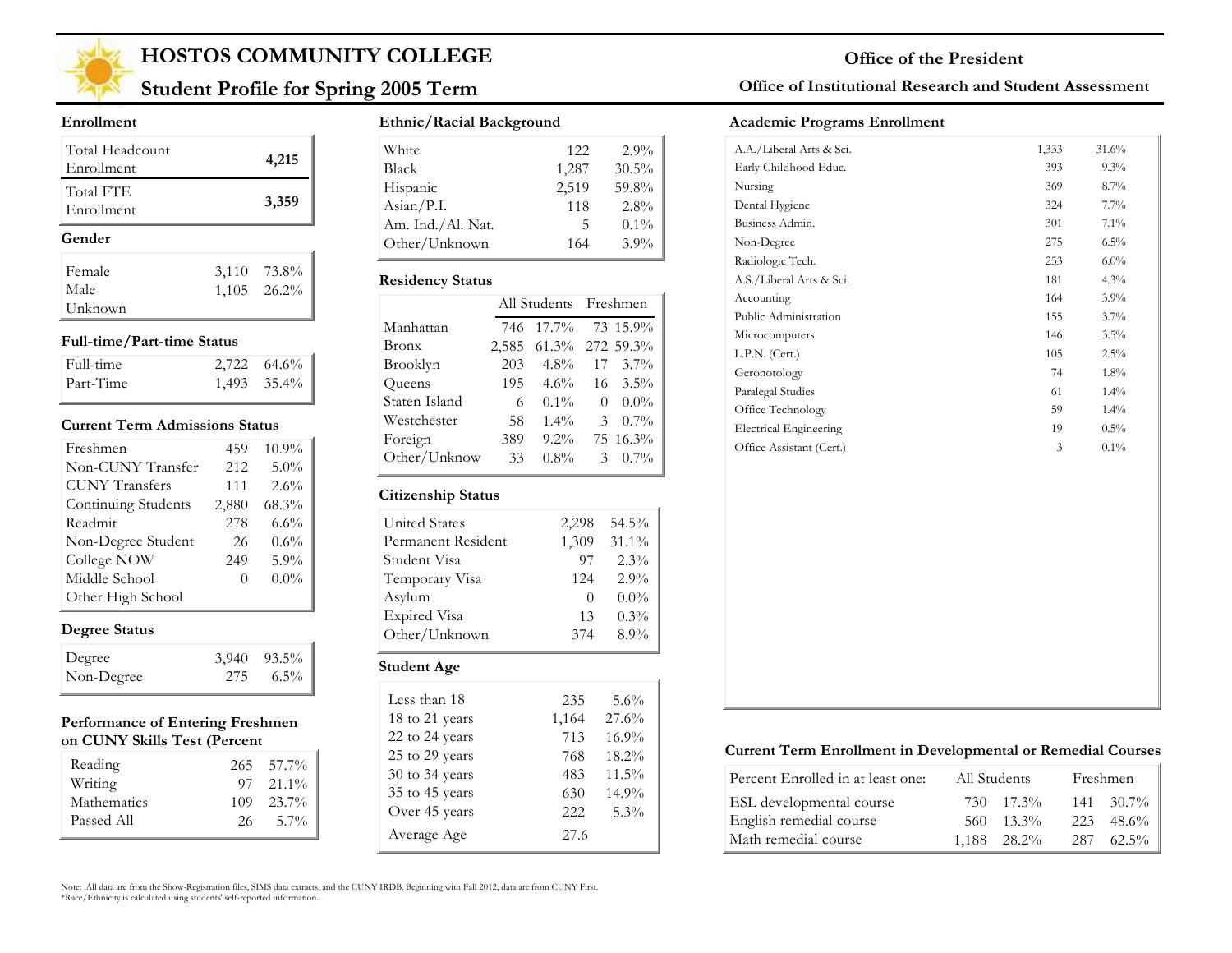

## **Student Profile for Fall 2004 Term**

#### **Enrollment**

| Total Headcount<br>Enrollment | 4,340            |
|-------------------------------|------------------|
| Total FTE<br>Enrollment       | 3,327            |
| Gender                        |                  |
| Female                        | 3,190 73.5%      |
| Male                          | $1,150$ $26.5\%$ |
| Unknown                       |                  |

#### **Full-time/Part-time Status**

| Full-time | $2,917$ $67.2\%$ |
|-----------|------------------|
| Part-Time | 1,423 32.8%      |

#### **Current Term Admissions Status**

| Freshmen              | 772   | 17.8%   |
|-----------------------|-------|---------|
| Non-CUNY Transfer     | 357   | 8.2%    |
| <b>CUNY Transfers</b> | 166   | $3.8\%$ |
| Continuing Students   | 2,386 | 55.0%   |
| Readmit               | 334   | 7.7%    |
| Non-Degree Student    | 30    | $0.7\%$ |
| College NOW           | 295   | $6.8\%$ |
| Middle School         | 0     | $0.0\%$ |
| Other High School     |       |         |

### **Degree Status**

| Degree     | $4,015$ $92.5\%$ |
|------------|------------------|
| Non-Degree | $325$ $7.5\%$    |

#### **Performance of Entering Freshmen on CUNY Skills Test (Percent**

| Reading     | 477 | $61.8\%$ |
|-------------|-----|----------|
| Writing     | 154 | $19.9\%$ |
| Mathematics | 201 | $26.0\%$ |
| Passed All  | 59  | $7.6\%$  |

### **Ethnic/Racial Background**

| White                        | 119   | $2.7\%$  |
|------------------------------|-------|----------|
| <b>Black</b>                 | 1,323 | $30.5\%$ |
| Hispanic                     | 2,606 | $60.0\%$ |
| $\text{Asian} / \text{P.I.}$ | 130   | $3.0\%$  |
| Am. Ind./Al. Nat.            |       | $0.1\%$  |
| Other/Unknown                | 158   | 3.6%     |

#### **Residency Status**

|               |       | All Students Freshmen |              |           |
|---------------|-------|-----------------------|--------------|-----------|
| Manhattan     | 760   | $17.5\%$              |              | 127 16.5% |
| Bronx         | 2,698 | $62.2\%$              |              | 453 58.7% |
| Brooklyn      | 208   | $4.8\%$               | 34           | $4.4\%$   |
| Queens        | 208   | $4.8\%$               | 31           | $4.0\%$   |
| Staten Island | 6     | $0.1\%$               | $\mathbf{1}$ | $0.1\%$   |
| Westchester   | 62    | $1.4\%$               | 17           | $2.2\%$   |
| Foreign       | 364   | $8.4\%$               |              | 98 12.7%  |
| Other/Unknow  | 34    | $0.8\%$               | 11           | $1.4\%$   |

#### **Citizenship Status**

| <b>United States</b> | 2,295    | 52.9%   |  |
|----------------------|----------|---------|--|
| Permanent Resident   | 1,416    | 32.6%   |  |
| Student Visa         | 109      | $2.5\%$ |  |
| Temporary Visa       | 100      | 2.3%    |  |
| Asylum               | $\theta$ | $0.0\%$ |  |
| <b>Expired Visa</b>  | 12       | $0.3\%$ |  |
| Other/Unknown        | 408      | $9.4\%$ |  |
|                      |          |         |  |
| <b>Student Age</b>   |          |         |  |

| Less than 18   | 329   | 7.6%  |
|----------------|-------|-------|
| 18 to 21 years | 1,095 | 25.2% |
| 22 to 24 years | 732   | 16.9% |
| 25 to 29 years | 768   | 17.7% |
| 30 to 34 years | 508   | 11.7% |
| 35 to 45 years | 680   | 15.7% |
| Over 45 years  | 228   | 5.3%  |
| Average Age    | 27.7  |       |

### **Office of Institutional Research and Student Assessment**

#### **Academic Programs Enrollment**

| A.A./Liberal Arts & Sci.      | 1,223 | 28.1%    |
|-------------------------------|-------|----------|
| Early Childhood Educ.         | 434   | $10.0\%$ |
| Nursing                       | 380   | 8.7%     |
| Non-Degree                    | 326   | 7.5%     |
| Business Admin.               | 312   | 7.2%     |
| Radiologic Tech.              | 308   | 7.1%     |
| Dental Hygiene                | 295   | 6.8%     |
| L.P.N. (Cert.)                | 176   | $4.0\%$  |
| A.S./Liberal Arts & Sci.      | 172   | 4.0%     |
| Accounting                    | 171   | 3.9%     |
| Public Administration         | 160   | 3.7%     |
| Microcomputers                | 156   | 3.6%     |
| Geronotology                  | 88    | 2.0%     |
| Paralegal Studies             | 64    | $1.5\%$  |
| Office Technology             | 60    | 1.4%     |
| <b>Electrical Engineering</b> | 10    | 0.2%     |
| Office Assistant (Cert.)      | 5     | $0.1\%$  |

### **Current Term Enrollment in Developmental or Remedial Courses**

| Percent Enrolled in at least one: | All Students     | Freshmen           |
|-----------------------------------|------------------|--------------------|
| ESL developmental course          | $19.8\%$<br>860  | $177 \quad 22.9\%$ |
| English remedial course           | $19.1\%$<br>830. | $436 - 56.5\%$     |
| Math remedial course              | $1,360$ $31.3\%$ | $466 \quad 60.4\%$ |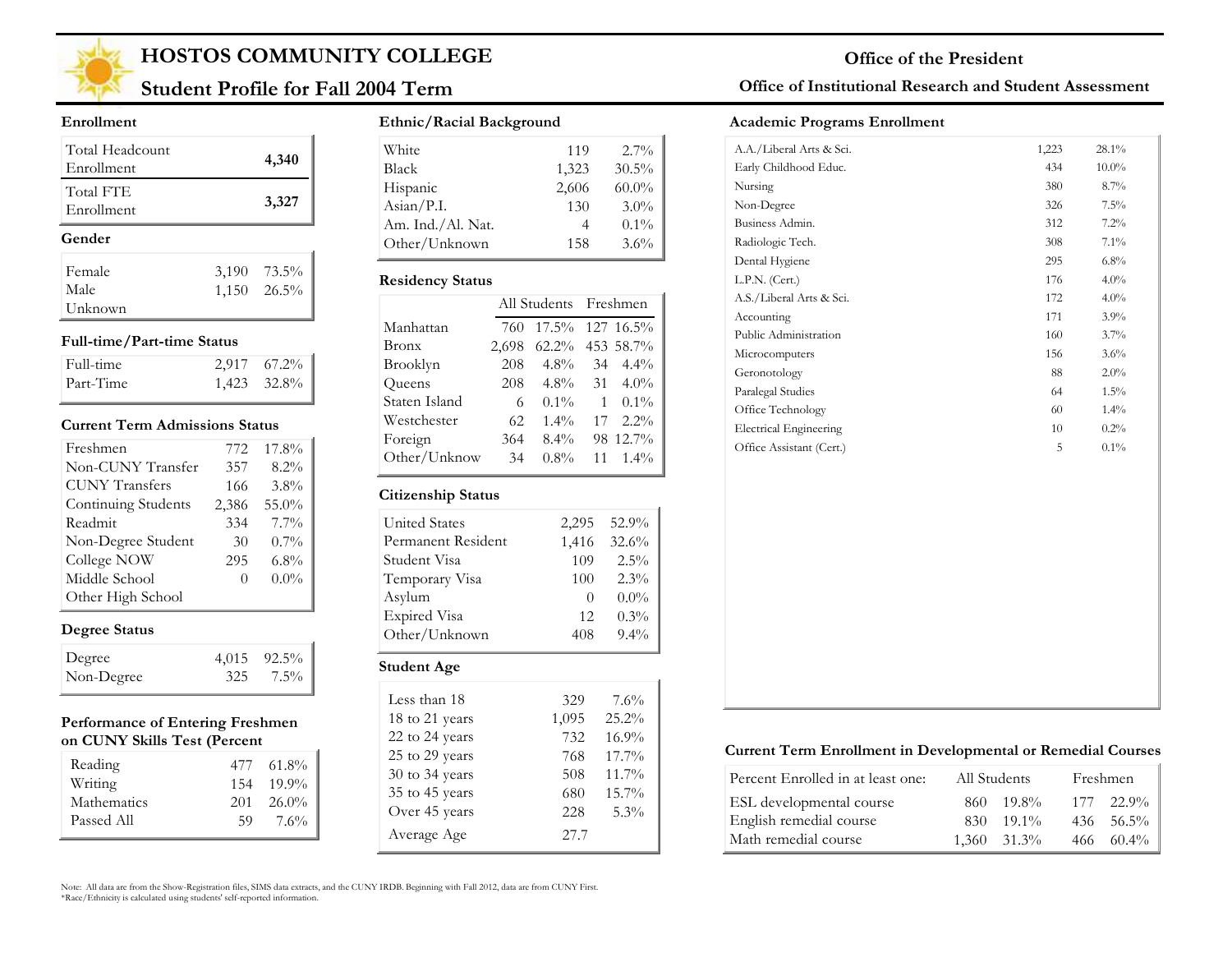

## **Student Profile for Spring 2004 Term**

#### **Enrollment**

| Total Headcount<br>Enrollment | 3,837                      |
|-------------------------------|----------------------------|
| Total FTE<br>Enrollment       | 3,094                      |
| Gender                        |                            |
|                               |                            |
| Female                        |                            |
| Male                          | 2,813 73.3%<br>1,024 26.7% |

#### **Full-time/Part-time Status**

| Full-time | $2,690$ 70.1% |
|-----------|---------------|
| Part-Time | 1,147 29.9%   |

#### **Current Term Admissions Status**

| Freshmen              | 455   | 11.9%   |
|-----------------------|-------|---------|
| Non-CUNY Transfer     | 202   | 5.3%    |
| <b>CUNY Transfers</b> | 85    | $2.2\%$ |
| Continuing Students   | 2,638 | 68.8%   |
| Readmit               | 316   | 8.2%    |
| Non-Degree Student    | 27    | $0.7\%$ |
| College NOW           | 114   | 3.0%    |
| Middle School         | 0     | $0.0\%$ |
| Other High School     |       |         |

### **Degree Status**

| Degree     |     | $3,696$ $96.3\%$ |
|------------|-----|------------------|
| Non-Degree | 141 | $3.7\%$          |

#### **Performance of Entering Freshmen on CUNY Skills Test (Percent**

| Reading     | 231  | 50.8%     |
|-------------|------|-----------|
| Writing     | 68.  | $14.9\%$  |
| Mathematics | 103. | $-22.6\%$ |
| Passed All  | 34   | 7.5%      |

### **Ethnic/Racial Background**

| White                        | 106   | $2.8\%$  |
|------------------------------|-------|----------|
| <b>Black</b>                 | 1,120 | 29.2%    |
| Hispanic                     | 2,330 | $60.7\%$ |
| $\text{Asian} / \text{P.I.}$ | 12.4  | $3.2\%$  |
| Am. Ind./Al. Nat.            |       | $0.2\%$  |
| Other/Unknown                | 150   | $3.9\%$  |

#### **Residency Status**

|               | All Students Freshmen |                 |          |          |
|---------------|-----------------------|-----------------|----------|----------|
| Manhattan     | 722                   | $18.8\%$        |          | 87 19.1% |
| Bronx         | 2,334                 | 60.8% 266 58.5% |          |          |
| Brooklyn      | 196                   | $5.1\%$         | 19       | $4.2\%$  |
| Queens        | 198                   | $5.2\%$         | 18       | $4.0\%$  |
| Staten Island | 3                     | $0.1\%$         | $\Omega$ | $0.0\%$  |
| Westchester   | 39                    | $1.0\%$         | 3        | $0.7\%$  |
| Foreign       | 324                   | $8.4\%$         |          | 58 12.7% |
| Other/Unknow  | 21                    | $0.5\%$         |          | $0.9\%$  |

#### **Citizenship Status**

| <b>United States</b> | 2,161    | 56.3%    |
|----------------------|----------|----------|
|                      |          |          |
| Permanent Resident   | 1,243    | $32.4\%$ |
| Student Visa         | 12.2.    | $3.2\%$  |
| Temporary Visa       | 76       | $2.0\%$  |
| Asylum               | $\theta$ | $0.0\%$  |
| <b>Expired Visa</b>  | 10       | 0.3%     |
| Other/Unknown        | 225      | $5.9\%$  |
| <b>Student Age</b>   |          |          |

| 124  | $3.2\%$  |
|------|----------|
| 972  | 25.3%    |
| 653  | $17.0\%$ |
| 736  | $19.2\%$ |
| 488  | $12.7\%$ |
| 627  | 16.3%    |
| 237  | $6.2\%$  |
| 28.6 |          |
|      |          |

### **Office of Institutional Research and Student Assessment**

#### **Academic Programs Enrollment**

| 414<br>332<br>307<br>293<br>232<br>185<br>163<br>160<br>142<br>130<br>106<br>101<br>66<br>50 | $10.8\%$<br>8.6%<br>$8.0\%$<br>7.6%<br>$6.0\%$<br>4.8%<br>4.2%<br>4.2%<br>3.7%<br>3.4%<br>2.8%<br>2.6%<br>1.7% |
|----------------------------------------------------------------------------------------------|----------------------------------------------------------------------------------------------------------------|
|                                                                                              |                                                                                                                |
|                                                                                              |                                                                                                                |
|                                                                                              |                                                                                                                |
|                                                                                              |                                                                                                                |
|                                                                                              |                                                                                                                |
|                                                                                              |                                                                                                                |
|                                                                                              |                                                                                                                |
|                                                                                              |                                                                                                                |
|                                                                                              |                                                                                                                |
|                                                                                              |                                                                                                                |
|                                                                                              |                                                                                                                |
|                                                                                              |                                                                                                                |
|                                                                                              |                                                                                                                |
|                                                                                              | 1.3%                                                                                                           |
| $\overline{4}$                                                                               | $0.1\%$                                                                                                        |
| $\overline{c}$                                                                               | $0.1\%$                                                                                                        |
| $\mathbf{1}$                                                                                 | $0.0\%$                                                                                                        |
| $\mathbf{1}$                                                                                 | $0.0\%$                                                                                                        |
|                                                                                              |                                                                                                                |
|                                                                                              |                                                                                                                |

#### **Current Term Enrollment in Developmental or Remedial Courses**

| Percent Enrolled in at least one: | All Students |                    | Freshmen           |
|-----------------------------------|--------------|--------------------|--------------------|
| ESL developmental course          |              | $827$ $21.6\%$     | $160 - 35.2\%$     |
| English remedial course           |              | $506 \quad 13.2\%$ | 218 47.9%          |
| Math remedial course              |              | $1.035$ $27.0\%$   | $225 \quad 49.5\%$ |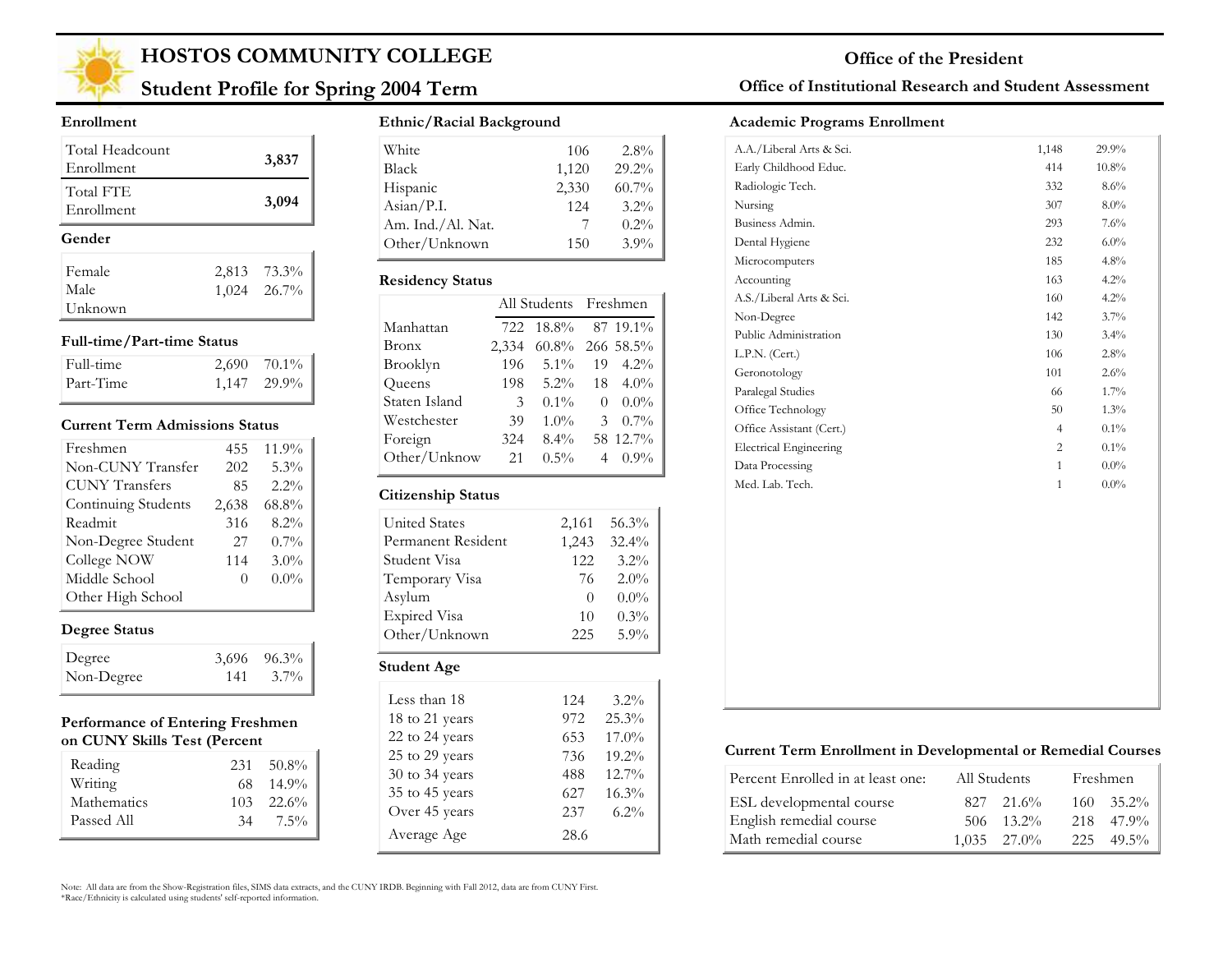

## **Student Profile for Fall 2003 Term**

#### **Enrollment**

| Total Headcount<br>Enrollment | 3,705       |
|-------------------------------|-------------|
| Total FTE<br>Enrollment       | 3,092       |
| Gender                        |             |
| Female                        | 2,791 75.3% |
|                               |             |
| Male                          | 914 24.7%   |

#### **Full-time/Part-time Status**

| Full-time | 2,659 71.8%      |
|-----------|------------------|
| Part-Time | $1,046$ $28.2\%$ |

#### **Current Term Admissions Status**

| Freshmen              | 629      | $17.0\%$ |
|-----------------------|----------|----------|
| Non-CUNY Transfer     | 265      | 7.2%     |
| <b>CUNY Transfers</b> | 110      | 3.0%     |
| Continuing Students   | 2,254    | 60.8%    |
| Readmit               | 320      | 8.6%     |
| Non-Degree Student    | 37       | $1.0\%$  |
| College NOW           | 90       | 2.4%     |
| Middle School         | $\Omega$ | $0.0\%$  |
| Other High School     |          |          |

### **Degree Status**

| Degree     | $3,578$ $96.6\%$  |
|------------|-------------------|
| Non-Degree | $127 \quad 3.4\%$ |

#### **Performance of Entering Freshmen on CUNY Skills Test (Percent**

| Reading     | 307 | 48.8%              |
|-------------|-----|--------------------|
| Writing     |     | $112 \quad 17.8\%$ |
| Mathematics |     | $171 \quad 27.2\%$ |
| Passed All  | 60  | $9.5\%$            |

### **Ethnic/Racial Background**

| White             | 98    | $2.6\%$ |
|-------------------|-------|---------|
| <b>Black</b>      | 1,050 | 28.3%   |
| Hispanic          | 2,251 | 60.8%   |
| Asian/P.I.        | 143   | $3.9\%$ |
| Am. Ind./Al. Nat. |       | $0.2\%$ |
| Other/Unknown     | 155   | $4.2\%$ |

#### **Residency Status**

|               |       | All Students Freshmen |    |           |
|---------------|-------|-----------------------|----|-----------|
| Manhattan     | 696   | 18.8% 114 18.1%       |    |           |
| Bronx         | 2,207 | 59.6%                 |    | 348 55.3% |
| Brooklyn      | 201   | $5.4\%$               | 28 | $4.5\%$   |
| Queens        | 203   | $5.5\%$               | 38 | $6.0\%$   |
| Staten Island | 7     | $0.2\%$               | 2  | $0.3\%$   |
| Westchester   | 40    | $1.1\%$               | 10 | $1.6\%$   |
| Foreign       | 317   | $8.6\%$               |    | 85 13.5%  |
| Other/Unknow  | 34    | $0.9\%$               | 4  | $0.6\%$   |

### **Citizenship Status**

| <b>United States</b> | 1,972    | 53.2%   |
|----------------------|----------|---------|
| Permanent Resident   | 1,126    | 30.4%   |
| Student Visa         | 125      | $3.4\%$ |
| Temporary Visa       | 59       | 1.6%    |
| Asylum               | $\theta$ | $0.0\%$ |
| <b>Expired Visa</b>  | 8        | $0.2\%$ |
| Other/Unknown        | 407      | 11.0%   |
| Student Age          |          |         |

| Less than 18       | 128  | $3.5\%$  |
|--------------------|------|----------|
| 18 to 21 years     | 839  | 22.6%    |
| 22 to 24 years     | 624  | 16.8%    |
| 25 to 29 years     | 715  | 19.3%    |
| $30$ to $34$ years | 486  | 13.1%    |
| 35 to 45 years     | 657  | $17.7\%$ |
| Over 45 years      | 256  | $6.9\%$  |
| Average Age        | 29.2 |          |

### **Office of Institutional Research and Student Assessment**

#### **Academic Programs Enrollment**

| Early Childhood Educ.<br>Nursing<br>Business Admin.<br>Radiologic Tech. | 426<br>402<br>270 | 11.5%<br>10.9% |
|-------------------------------------------------------------------------|-------------------|----------------|
|                                                                         |                   |                |
|                                                                         |                   |                |
|                                                                         |                   | 7.3%           |
|                                                                         | 266               | 7.2%           |
| Dental Hygiene                                                          | 221               | $6.0\%$        |
| Microcomputers                                                          | 197               | 5.3%           |
| L.P.N. (Cert.)                                                          | 195               | 5.3%           |
| Accounting                                                              | 157               | 4.2%           |
| Public Administration                                                   | 147               | $4.0\%$        |
| A.S./Liberal Arts & Sci.                                                | 134               | 3.6%           |
| Non-Degree                                                              | 128               | 3.5%           |
| Geronotology                                                            | 107               | 2.9%           |
| Office Technology                                                       | 52                | 1.4%           |
| Paralegal Studies                                                       | 50                | 1.3%           |
| Data Processing                                                         | 5                 | 0.1%           |
| Med. Lab. Tech.                                                         | 5                 | 0.1%           |
| Office Assistant (Cert.)                                                | $\mathbf{1}$      | $0.0\%$        |

#### **Current Term Enrollment in Developmental or Remedial Courses**

| Percent Enrolled in at least one: | All Students  |                |     | Freshmen           |
|-----------------------------------|---------------|----------------|-----|--------------------|
| ESL developmental course          |               | $916$ $24.7\%$ |     | $232 \quad 36.9\%$ |
| English remedial course           |               | 552 14.9%      | 277 | $44.0\%$           |
| Math remedial course              | $1.107$ 29.9% |                | 341 | 54.2%              |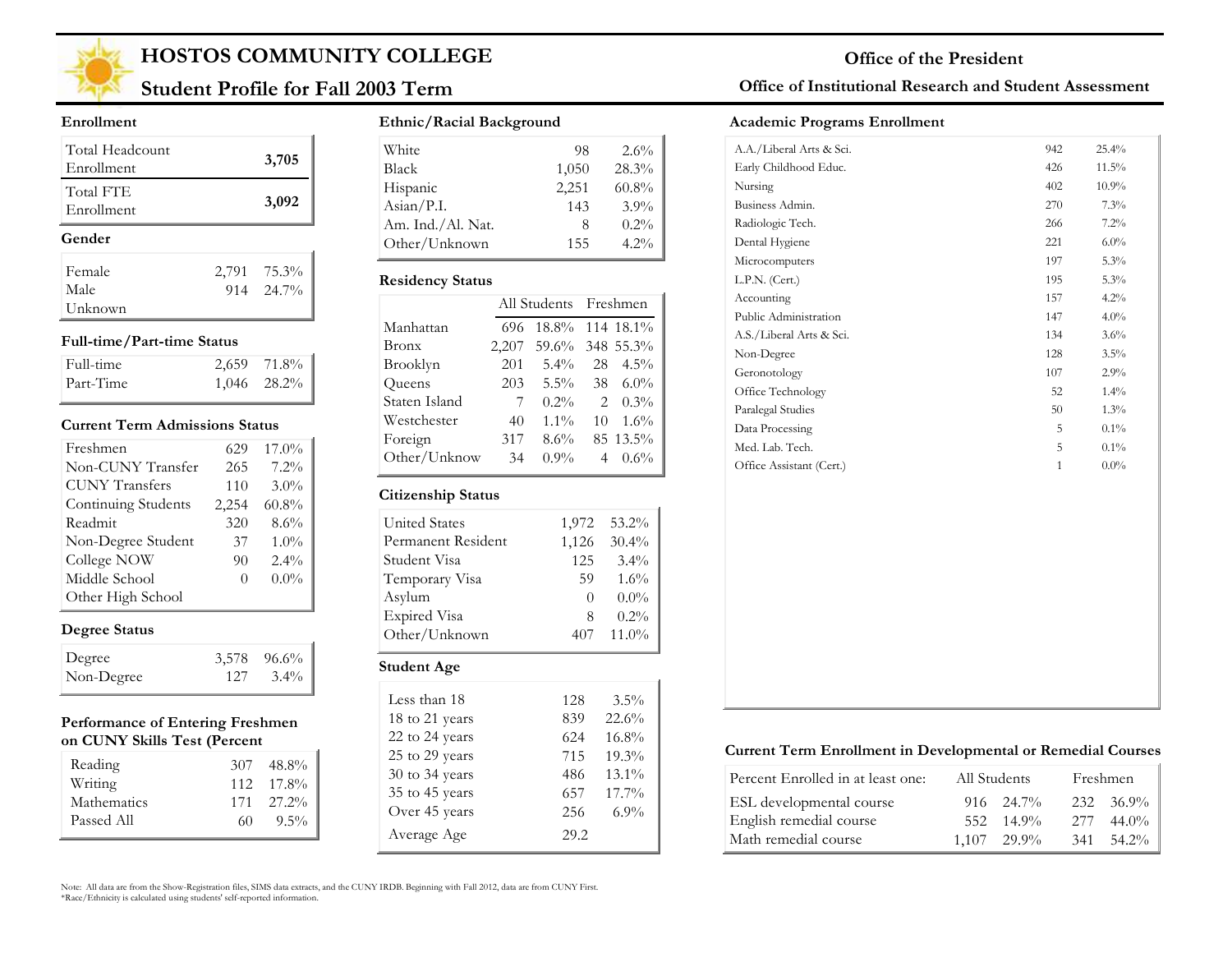

## **Student Profile for Spring 2003 Term**

#### **Enrollment**

| Total Headcount<br>Enrollment | 3,882          |
|-------------------------------|----------------|
| Total FTE<br>Enrollment       | 3,174          |
| Gender                        |                |
| Female                        | 2,913 75.0%    |
| Male                          | $969 - 25.0\%$ |
| Unknown                       |                |

#### **Full-time/Part-time Status**

| Full-time | $2,780$ 71.6%    |
|-----------|------------------|
| Part-Time | $1,102$ $28.4\%$ |

#### **Current Term Admissions Status**

| Freshmen              | 478   | $12.3\%$ |
|-----------------------|-------|----------|
| Non-CUNY Transfer     | 177   | 4.6%     |
| <b>CUNY Transfers</b> | 70    | $1.8\%$  |
| Continuing Students   | 2,675 | 68.9%    |
| Readmit               | 292   | 7.5%     |
| Non-Degree Student    | 45    | $1.2\%$  |
| College NOW           | 145   | $3.7\%$  |
| Middle School         | 0     | $0.0\%$  |
| Other High School     |       |          |

### **Degree Status**

| Degree     |     | $3,692$ $95.1\%$ |
|------------|-----|------------------|
| Non-Degree | 190 | $4.9\%$          |

#### **Performance of Entering Freshmen on CUNY Skills Test (Percent**

| Reading     |    | $234$ 49.0%    |
|-------------|----|----------------|
| Writing     |    | 86 18.0%       |
| Mathematics |    | $125 - 26.2\%$ |
| Passed All  | 30 | $6.3\%$        |

#### **Ethnic/Racial Background**

| 105   | $2.7\%$ |
|-------|---------|
| 1,137 | 29.3%   |
| 2,311 | 59.5%   |
| 129   | 3.3%    |
|       | $0.2\%$ |
| 194   | $5.0\%$ |
|       |         |

#### **Residency Status**

|               |       | All Students Freshmen |    |          |
|---------------|-------|-----------------------|----|----------|
| Manhattan     | 700   | $18.0\%$              |    | 71 14.9% |
| Bronx         | 2,405 | 62.0% 299 62.6%       |    |          |
| Brooklyn      | 220   | $5.7\%$               | 30 | $6.3\%$  |
| Queens        | 200   | $5.2\%$               | 25 | $5.2\%$  |
| Staten Island | 5     | $0.1\%$               | 0  | $0.0\%$  |
| Westchester   | 36    | $0.9\%$               | 4  | $0.8\%$  |
| Foreign       | 236   | $6.1\%$               | 41 | 8.6%     |
| Other/Unknow  | 80    | $2.1\%$               | 8  | $1.7\%$  |

### **Citizenship Status**

| Student Age          |          |         |
|----------------------|----------|---------|
| Other/Unknown        | 356      | $9.2\%$ |
| <b>Expired Visa</b>  |          | $0.0\%$ |
| Asylum               | $\theta$ | $0.0\%$ |
| Temporary Visa       | 46       | $1.2\%$ |
| Student Visa         | 99       | 2.6%    |
| Permanent Resident   | 1,356    | 34.9%   |
| <b>United States</b> | 2,245    | 57.8%   |

| Less than 18   | 153  | $3.9\%$  |
|----------------|------|----------|
| 18 to 21 years | 865  | 22.3%    |
| 22 to 24 years | 669  | 17.2%    |
| 25 to 29 years | 739  | $19.0\%$ |
| 30 to 34 years | 474  | $12.2\%$ |
| 35 to 45 years | 723  | 18.6%    |
| Over 45 years  | 259  | $6.7\%$  |
| Average Age    | 29.1 |          |

#### **Office of Institutional Research and Student Assessment**

#### **Academic Programs Enrollment**

| A.A./Liberal Arts & Sci. | 941            | 24.2%   |
|--------------------------|----------------|---------|
| Nursing                  | 541            | 13.9%   |
| Early Childhood Educ.    | 460            | 11.8%   |
| Business Admin.          | 262            | 6.7%    |
| Dental Hygiene           | 224            | 5.8%    |
| Radiologic Tech.         | 208            | 5.4%    |
| Microcomputers           | 203            | 5.2%    |
| L.P.N. (Cert.)           | 191            | 4.9%    |
| Non-Degree               | 190            | 4.9%    |
| Accounting               | 177            | 4.6%    |
| Public Administration    | 172            | 4.4%    |
| Geronotology             | 96             | 2.5%    |
| A.S./Liberal Arts & Sci. | 75             | 1.9%    |
| Paralegal Studies        | 71             | $1.8\%$ |
| Office Technology        | 49             | 1.3%    |
| Med. Lab. Tech.          | 14             | 0.4%    |
| Data Processing          | $\overline{4}$ | 0.1%    |
| Office Assistant (Cert.) | $\overline{4}$ | 0.1%    |
|                          |                |         |
|                          |                |         |
|                          |                |         |
|                          |                |         |
|                          |                |         |
|                          |                |         |
|                          |                |         |

#### **Current Term Enrollment in Developmental or Remedial Courses**

| Percent Enrolled in at least one: | All Students |                    |      | Freshmen           |
|-----------------------------------|--------------|--------------------|------|--------------------|
| ESL developmental course          |              | $917 \quad 23.6\%$ |      | $165 \quad 34.5\%$ |
| English remedial course           | 583.         | $15.0\%$           | 222. | $46.4\%$           |
| Math remedial course              |              | $1,098$ $28.3\%$   |      | $217 \quad 45.4\%$ |